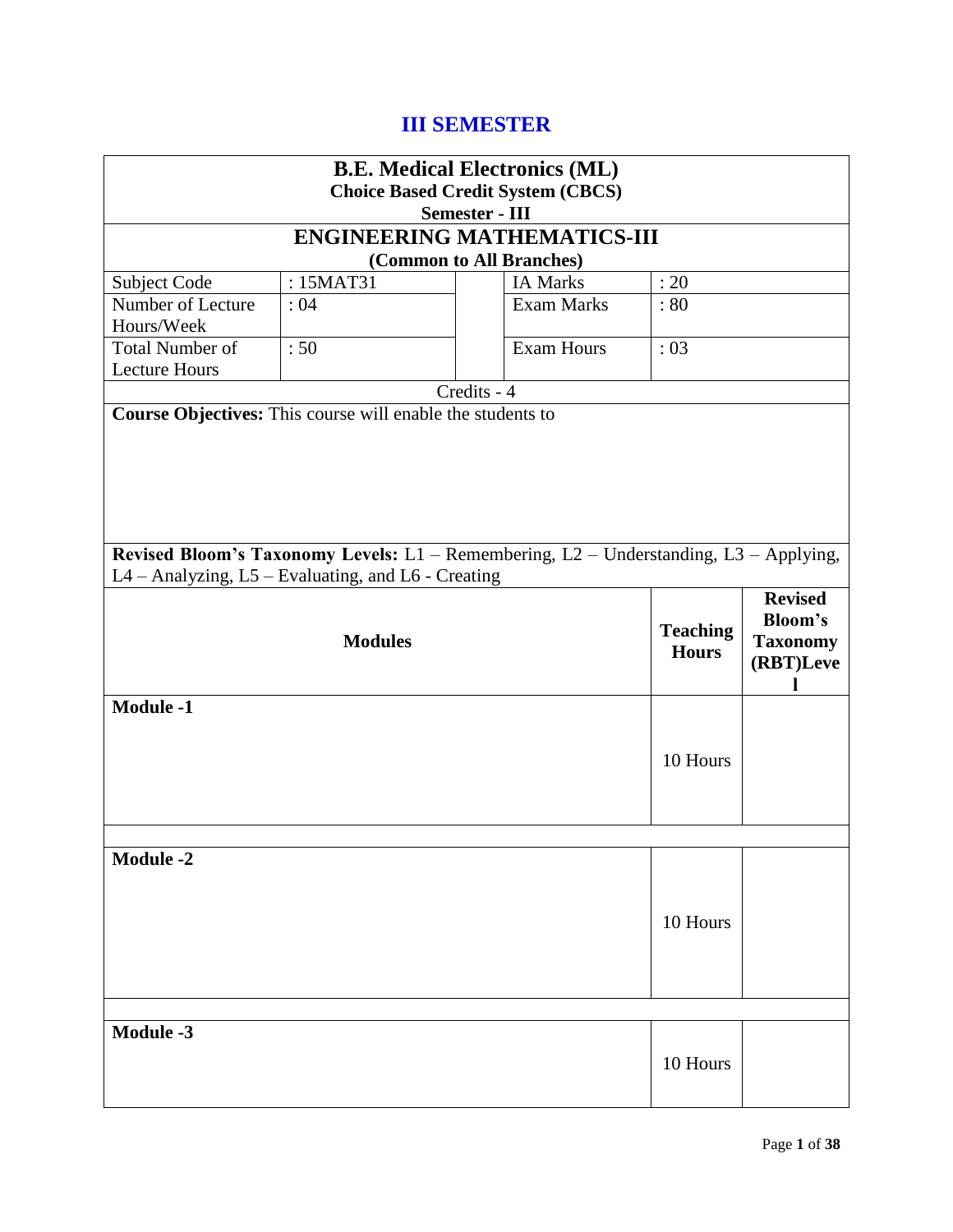| <b>Module -4</b>                                                                                                                                                                                                                                                                                                                                                                                                                          | 10 Hours |  |
|-------------------------------------------------------------------------------------------------------------------------------------------------------------------------------------------------------------------------------------------------------------------------------------------------------------------------------------------------------------------------------------------------------------------------------------------|----------|--|
| <b>Module -5</b>                                                                                                                                                                                                                                                                                                                                                                                                                          | 10 Hours |  |
| Course Outcomes: After studying this course, students will able to:                                                                                                                                                                                                                                                                                                                                                                       |          |  |
|                                                                                                                                                                                                                                                                                                                                                                                                                                           |          |  |
| <b>Graduate Attributes (as per NBA)</b>                                                                                                                                                                                                                                                                                                                                                                                                   |          |  |
| <b>Question Paper Pattern:</b><br>The question paper will have TEN questions.<br>$\bullet$<br>Each full question carry 16 marks<br>$\bullet$<br>There will be TWO full questions (with maximum of FOUR sub questions) from each module.<br>Each full question will have sub questions covering all the topics under a module.<br>The students will have to answer FIVE full questions, selecting ONE full question from each module.<br>٠ |          |  |
| <b>Text Books:</b>                                                                                                                                                                                                                                                                                                                                                                                                                        |          |  |
| <b>Reference Books:</b>                                                                                                                                                                                                                                                                                                                                                                                                                   |          |  |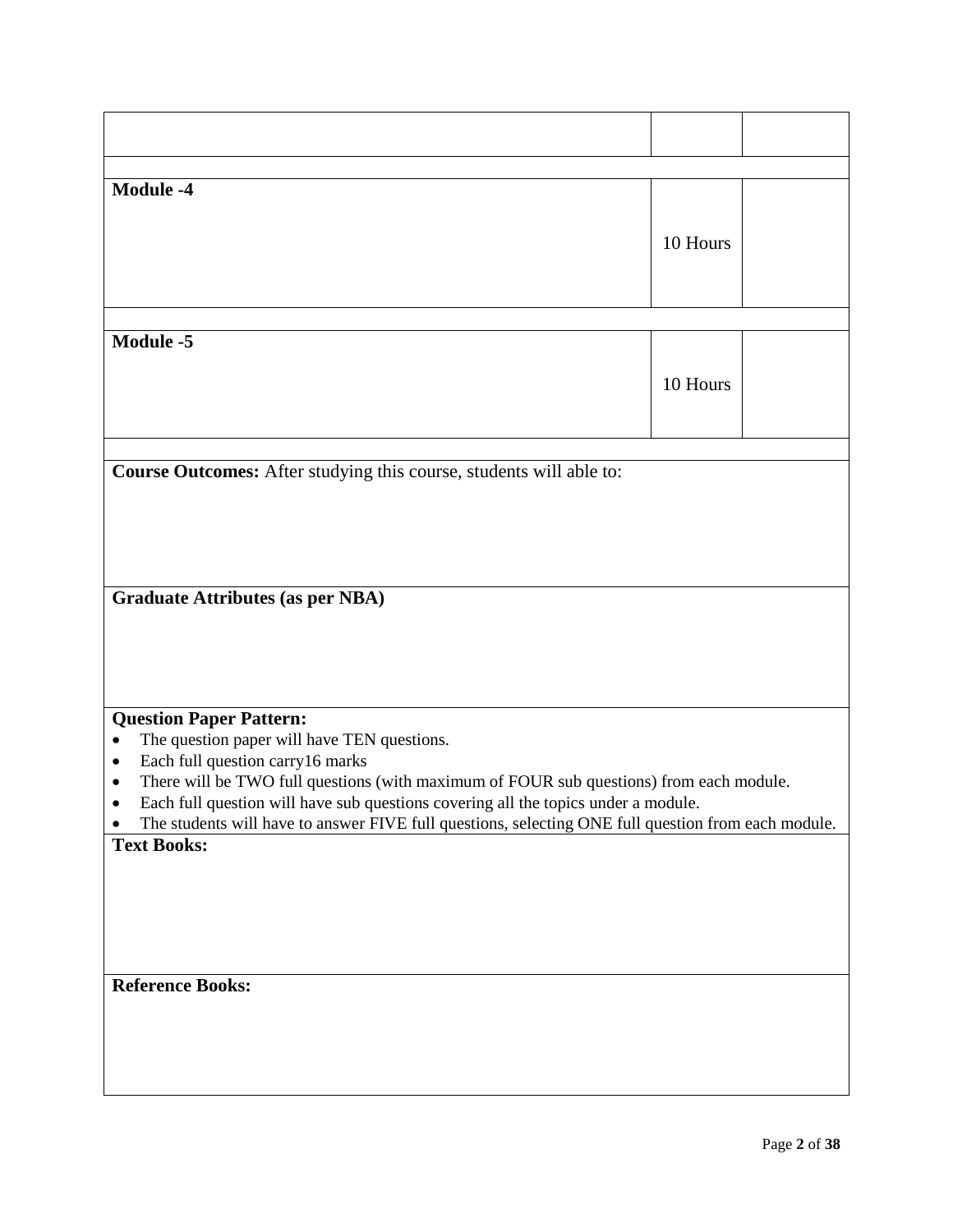| <b>B.E. Medical Electronics (ML)</b><br><b>Choice Based Credit System (CBCS)</b><br><b>Semester - III</b>                                                                                                                                                                                                                                                                                                                                                                                                                    |                                                                   |                                                                                                                                                                                                                                                                                   |          |                                                           |  |
|------------------------------------------------------------------------------------------------------------------------------------------------------------------------------------------------------------------------------------------------------------------------------------------------------------------------------------------------------------------------------------------------------------------------------------------------------------------------------------------------------------------------------|-------------------------------------------------------------------|-----------------------------------------------------------------------------------------------------------------------------------------------------------------------------------------------------------------------------------------------------------------------------------|----------|-----------------------------------------------------------|--|
|                                                                                                                                                                                                                                                                                                                                                                                                                                                                                                                              |                                                                   | ELECTRONIC INSTRUMENTATION AND MEASUREMENTS                                                                                                                                                                                                                                       |          |                                                           |  |
|                                                                                                                                                                                                                                                                                                                                                                                                                                                                                                                              |                                                                   | (Common to EI, BM & ML)                                                                                                                                                                                                                                                           |          |                                                           |  |
| Subject Code                                                                                                                                                                                                                                                                                                                                                                                                                                                                                                                 | : 15 EI/BM/ML 32                                                  | <b>IA Marks</b>                                                                                                                                                                                                                                                                   | : 20     |                                                           |  |
| Number of Lecture<br>Hours/Week                                                                                                                                                                                                                                                                                                                                                                                                                                                                                              | <b>Exam Marks</b><br>: 80<br>:04                                  |                                                                                                                                                                                                                                                                                   |          |                                                           |  |
| <b>Total Number of</b>                                                                                                                                                                                                                                                                                                                                                                                                                                                                                                       | :50                                                               | <b>Exam Hours</b>                                                                                                                                                                                                                                                                 | : 03     |                                                           |  |
| <b>Lecture Hours</b>                                                                                                                                                                                                                                                                                                                                                                                                                                                                                                         |                                                                   |                                                                                                                                                                                                                                                                                   |          |                                                           |  |
|                                                                                                                                                                                                                                                                                                                                                                                                                                                                                                                              |                                                                   | Credits - 4                                                                                                                                                                                                                                                                       |          |                                                           |  |
|                                                                                                                                                                                                                                                                                                                                                                                                                                                                                                                              | <b>Course Objectives:</b> This course will enable the students to |                                                                                                                                                                                                                                                                                   |          |                                                           |  |
|                                                                                                                                                                                                                                                                                                                                                                                                                                                                                                                              | Impart with the knowledge of generalized measurement systems.     |                                                                                                                                                                                                                                                                                   |          |                                                           |  |
| $\bullet$                                                                                                                                                                                                                                                                                                                                                                                                                                                                                                                    |                                                                   | Learn the characteristics of various types of measurement systems and                                                                                                                                                                                                             |          | errors in measuring                                       |  |
| instruments.                                                                                                                                                                                                                                                                                                                                                                                                                                                                                                                 |                                                                   |                                                                                                                                                                                                                                                                                   |          |                                                           |  |
|                                                                                                                                                                                                                                                                                                                                                                                                                                                                                                                              |                                                                   | Analyze the circuits for the measurement of Resistance, Capacitance, Inductance, and Frequency.                                                                                                                                                                                   |          |                                                           |  |
|                                                                                                                                                                                                                                                                                                                                                                                                                                                                                                                              |                                                                   | Impart with the basic concepts of CRO and its usage for the measurement of various parameters.                                                                                                                                                                                    |          |                                                           |  |
|                                                                                                                                                                                                                                                                                                                                                                                                                                                                                                                              | Understand the concepts of Ammeters, Voltmeter and Multimeters    |                                                                                                                                                                                                                                                                                   |          |                                                           |  |
|                                                                                                                                                                                                                                                                                                                                                                                                                                                                                                                              |                                                                   | Understand the importance of Display Devices and Recorders in practical fields                                                                                                                                                                                                    |          |                                                           |  |
|                                                                                                                                                                                                                                                                                                                                                                                                                                                                                                                              |                                                                   | Revised Bloom's Taxonomy Levels: L1 - Remembering, L2 - Understanding, L3 - Applying,                                                                                                                                                                                             |          |                                                           |  |
|                                                                                                                                                                                                                                                                                                                                                                                                                                                                                                                              | L4 – Analyzing, L5 – Evaluating, and L6 - Creating                |                                                                                                                                                                                                                                                                                   |          |                                                           |  |
| <b>Modules</b>                                                                                                                                                                                                                                                                                                                                                                                                                                                                                                               |                                                                   |                                                                                                                                                                                                                                                                                   |          | <b>Revised</b><br>Bloom's<br><b>Taxonomy</b><br>(RBT)Leve |  |
| <b>Module -1</b><br>introduction, Significance of measurements,<br>A). Measurements:<br>methods of measurements, instruments and measurement systems,<br>Functions of instruments and measurement systems, Applications of<br>10 Hours<br>L1,L2<br>measurement systems.<br><b>Measurement Errors:</b> Introduction Gross errors and systematic<br>errors, Absolute and relative errors, basic concepts of accuracy,<br>Precision, Resolution and Significant figures, Measurement error<br>combinations. (relevant problems) |                                                                   |                                                                                                                                                                                                                                                                                   |          |                                                           |  |
|                                                                                                                                                                                                                                                                                                                                                                                                                                                                                                                              |                                                                   |                                                                                                                                                                                                                                                                                   |          |                                                           |  |
| <b>Module -2</b><br>True RMS voltmeters. (relevant problems)<br><b>B). Digital Voltmeters:</b><br>problems).                                                                                                                                                                                                                                                                                                                                                                                                                 | A). Ammeters, Voltmeter and Multimeters:                          | Introduction, DC ammeter principle only, DC voltmeter, Multi-range<br>voltmeter, Extending voltmeter ranges, Loading, Peak responding and<br>Introduction, Ramp type, Dual slope integrating type $(V-T)$ ,<br>integrating type (V-F) and Successive approximation type (relevant | 10 Hours | L1, L2, L3,<br>L <sub>5</sub>                             |  |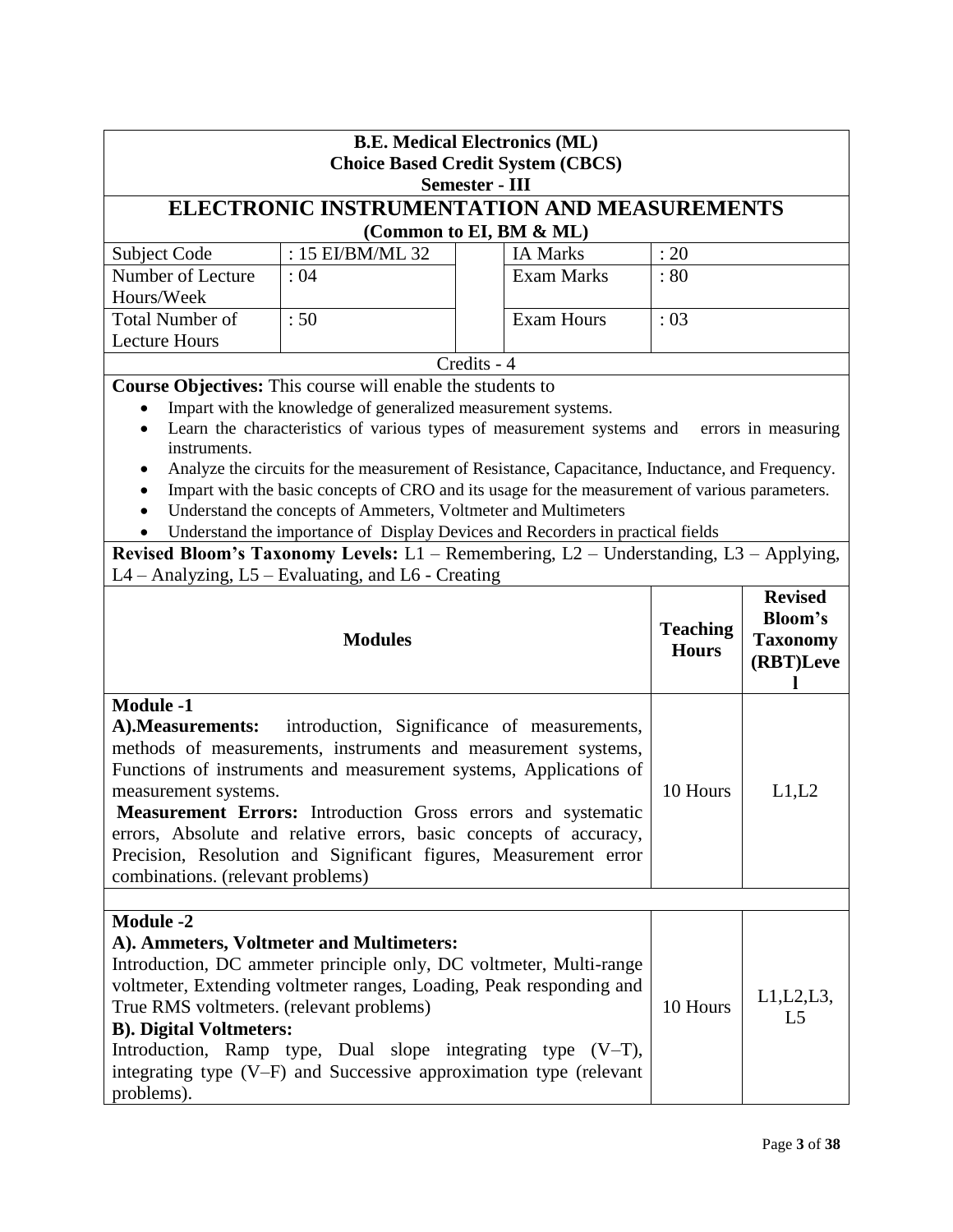| Digital Instruments: Introduction, Block diagram of a Basic Digital                                              |          |               |
|------------------------------------------------------------------------------------------------------------------|----------|---------------|
| Multi-meter. Digital frequency meters: Basic circuit of a Digital                                                |          |               |
| frequency meter, Basic circuit for frequency measurement.                                                        |          |               |
|                                                                                                                  |          |               |
| <b>Module -3</b>                                                                                                 |          |               |
| A). Oscilloscopes : Introduction, Basic principles, CRT features,                                                |          |               |
| Block diagram and working of each block, Typical CRT connections,                                                |          |               |
| Dual beam and dual trace CROs, Electronic switch.                                                                |          |               |
| <b>B).Special Oscilloscopes:</b>                                                                                 | 10 Hours | $L1,L2,L3$ ,  |
| Delayed time-base oscilloscopes: Need for a time delay & delayed-                                                |          | L4            |
| time-base system.                                                                                                |          |               |
| Analog storage oscilloscopes: Need for trace storage, bistable storage<br>CRT, Variable persistence storage CRT. |          |               |
| Digital storage oscilloscopes: Basic DSO operation only.                                                         |          |               |
|                                                                                                                  |          |               |
| <b>Module -4</b>                                                                                                 |          |               |
| A). Signal Generators :                                                                                          |          |               |
| Introduction, Fixed and variable AF oscillator, Standard signal                                                  |          |               |
| generator, Modern laboratory signal generator, AF sine and Square                                                |          |               |
| wave generator, Function generator, Square and Pulse generator.                                                  | 10 Hours | L1, L2, L3, L |
| B). Bridge Circuits for Measurement of R, L & C:                                                                 |          | 5,L6          |
| DC bridges: Introduction, Wheatstone's bridge, Kelvin Bridge                                                     |          |               |
| AC bridges: Capacitance Comparison Bridge, inductance Comparison                                                 |          |               |
| Bridge, Maxwell's bridge, Schering Bridge. (relevant problems)                                                   |          |               |
|                                                                                                                  |          |               |
| <b>Module -5</b>                                                                                                 |          |               |
| <b>Display Devices and Recorders:</b>                                                                            |          |               |
| Introduction, electrical indicating instruments, digital instruments,                                            |          |               |
| digital display methods, digital display unit. Segmental Displays:                                               | 10 Hours | L1, L2, L3, L |
| Seven segmental display, dot matrices, LED, LCD, decade counting                                                 |          | 5             |
| assemblies, display systems. Recorders: Recording requirements,                                                  |          |               |
| analog recorders- Graphic recorders, strip chart recorders & its types,                                          |          |               |
| X-Y recorder, Magnetic & Digital tape recorders.                                                                 |          |               |
| <b>Course Outcomes:</b> After studying this course, students will able to:                                       |          |               |
| Analyze instrument characteristics, errors and generalized measurement system.                                   |          |               |
| Analyze and use the circuit for the measurement of R, L, C, F, I, V etc                                          |          |               |
| Use of Ammeters, Voltmeter and Multimeters and CRO for measurement                                               |          |               |
| Analyze and interpret different signal generator circuits for the generation of various waveforms                |          |               |
| Understand and use different display devices and recorders                                                       |          |               |
| <b>Graduate Attributes (as per NBA)</b>                                                                          |          |               |
| Engineering knowledge                                                                                            |          |               |
| Problem analysis                                                                                                 |          |               |
| Design & Development of Solutions                                                                                |          |               |
| Modern tool usage                                                                                                |          |               |
| <b>Question Paper Pattern:</b>                                                                                   |          |               |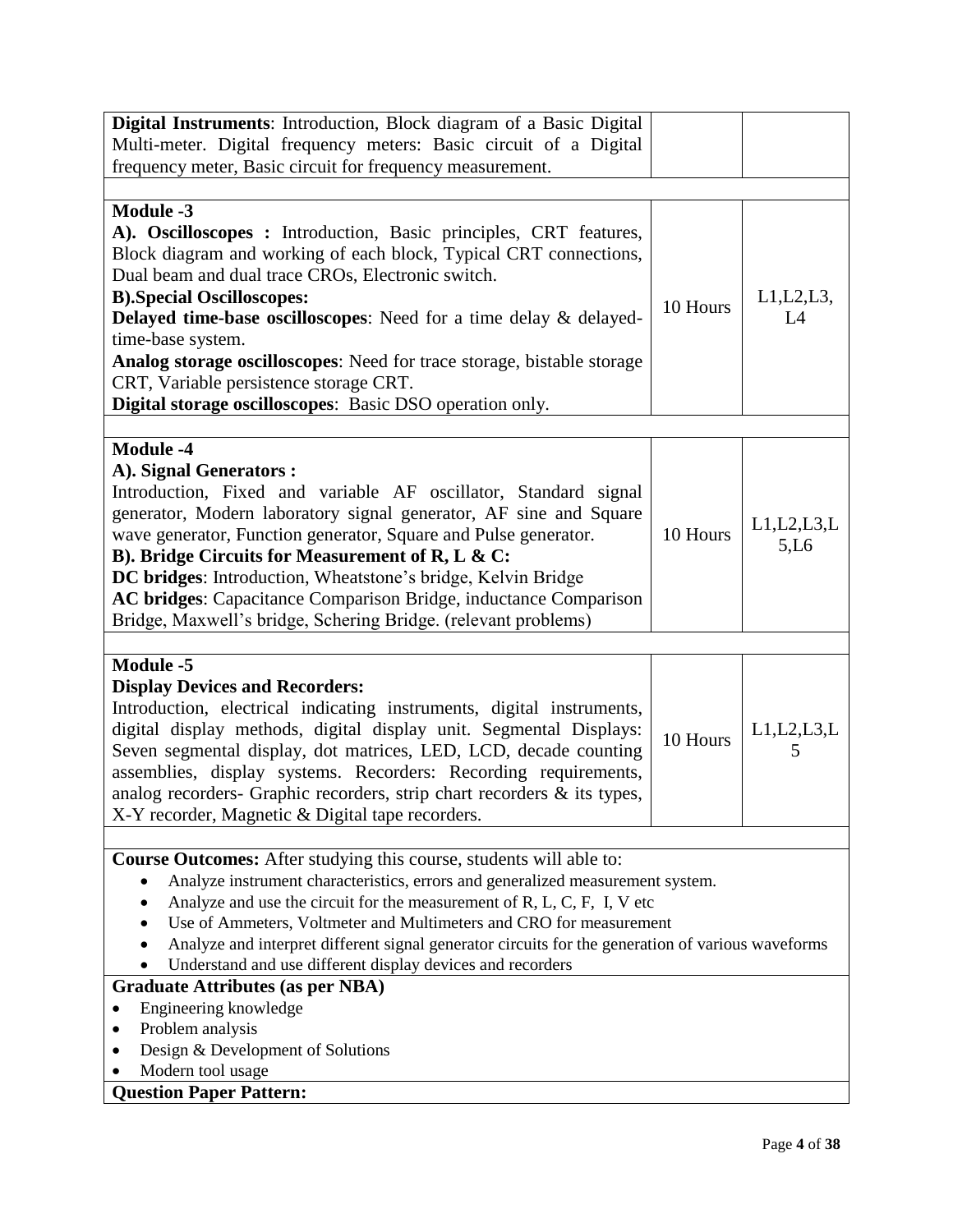- The question paper will have TEN questions.
- Each full question carry 16 marks
- There will be TWO full questions (with maximum of FOUR sub questions) from each module.
- Each full question will have sub questions covering all the topics under a module.
- The students will have to answer FIVE full questions, selecting ONE full question from each module.

### **Text Books:**

- 1. "Electronic Instrumentation", H. S. Kalsi, TMH, 2004 (Module- 2,3 & 4)
- 2. "Electronic Instrumentation and Measurements", David A Bell, PHI / Pearson Education2006/ Oxford Higher Education, 2013. (Module 1 & 3)
- 3. Electrical and Electronic Measurements and Instrumentation A. K. Sawhney,  $17<sup>th</sup>$  Edition (Reprint 2004), Dhanpat Rai & Co. Pvt. Ltd., 2004.(Module- 1 & 5)

- 1. "Principles of Measurement Systems", John P. Beately, 3<sup>rd</sup> Edition, Pearson Education, 2000
- 2. "Modern Electronic Instrumentation and Measuring Techniques", Cooper D & A D Helfrick, PHI, 1998.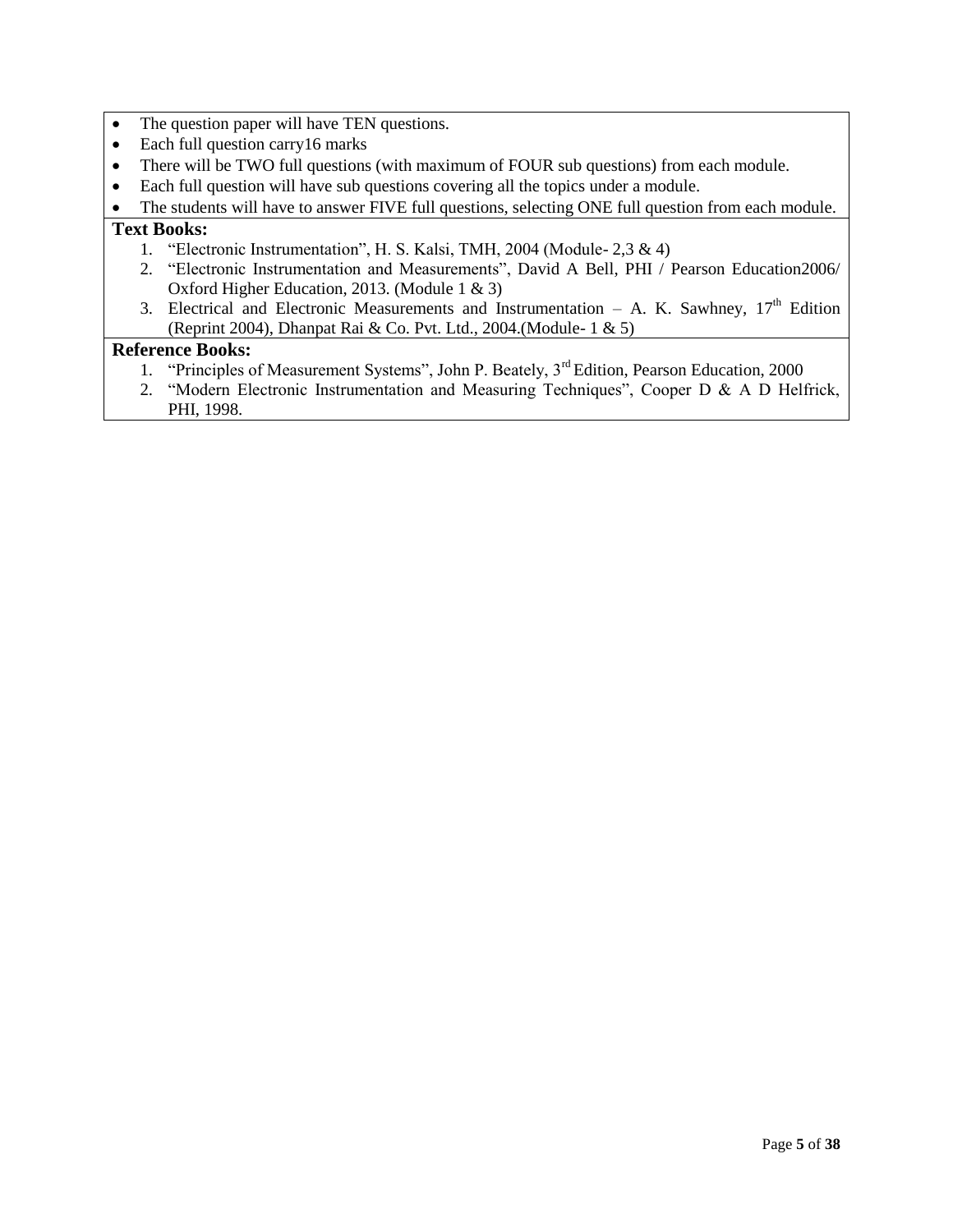| <b>B.E. Medical Electronics (ML)</b><br><b>Choice Based Credit System (CBCS)</b><br><b>Semester - III</b>                                                                                                                                                                                                                                                                                                                                                                                                                                                                                 |                                                                                                                                                                                                                                                                                                                                      |             |                   |                 |                                 |                                                            |
|-------------------------------------------------------------------------------------------------------------------------------------------------------------------------------------------------------------------------------------------------------------------------------------------------------------------------------------------------------------------------------------------------------------------------------------------------------------------------------------------------------------------------------------------------------------------------------------------|--------------------------------------------------------------------------------------------------------------------------------------------------------------------------------------------------------------------------------------------------------------------------------------------------------------------------------------|-------------|-------------------|-----------------|---------------------------------|------------------------------------------------------------|
|                                                                                                                                                                                                                                                                                                                                                                                                                                                                                                                                                                                           | <b>ANALOG ELECTRONIC CIRCUITS</b>                                                                                                                                                                                                                                                                                                    |             |                   |                 |                                 |                                                            |
|                                                                                                                                                                                                                                                                                                                                                                                                                                                                                                                                                                                           |                                                                                                                                                                                                                                                                                                                                      |             |                   |                 |                                 |                                                            |
| (Common to EI, BM & ML)<br>: 15 EI/BM/ML 33<br>Subject Code<br><b>IA Marks</b><br>: 20                                                                                                                                                                                                                                                                                                                                                                                                                                                                                                    |                                                                                                                                                                                                                                                                                                                                      |             |                   |                 |                                 |                                                            |
| NumberofLectureHo                                                                                                                                                                                                                                                                                                                                                                                                                                                                                                                                                                         | :04                                                                                                                                                                                                                                                                                                                                  |             | <b>Exam Marks</b> | :80             |                                 |                                                            |
| urs/Week                                                                                                                                                                                                                                                                                                                                                                                                                                                                                                                                                                                  |                                                                                                                                                                                                                                                                                                                                      |             |                   |                 |                                 |                                                            |
| <b>Total Number</b>                                                                                                                                                                                                                                                                                                                                                                                                                                                                                                                                                                       | : 50                                                                                                                                                                                                                                                                                                                                 |             | <b>Exam Hours</b> | :03             |                                 |                                                            |
| ofLecture Hours                                                                                                                                                                                                                                                                                                                                                                                                                                                                                                                                                                           |                                                                                                                                                                                                                                                                                                                                      |             |                   |                 |                                 |                                                            |
|                                                                                                                                                                                                                                                                                                                                                                                                                                                                                                                                                                                           |                                                                                                                                                                                                                                                                                                                                      | Credits - 4 |                   |                 |                                 |                                                            |
|                                                                                                                                                                                                                                                                                                                                                                                                                                                                                                                                                                                           | Course Objectives: This course will enable the students                                                                                                                                                                                                                                                                              |             |                   |                 |                                 |                                                            |
|                                                                                                                                                                                                                                                                                                                                                                                                                                                                                                                                                                                           | With the knowledge of Electronic devices.                                                                                                                                                                                                                                                                                            |             |                   |                 |                                 |                                                            |
| $\bullet$                                                                                                                                                                                                                                                                                                                                                                                                                                                                                                                                                                                 | To know modeling of BJT and FET for analysis and to Design of BJT Amplifier, Hybrid<br>Equivalent and Hybrid $\pi$ Models.                                                                                                                                                                                                           |             |                   |                 |                                 |                                                            |
|                                                                                                                                                                                                                                                                                                                                                                                                                                                                                                                                                                                           | To know construction and characteristics of JFETs and MOSFETs.                                                                                                                                                                                                                                                                       |             |                   |                 |                                 |                                                            |
|                                                                                                                                                                                                                                                                                                                                                                                                                                                                                                                                                                                           | Describe various types of FET biasing, and Demonstrate use of FET amplifiers.                                                                                                                                                                                                                                                        |             |                   |                 |                                 |                                                            |
|                                                                                                                                                                                                                                                                                                                                                                                                                                                                                                                                                                                           | Demonstrate and Generalize Frequency response of BJT and FET amplifiers at various frequencies.                                                                                                                                                                                                                                      |             |                   |                 |                                 |                                                            |
|                                                                                                                                                                                                                                                                                                                                                                                                                                                                                                                                                                                           | Analyze Power amplifier circuits in different modes of operation.                                                                                                                                                                                                                                                                    |             |                   |                 |                                 |                                                            |
|                                                                                                                                                                                                                                                                                                                                                                                                                                                                                                                                                                                           | To know the concept of Feedback and its effect on amplifier circuits and Oscillator circuits-                                                                                                                                                                                                                                        |             |                   |                 |                                 |                                                            |
|                                                                                                                                                                                                                                                                                                                                                                                                                                                                                                                                                                                           | operation and generation of low and high frequency signal using BJT/FET/Op-amp.                                                                                                                                                                                                                                                      |             |                   |                 |                                 |                                                            |
|                                                                                                                                                                                                                                                                                                                                                                                                                                                                                                                                                                                           | Revised Bloom's Taxonomy Levels: L1 - Remembering, L2 - Understanding, L3 - Applying, L4                                                                                                                                                                                                                                             |             |                   |                 |                                 |                                                            |
|                                                                                                                                                                                                                                                                                                                                                                                                                                                                                                                                                                                           | - Analysing, L5 – Evaluating, and L6 - Creating                                                                                                                                                                                                                                                                                      |             |                   |                 |                                 |                                                            |
| <b>Modules</b>                                                                                                                                                                                                                                                                                                                                                                                                                                                                                                                                                                            |                                                                                                                                                                                                                                                                                                                                      |             |                   |                 | <b>Teaching</b><br><b>Hours</b> | <b>Revised</b><br>Bloom's<br><b>Taxonomy</b><br>(RBT)Level |
| <b>Module -1 BJT AC Analysis</b>                                                                                                                                                                                                                                                                                                                                                                                                                                                                                                                                                          |                                                                                                                                                                                                                                                                                                                                      |             |                   |                 |                                 |                                                            |
| BJT modeling, re transistor model: Common Emitter Configuration,<br>Voltage-Divider Bias, CE Emitter-Bias Configuration (Excluding P-<br>spice Analysis), Emitter Follower Configuration, Determining Current<br>Gain, Effect of RL and R <sub>S</sub> , Cascaded Systems, RC- Coupled BJT<br>Amplifier, Cascade Connection, Darlington Connection. The Hybrid<br>Equivalent model, Approximate Hybrid Equivalent Circuit, Fixed bias<br>configuration, Voltage-Divider configuration. (Relevant problems on<br>above topics)<br>Complete Hybrid Equivalent Model and Hybrid $\pi$ Model. |                                                                                                                                                                                                                                                                                                                                      |             |                   | <b>10 Hours</b> | L1L2                            |                                                            |
|                                                                                                                                                                                                                                                                                                                                                                                                                                                                                                                                                                                           |                                                                                                                                                                                                                                                                                                                                      |             |                   |                 |                                 |                                                            |
| <b>Module -2</b><br><b>Field Effect Transistors</b>                                                                                                                                                                                                                                                                                                                                                                                                                                                                                                                                       | Introduction, Construction and Characteristics of JFETs, Transfer<br>Characteristics, Applying Shockley's Equation.<br><b>Depletion Type MOSFET:</b> Basic Construction, Basic Operation and<br>Characteristics, P-Channel Depletion Type MOSFET and Symbols,<br><b>Enhancement Type MOSFET: Basic Construction, Basic Operation</b> |             |                   |                 | 10 Hours                        | L1L2                                                       |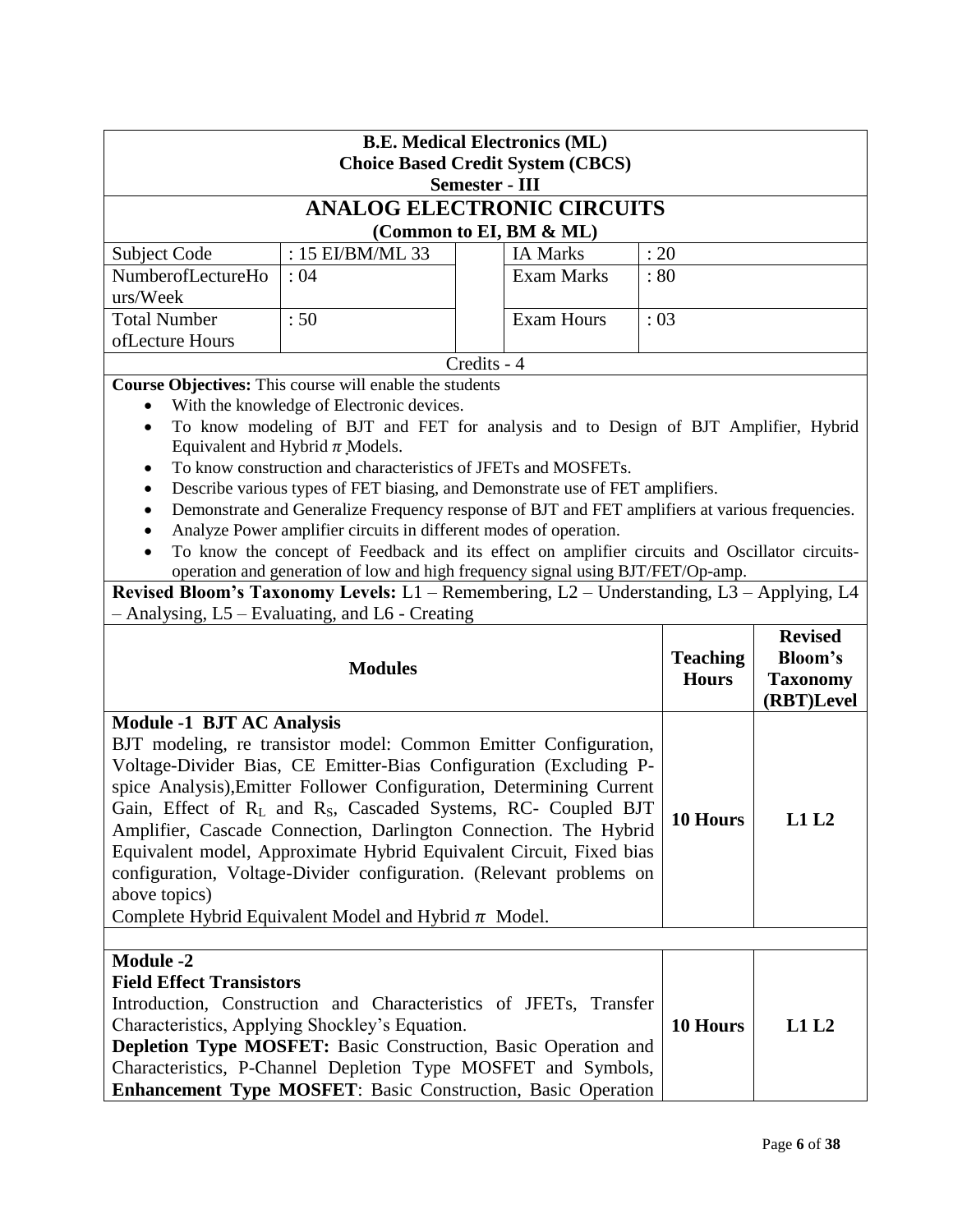| and Characteristics, P-Channel Enhancement Type MOSFETs and<br>Symbols. Relevant problems on above topics, CMOS-Basics.<br><b>FET Biasing</b><br>Introduction,<br>Fixed-Bias Configuration, Self-Bias Configuration,<br>Voltage-Divider Biasing. Relevant problems on above topics                                                                                                                                                                                                                                                                                                                                                           |          |                  |
|----------------------------------------------------------------------------------------------------------------------------------------------------------------------------------------------------------------------------------------------------------------------------------------------------------------------------------------------------------------------------------------------------------------------------------------------------------------------------------------------------------------------------------------------------------------------------------------------------------------------------------------------|----------|------------------|
|                                                                                                                                                                                                                                                                                                                                                                                                                                                                                                                                                                                                                                              |          |                  |
| <b>Module -3</b><br><b>FET Amplifiers</b><br>Introduction, JFET Small Signal Model, JFET AC equivalent Circuit,<br>Fixed- Bias Configuration, Self-Bias Configuration, Voltage-Divider<br>Configuration, Source Follower Configuration. Relevant problems on<br>above topics.<br><b>BJT and JFET Frequency Response:</b><br>Introduction, General Frequency Considerations, Low Frequency<br>Response of BJT Amplifier, Low Frequency Response of FET<br>Amplifier, Miller Effect Capacitance, High Frequency Response of FET<br>Amplifier, Multistage frequency effects. Relevant problems on above<br>topics .(Excluding P-spice Analysis) | 10 Hours | L1, L2, L3       |
| <b>Module -4</b><br><b>Power Amplifiers</b><br>Introduction: Definitions and Amplifier Types, Series Fed Class A<br>Amplifier, Transformer Coupled Class A Amplifier, Class B Amplifier<br>operation.<br>Class B amplifier circuits: Transformer-Coupled Push-Pull Circuits,<br>Complementary -Symmetry Circuits only, Amplifier Distortion, Class<br>C and Class D Amplifier. Relevant Problems on above topics.                                                                                                                                                                                                                            | 10 Hours | L1, L2,<br>L3,L4 |
|                                                                                                                                                                                                                                                                                                                                                                                                                                                                                                                                                                                                                                              |          |                  |
| <b>Module -5</b><br><b>Feedback and Oscillator Circuits</b><br>Feedback Concepts, Feedback Connection Types, Effects of negative<br>feedback, Oscillator operation, Phase Shift Oscillator: FET Phase Shift<br>Oscillator, Transistor Phase Shift Oscillator, Wien Bridge Oscillator,<br>Tuned oscillator Circuit: FET and Transistor Colpitts Oscillator, FET<br>and Transistor Hartley Oscillator, Crystal oscillator. Relevant Problems<br>on above topics<br>Unijunction transistor oscillator.                                                                                                                                          | 10 Hours | L2, L3           |
|                                                                                                                                                                                                                                                                                                                                                                                                                                                                                                                                                                                                                                              |          |                  |
| <b>Course Outcomes:</b> After studying this course, students will able to:<br>Explain the Working principles, characteristics and basic applications of BJT and FET.<br>Modeling of BJT/FET for analysis<br>Design Single stage, Multistage amplifier, with and without feedback<br>AnalyzeFrequency response of BJT and FET.<br>Acquire the knowledge of classifications of Power amplifier, operation, and able to design power<br>amplifier.<br>Apply the knowledge gained in the design of BJT/FET circuits in Oscillators to generate different                                                                                         |          |                  |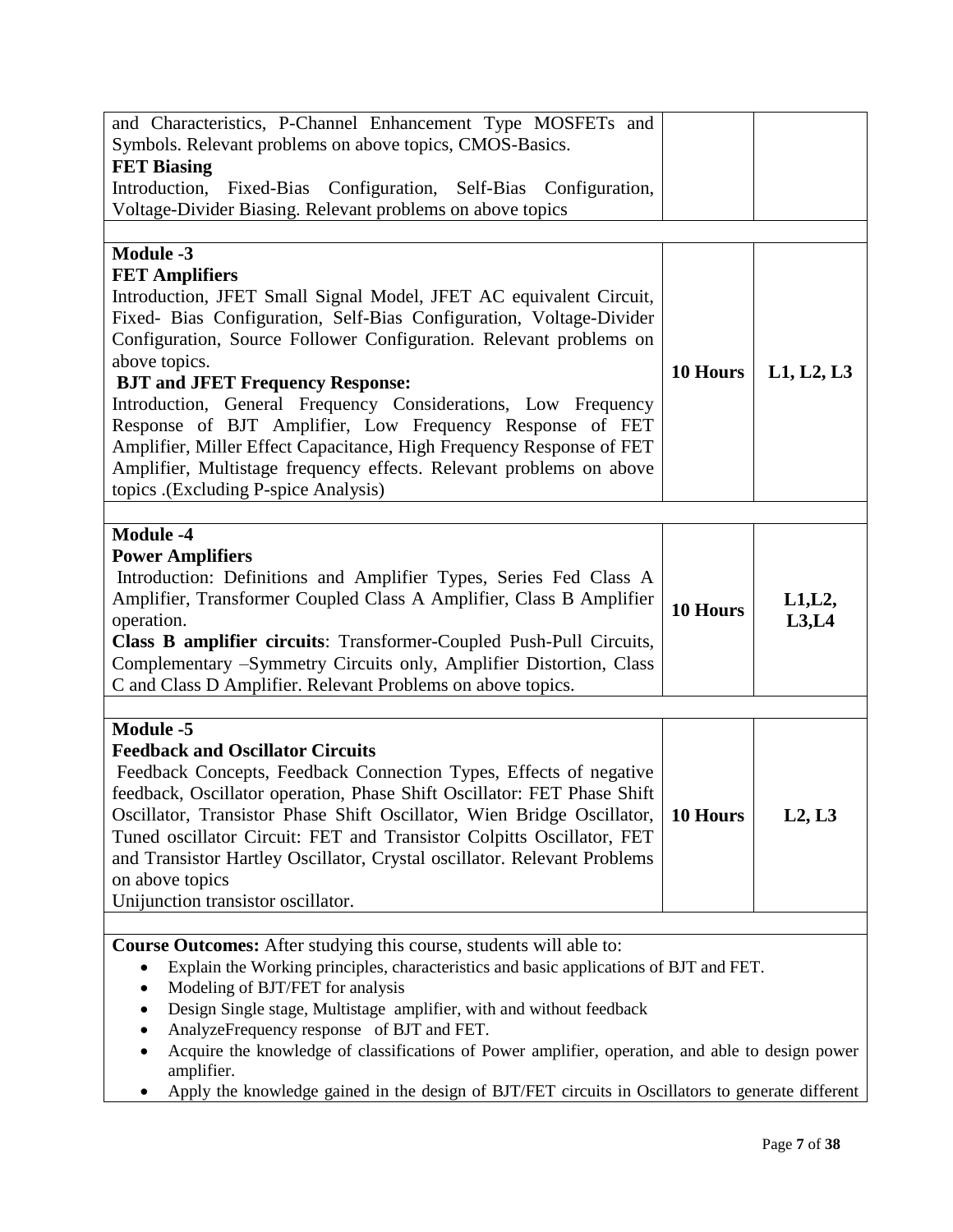frequency signals.

### **Graduate Attributes (as per NBA)**

- Engineering Knowledge
- Problem Analysis
- Design / development of solutions (partly)

# • Interpretation of data

### **Question Paper Pattern:**

- The question paper will have TEN questions.
- Each full question carry 16 marks
- There will be TWO full questions (with maximum of FOUR sub questions) from each module.
- Each full question will have sub questions covering all the topics under a module.
- The students will have to answer FIVE full questions, selecting ONE full question from each module.

### **Text Books:**

1. Robert L. Boylestad and Louis Nashelsky, "Electronics devices and Circuit theory", Pearson, 10<sup>th</sup> Edition, 2009, ISBN:9788131727003

- 1. David A. Bell, "Electronic Devices and Circuits", Oxford University Press.
- 2. I. J. Nagrath, "Electronics: Analog and Digital", PHI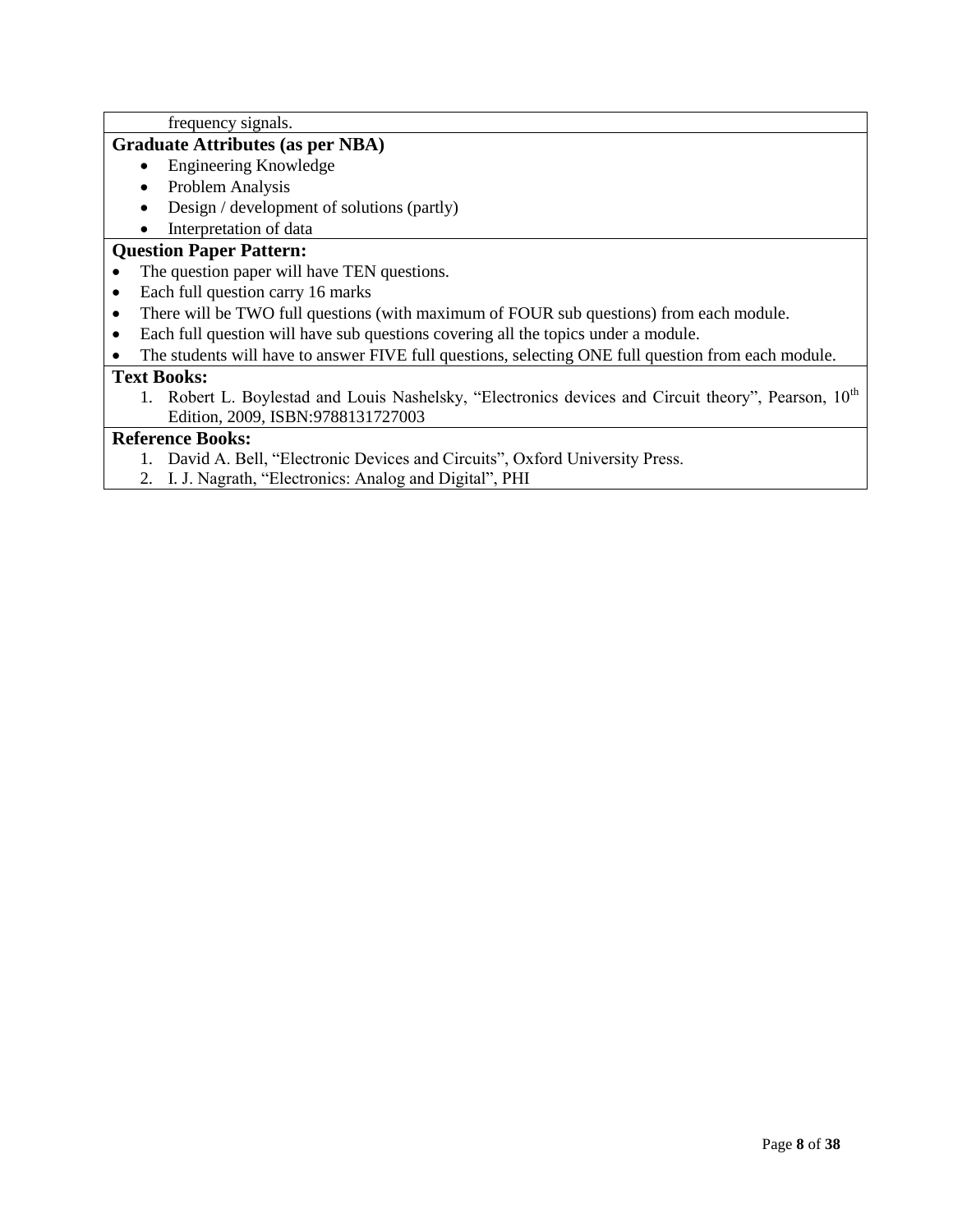| <b>B.E. Medical Electronics (ML)</b><br><b>Choice Based Credit System (CBCS)</b> |                                                                                                                                                         |                       |                   |                                 |                                   |  |
|----------------------------------------------------------------------------------|---------------------------------------------------------------------------------------------------------------------------------------------------------|-----------------------|-------------------|---------------------------------|-----------------------------------|--|
|                                                                                  |                                                                                                                                                         | <b>Semester - III</b> |                   |                                 |                                   |  |
|                                                                                  | DIGITAL DESIGN AND HDL                                                                                                                                  |                       |                   |                                 |                                   |  |
|                                                                                  | (Common to EI, BM & ML)                                                                                                                                 |                       |                   |                                 |                                   |  |
| Subject Code                                                                     | : $15$ EI/BM/ML 34                                                                                                                                      |                       | <b>IA Marks</b>   | : 20                            |                                   |  |
| Number of Lecture                                                                | : 04                                                                                                                                                    |                       | <b>Exam Marks</b> | :80                             |                                   |  |
| Hours/Week                                                                       |                                                                                                                                                         |                       |                   |                                 |                                   |  |
| <b>Total Number of</b>                                                           | :50                                                                                                                                                     |                       | <b>Exam Hours</b> | :03                             |                                   |  |
| <b>Lecture Hours</b>                                                             |                                                                                                                                                         |                       |                   |                                 |                                   |  |
|                                                                                  |                                                                                                                                                         | Credits - 4           |                   |                                 |                                   |  |
|                                                                                  | <b>Course Objectives:</b> This course will enable the students to                                                                                       |                       |                   |                                 |                                   |  |
|                                                                                  | To impart the concepts of simplifying Boolean expression using K-map techniques and provide an                                                          |                       |                   |                                 |                                   |  |
| understanding of logic families                                                  |                                                                                                                                                         |                       |                   |                                 |                                   |  |
| $\bullet$                                                                        | To impart the concepts of designing and analyzing combinational logic circuits                                                                          |                       |                   |                                 |                                   |  |
|                                                                                  | To provide an understanding for the concepts of HDL-Verilog, data flow and behavioral models<br>for the design of digital systems.                      |                       |                   |                                 |                                   |  |
|                                                                                  | To impart design methods and analysis of sequential logic circuits                                                                                      |                       |                   |                                 |                                   |  |
|                                                                                  | Revised Bloom's Taxonomy Levels: L1 - Remembering, L2 - Understanding, L3 - Applying,                                                                   |                       |                   |                                 |                                   |  |
|                                                                                  | L4 – Analysing, L5 – Evaluating, and L6 - Creating                                                                                                      |                       |                   |                                 |                                   |  |
|                                                                                  |                                                                                                                                                         |                       |                   |                                 | <b>Revised</b><br><b>Bloom's</b>  |  |
| <b>Modules</b>                                                                   |                                                                                                                                                         |                       |                   | <b>Teaching</b><br><b>Hours</b> | <b>Taxonomy</b><br>(RBT)Lev<br>el |  |
| <b>Module -1</b>                                                                 |                                                                                                                                                         |                       |                   | 10 Hours                        | L2, L3, L4                        |  |
|                                                                                  | Principles of combinational logic: Definition of combinational logic,                                                                                   |                       |                   |                                 |                                   |  |
|                                                                                  | Canonical forms, Generation of switching equations from truth tables,                                                                                   |                       |                   |                                 |                                   |  |
|                                                                                  | Karnaugh maps- up to 4 variables, Quine-McCluskey minimization                                                                                          |                       |                   |                                 |                                   |  |
| technique                                                                        |                                                                                                                                                         |                       |                   |                                 |                                   |  |
|                                                                                  | <b>Introduction to Verilog:</b> Structure of Verilog module, Operators, data                                                                            |                       |                   |                                 |                                   |  |
|                                                                                  | types, Styles of description- Data flow description, Behavioral                                                                                         |                       |                   |                                 |                                   |  |
|                                                                                  | description, Implement logic gates, half adder and full adder using                                                                                     |                       |                   |                                 |                                   |  |
| Verilog data flow description.                                                   |                                                                                                                                                         |                       |                   |                                 |                                   |  |
|                                                                                  |                                                                                                                                                         |                       |                   |                                 |                                   |  |
| <b>Module -2</b>                                                                 |                                                                                                                                                         |                       |                   | 10 Hours                        | L1,L2,L3                          |  |
|                                                                                  | <b>Combinational Functions:</b> Arithmetic Operations: Adders and                                                                                       |                       |                   |                                 |                                   |  |
|                                                                                  | subtractors-cascading full<br>adders, Look ahead carry, Binary                                                                                          |                       |                   |                                 |                                   |  |
|                                                                                  | Comparators $-2$ bit and 4 bit, two bit Multiplier, Verilog Description<br>of for above circuits. <b>Multiplexers</b> - Realization of 2:1, 4:1 and 8:1 |                       |                   |                                 |                                   |  |
|                                                                                  | using gates & Applications. Demultiplexers: - Realization of 1:2 1:4                                                                                    |                       |                   |                                 |                                   |  |
| and 1:8 using basic gates $&$ Applications                                       |                                                                                                                                                         |                       |                   |                                 |                                   |  |
|                                                                                  | Verilog Behavioral description: Structure, variable assignment                                                                                          |                       |                   |                                 |                                   |  |
|                                                                                  | statement, sequential statements, loop statements, Verilog behavioral                                                                                   |                       |                   |                                 |                                   |  |
| description of Multiplexers $(2:1,4:1,8:1)$ and De-multiplexers                  |                                                                                                                                                         |                       |                   |                                 |                                   |  |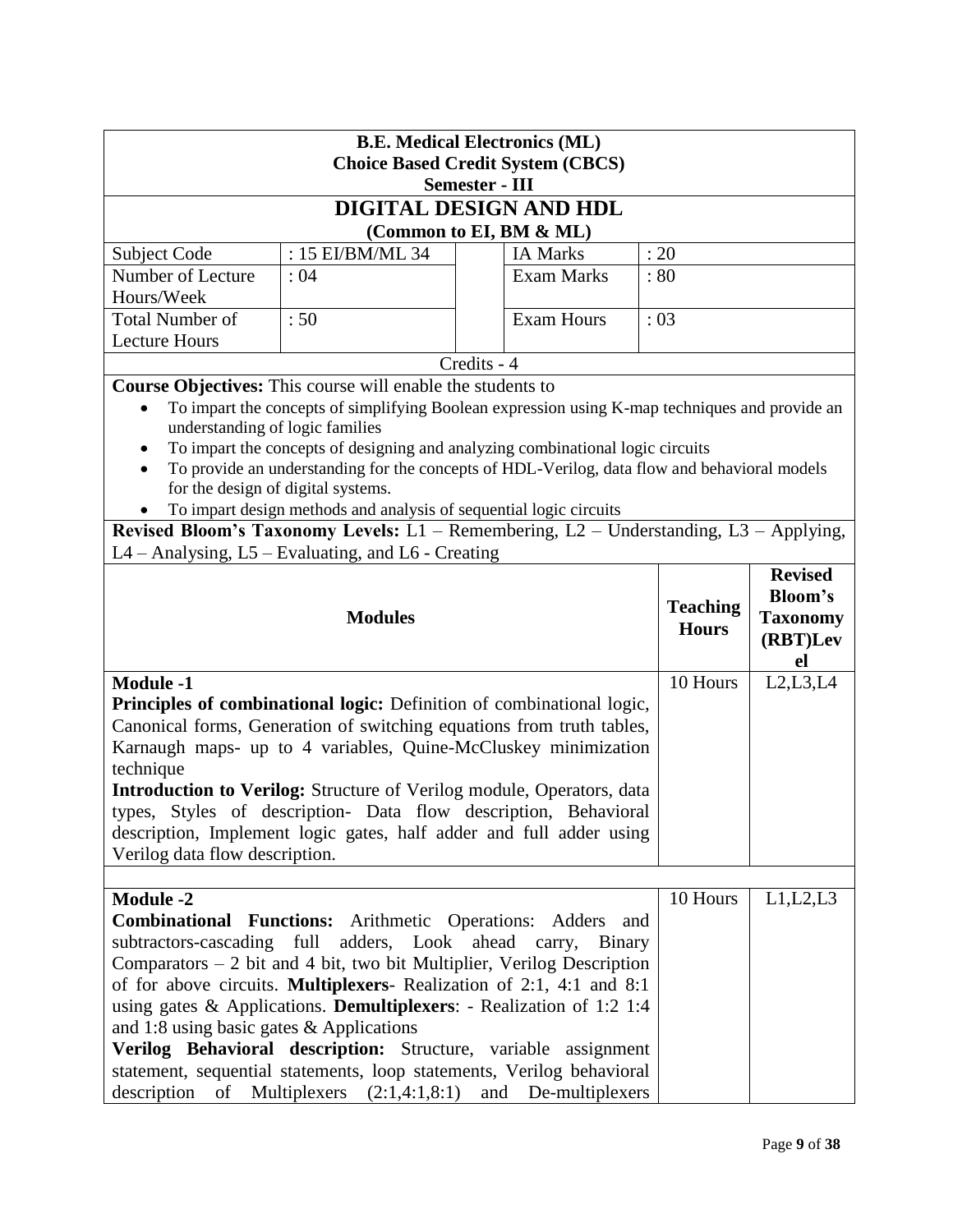| (1:2,1:4,1:8)                                                                                                                                                                                                                                                                                                                                                                                                                                                                                                                                                                                                                                                                                                                                                                                                                                                                     |          |                 |
|-----------------------------------------------------------------------------------------------------------------------------------------------------------------------------------------------------------------------------------------------------------------------------------------------------------------------------------------------------------------------------------------------------------------------------------------------------------------------------------------------------------------------------------------------------------------------------------------------------------------------------------------------------------------------------------------------------------------------------------------------------------------------------------------------------------------------------------------------------------------------------------|----------|-----------------|
|                                                                                                                                                                                                                                                                                                                                                                                                                                                                                                                                                                                                                                                                                                                                                                                                                                                                                   |          |                 |
| <b>Module -3</b><br>Analysis and design of combinational logic: Encoders: Binary coded<br>decimal codes, Binary - Gray vice versa, BCD - Excess 3 Encoders:<br>Realization and Priority Encoders, Decoders: BCD - Decimal, BCD -<br>Seven segment, Seven segment display.<br>Verilog behavioral description of Encoders (8 to 3 with priority and<br>without priority), Decoders $(2 \text{ to } 4)$ .                                                                                                                                                                                                                                                                                                                                                                                                                                                                            | 10 Hours | L1,L2           |
| <b>Module -4</b><br>Sequential Logic Circuits-1:Latches and Flip-Flops: SR-latch, D-<br>latch, D flip-flop, JK flip-flop, T flip- flop Master slave FF, Edge<br>trigger and Pulse trigger FF, Registers and Shift Registers: PISO,<br>PIPO, SISO, SIPO, Right shift and left shift, Universal Shift register.<br>Verilog behavioral description of latches (D-latch, SR latch) and flip-<br>flops $(D, T, JK, SR flip-flops)$ .                                                                                                                                                                                                                                                                                                                                                                                                                                                   | 10 Hours | L2, L3, L6      |
| <b>Module -5</b><br>Counters, design and their applications: Counters-Binary ripple<br>counters, Synchronous binary counters, Modulo N counters<br>Synchronous and Asynchronous counters.<br>Verilog behavioral description of Synchronous and Asynchronous<br>counters, sequential counters.<br>Synthesis of Verilog: Mapping process in the hardware domain-<br>Mapping of signal assignment, variable assignment, if statements, else-<br>if statements, loop statements                                                                                                                                                                                                                                                                                                                                                                                                       | 10 Hours | L2,L3,L4,L<br>6 |
| <b>Course Outcomes:</b> After studying this course, students will able to:<br>Simplify Boolean functions using K-map and Quine-McCluskey minimization technique<br>Analyze, design and write verilog code for combinational logic circuits. (MUX, De-MUX, adder<br>$\bullet$<br>and subtractor, and comparator circuits)<br>Analyze and design code converters, encoders and decoders.<br>Analyze and design of synchronous sequential circuits<br>Analyze sequential circuits, Moore/Mealy machines<br><b>Graduate Attributes (as per NBA)</b><br>Engineering knowledge<br>Problem analysis<br>Design & Development of Solutions<br>Modern tool usage<br><b>Question Paper Pattern:</b><br>The question paper will have TEN questions.<br>Each full question consists of 16 marks.<br>٠<br>There will be 2 full questions (with maximum of FOUR sub questions) from each module. |          |                 |
| Each full question will have sub questions covering all the topics under a module.<br>The students will have to answer 5 full questions, selecting one full question from each module.                                                                                                                                                                                                                                                                                                                                                                                                                                                                                                                                                                                                                                                                                            |          |                 |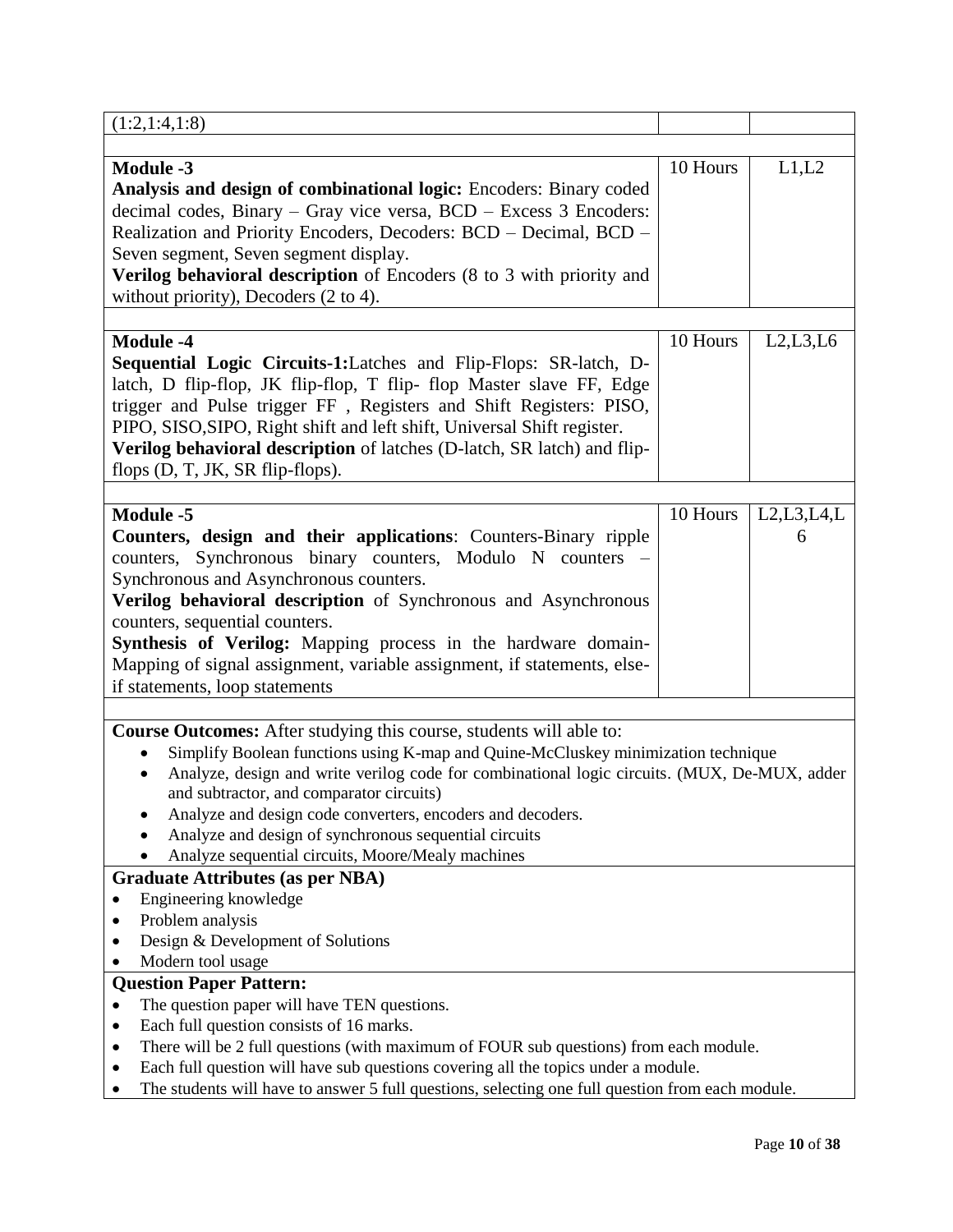### **Text Books:**

- 1. Digita**l** Logic Applications and Design by John M Yarbrough, Thomson Learning,2001 (Modules 1,2,3,4,5 –Logic design)
- 2. HDL Programming VHDL and Verilog by Nazeih M. Botros, 2009 reprint, Dreamtech press.(Modules 1,2,3,4,5 Verilog description)

- 1. Charles H Roth, Jr., "Fundamentals of logic design", Cengage Learning
- 2. Digital Principals and Design Donald D Givone,12th reprint, TMH,2008
- 3. Logic Design, Sudhakar Samuel, Pearson/ Saguine, 2007
- 4. Fundamentals of HDL- Cyril P R Pearson/Sanguin 2010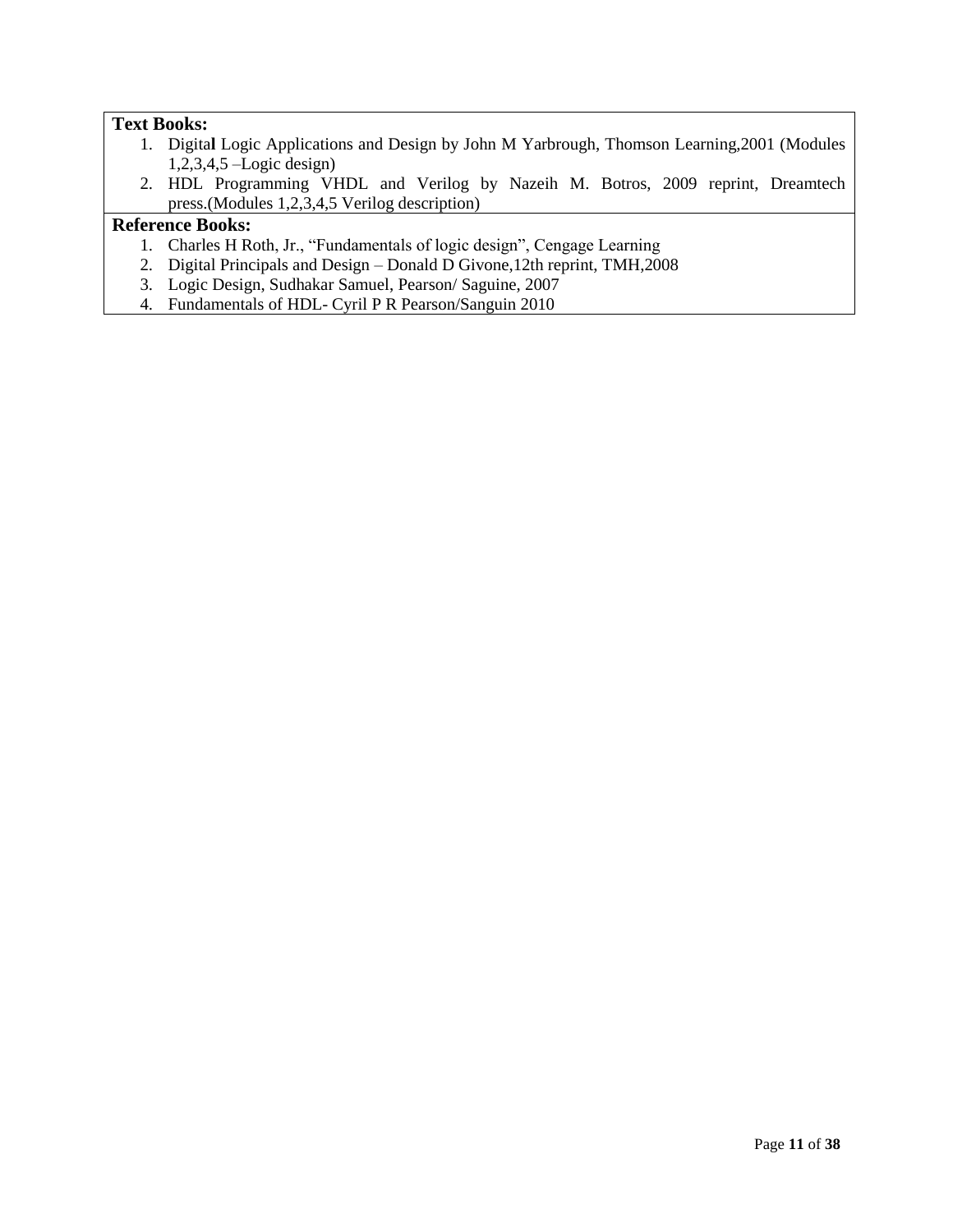| <b>B.E. Medical Electronics (ML)</b><br><b>Choice Based Credit System (CBCS)</b>                                                                                                                                                                                                                                                                                                                                                                                                                                                                                                                                                                                                                |                                                                                                                                  |                                                                                                                                                                                                                                                                                  |          |        |  |
|-------------------------------------------------------------------------------------------------------------------------------------------------------------------------------------------------------------------------------------------------------------------------------------------------------------------------------------------------------------------------------------------------------------------------------------------------------------------------------------------------------------------------------------------------------------------------------------------------------------------------------------------------------------------------------------------------|----------------------------------------------------------------------------------------------------------------------------------|----------------------------------------------------------------------------------------------------------------------------------------------------------------------------------------------------------------------------------------------------------------------------------|----------|--------|--|
|                                                                                                                                                                                                                                                                                                                                                                                                                                                                                                                                                                                                                                                                                                 |                                                                                                                                  | <b>Semester - III</b>                                                                                                                                                                                                                                                            |          |        |  |
|                                                                                                                                                                                                                                                                                                                                                                                                                                                                                                                                                                                                                                                                                                 |                                                                                                                                  | HUMAN ANATOMY AND PHYSIOLOGY                                                                                                                                                                                                                                                     |          |        |  |
|                                                                                                                                                                                                                                                                                                                                                                                                                                                                                                                                                                                                                                                                                                 |                                                                                                                                  | (Common to BM and ML)                                                                                                                                                                                                                                                            |          |        |  |
| Subject Code                                                                                                                                                                                                                                                                                                                                                                                                                                                                                                                                                                                                                                                                                    | : 15 BM/ML 35                                                                                                                    | <b>IA Marks</b>                                                                                                                                                                                                                                                                  | : 20     |        |  |
| Number of Lecture<br>Hours/Week                                                                                                                                                                                                                                                                                                                                                                                                                                                                                                                                                                                                                                                                 | :04                                                                                                                              | <b>Exam Marks</b>                                                                                                                                                                                                                                                                | :80      |        |  |
| <b>Total Number of</b>                                                                                                                                                                                                                                                                                                                                                                                                                                                                                                                                                                                                                                                                          | :50                                                                                                                              | <b>Exam Hours</b>                                                                                                                                                                                                                                                                | :03      |        |  |
| <b>Lecture Hours</b>                                                                                                                                                                                                                                                                                                                                                                                                                                                                                                                                                                                                                                                                            |                                                                                                                                  |                                                                                                                                                                                                                                                                                  |          |        |  |
|                                                                                                                                                                                                                                                                                                                                                                                                                                                                                                                                                                                                                                                                                                 |                                                                                                                                  | Credits - 4                                                                                                                                                                                                                                                                      |          |        |  |
| Course Objectives:                                                                                                                                                                                                                                                                                                                                                                                                                                                                                                                                                                                                                                                                              | To provide the basic knowledge of different types of tissues.<br>respiratory system, digestive system and musculoskeletal system | To understand the internal environment of human body and homeostasis mechanism<br>To provide the knowledge of structure and functioning of nervous system, cardiovascular system,<br>To provide the knowledge of physiological parameters of normal health and factors affecting |          |        |  |
|                                                                                                                                                                                                                                                                                                                                                                                                                                                                                                                                                                                                                                                                                                 | various physiological processes in the body.                                                                                     | Revised Bloom's Taxonomy Levels: $L1$ – Remembering, $L2$ – Understanding, $L3$ – Applying,                                                                                                                                                                                      |          |        |  |
|                                                                                                                                                                                                                                                                                                                                                                                                                                                                                                                                                                                                                                                                                                 | L4 - Analyzing, L5 - Evaluating, and L6 - Creating                                                                               |                                                                                                                                                                                                                                                                                  |          |        |  |
|                                                                                                                                                                                                                                                                                                                                                                                                                                                                                                                                                                                                                                                                                                 | <b>Revised</b><br><b>Teaching</b><br><b>Bloom's</b><br><b>Modules</b><br><b>Hours</b><br><b>Taxonomy</b><br>(RBT)Level           |                                                                                                                                                                                                                                                                                  |          |        |  |
| <b>Module -1</b><br><b>Introduction:</b><br>Homeostasis, Tissue, Cartilage: The<br>internal<br>environment and homeostasis, survival needs of the body, movement<br>of substances within the body, body fluids, action potential,<br>propagation of action potential, cell-structure<br>functions.<br>and<br>Epithelial tissue- simple epithelium, stratified epithelium, connective<br>tissue- cells of connective tissue, loose connective tissue, Adipose<br>tissue, Dense connective tissue, Lymphoid tissue, Cartilage-Hyaline<br>cartilage, Fibrocartilage, Elastic cartilage.                                                                                                            |                                                                                                                                  |                                                                                                                                                                                                                                                                                  | 10 Hours | L1, L2 |  |
|                                                                                                                                                                                                                                                                                                                                                                                                                                                                                                                                                                                                                                                                                                 |                                                                                                                                  |                                                                                                                                                                                                                                                                                  |          |        |  |
| <b>Module -2</b><br>Nervous System: Functional Components of nervous system,<br>Neurons: Properties of neurons, Cell bodies, Axon and Dendrites,<br>Types of nerves, Synapse and neurotransmitters, neuromuscular<br>junction. Central nervous system: Meninges, ventricles of the brain<br>L1, L2, L3,<br>10 Hours<br>and CSF. Brain: Cerebrum, functions of cerebrum, functional areas of<br>L4<br>the cerebrum, Brainstem, Cerebellum, Spinal cord- grey matter, white<br>matter, spinal reflex, Spinal nerves (in brief list $&$ functions), Cranial<br>nerves (in brief list & functions), Autonomic nervous system (in<br>brief)-functions and effects. Pituitary gland and hypothalamus. |                                                                                                                                  |                                                                                                                                                                                                                                                                                  |          |        |  |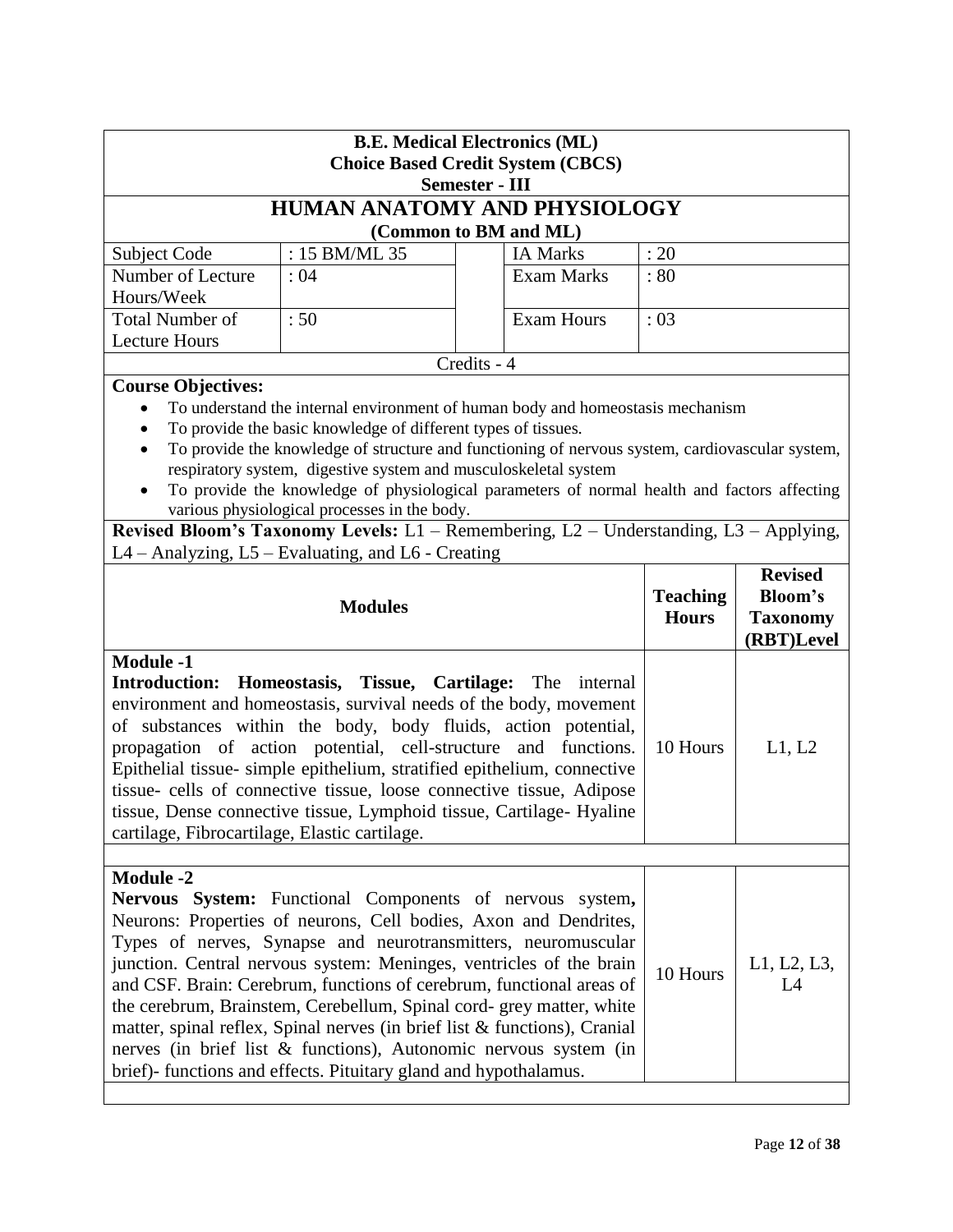| Arterioles, Veins and Venules, capillaries, control of blood vessel<br>diameter, blood supply- internal respiration, cell nutrition. Heart-<br>position, structure-pericardium, myocardium, endocardium, interior<br>of the heart, flow of blood through the heart, blood supply to heart,<br>L1, L2, L3,<br>10 Hours<br>Conducting system of the heart, factors affecting heart rate, the<br>L4<br>Cardiac cycle, cardiac output, blood pressure, control of blood<br>pressure, pulse and factors affecting the pulse rate. Circulation of the<br>blood- pulmonary circulation, systemic circulation-aorta (different<br>parts of aorta & their blood supply, in brief). Summary of the main<br>blood vessels (arteries $\&$ veins, explanation with flow diagram only)                                                                                |
|---------------------------------------------------------------------------------------------------------------------------------------------------------------------------------------------------------------------------------------------------------------------------------------------------------------------------------------------------------------------------------------------------------------------------------------------------------------------------------------------------------------------------------------------------------------------------------------------------------------------------------------------------------------------------------------------------------------------------------------------------------------------------------------------------------------------------------------------------------|
|                                                                                                                                                                                                                                                                                                                                                                                                                                                                                                                                                                                                                                                                                                                                                                                                                                                         |
| <b>Module -4</b><br><b>Respiratory System:</b> Organs of respiration, Nose and Nasal cavity-<br>position, structure and functions, pharynx - position, structure,<br>functions. Larynx - position, structure and functions. Trachea,<br>bronchi, bronchioles and alveoli, lungs- position, associated structure,<br>pleura and pleural cavity. Respiration - muscles of respiration, cycle<br>L1, L2, L3,<br>of respiration, variables affecting respiration, lung volumes and<br>10 Hours<br>L4<br>capacity<br><b>Digestive System:</b> Organs of the digestive system – mouth, tongue,<br>teeth, salivary glands, pharynx, oesophagus, stomach, gastric juice<br>and functions of stomach, small intestine-structure, chemical<br>digestion in small intestine, large intestine - structure, functions of the<br>large intestine. Pancreas and Liver. |
|                                                                                                                                                                                                                                                                                                                                                                                                                                                                                                                                                                                                                                                                                                                                                                                                                                                         |
| <b>Module -5</b><br><b>Skeletal System:</b> Bone, Types of bone, structure, bone cells,<br>functions of bone. Axial skeleton- skull, sinuses, Fontanelles,<br>vertebral column characteristics of typical vertebra, different parts of<br>vertebral column (parts only), features of vertebral column,<br>movements and functions of vertebral column, sternum, ribs,<br>shoulder girdle and upper limb, pelvic girdle and lower limb.<br>10 Hours<br>L1, L2<br>Muscles and Joints (Study of muscles along with joints): Muscle<br>tissue: Skeletal muscle, Smooth muscle, Cardiac muscle, functions of<br>muscle tissue, muscle tone and fatigue. Types of joint- Fibrous,<br>Cartilaginous, Synovial, characteristics of synovial joints, shoulder<br>joint, elbow joint, radioulnar joint, wrist joint, Hip joint, Knee joint,<br>ankle joint.       |
| Course Outcomes: After studying this course, students will able to:                                                                                                                                                                                                                                                                                                                                                                                                                                                                                                                                                                                                                                                                                                                                                                                     |

 Describe internal environment of human body and explain the fundamental concept of homeostasis.

Explain the structure and functioning of various types of tissues.

• Describe the structure and explain the functioning of various nervous system, cardiovascular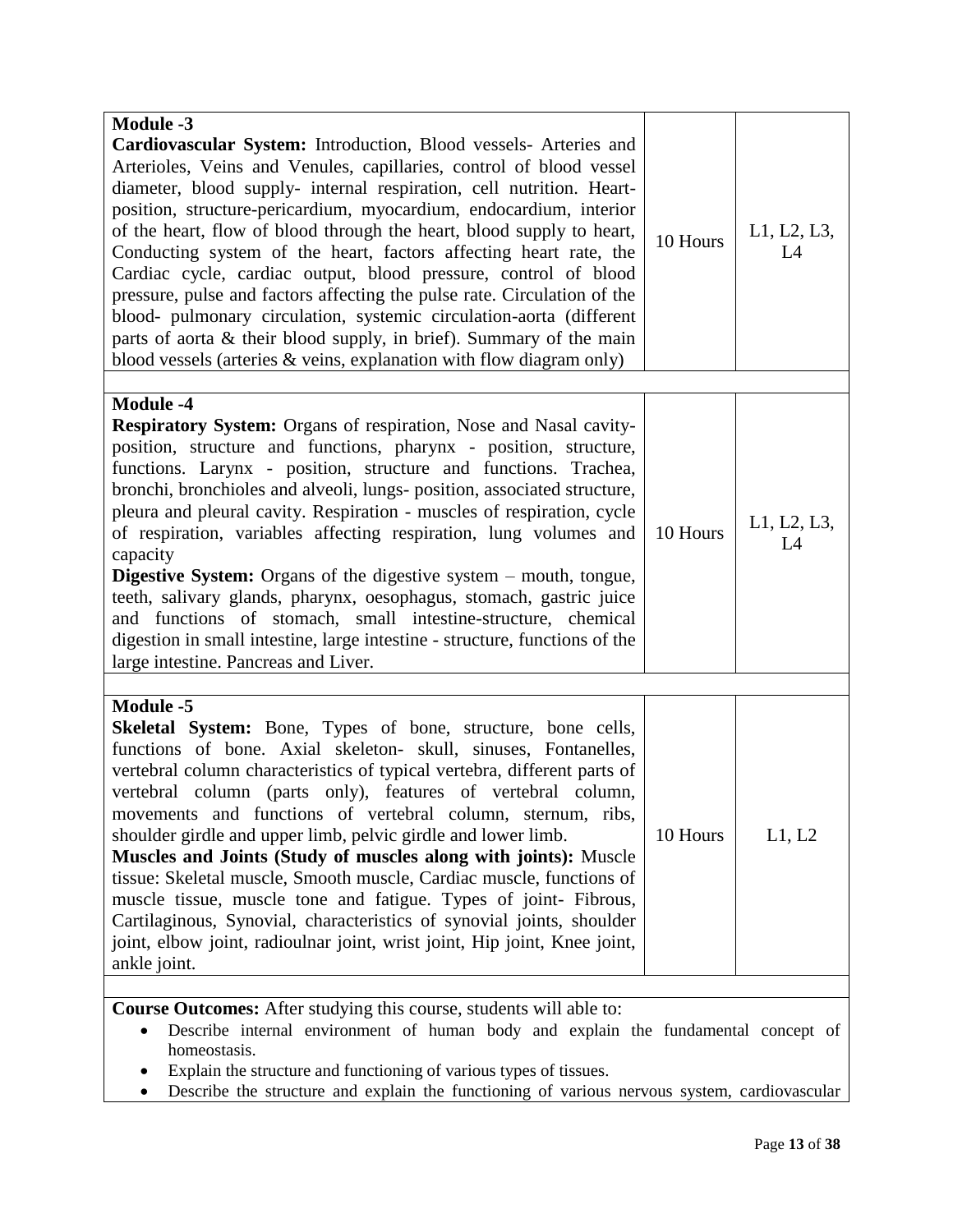- system, respiratory system, digestive system and musculoskeletal system.
- Demonstrate and analyze various physiological parameters in normal and abnormal conditions.

### **Graduate Attributes (as per NBA)**

- Engineering knowledge
- Problem analysis
- Investigation of Complex Problem
- Lifelong learning

### **Question Paper Pattern:**

- The question paper will have TEN questions.
- Each full question carry 16 marks
- There will be TWO full questions (with maximum of FOUR sub questions) from each module.
- Each full question will have sub questions covering all the topics under a module.
- The students will have to answer FIVE full questions, selecting ONE full question from each module.

## Text Books:

1. Ross & Wilson's Anatomy and Physiology in Health and Illness – by Anne Waugh and Allison Grant, 9th Edition, Churchill Livingstone Publications

- 1. Concise Medical Physiology- by Sujit K. Chaudhuri, 5<sup>th</sup> Edition, New Central Book Agency Pvt. Ltd.
- 2. Essentials of Medical Physiology by K. Sembulingam and Prema Sembulingam,  $3<sup>rd</sup>$  Edition, Jaypee Publications
- 3. Human Physiology: From Cells to Systems by Lauralee Sherwood,  $6<sup>th</sup>$  Edition, Thomson India Edition, 2007.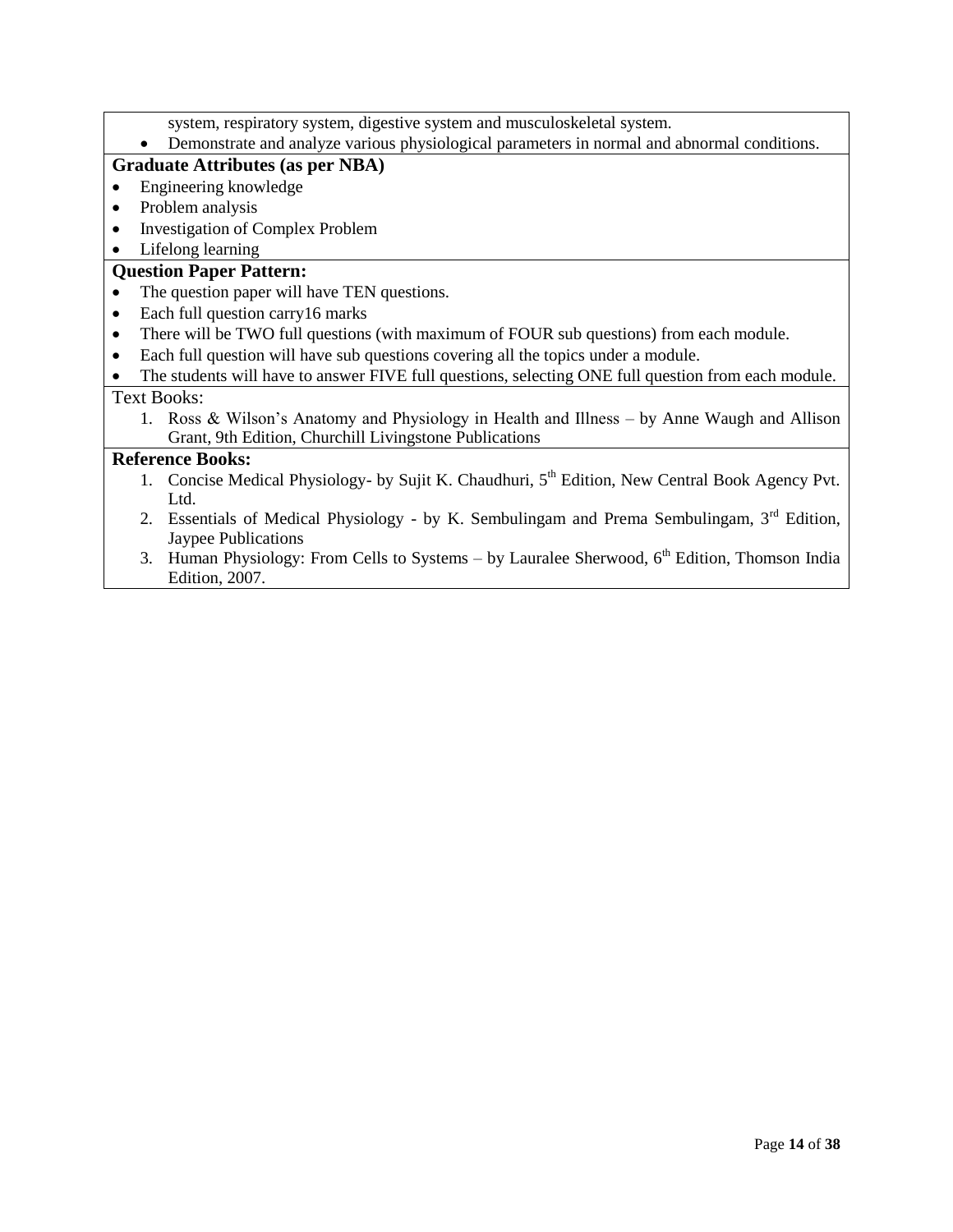| <b>B.E. Medical Electronics (ML)</b><br><b>Choice Based Credit System (CBCS)</b>                                                                                                                                                                                                                                                                                                                       |                                                                                                                                                                                                                                                                                                       |             |                                            |             |                                                                                      |  |
|--------------------------------------------------------------------------------------------------------------------------------------------------------------------------------------------------------------------------------------------------------------------------------------------------------------------------------------------------------------------------------------------------------|-------------------------------------------------------------------------------------------------------------------------------------------------------------------------------------------------------------------------------------------------------------------------------------------------------|-------------|--------------------------------------------|-------------|--------------------------------------------------------------------------------------|--|
| <b>Semester - III</b><br><b>NETWORK ANALYSIS</b>                                                                                                                                                                                                                                                                                                                                                       |                                                                                                                                                                                                                                                                                                       |             |                                            |             |                                                                                      |  |
|                                                                                                                                                                                                                                                                                                                                                                                                        |                                                                                                                                                                                                                                                                                                       |             |                                            |             |                                                                                      |  |
| Subject Code                                                                                                                                                                                                                                                                                                                                                                                           | : 15 EI/BM/ML 36                                                                                                                                                                                                                                                                                      |             | (Common to EI, BM & ML)<br><b>IA Marks</b> | : 20        |                                                                                      |  |
| Number of Lecture                                                                                                                                                                                                                                                                                                                                                                                      | : 04                                                                                                                                                                                                                                                                                                  |             | <b>Exam Marks</b>                          | : 80        |                                                                                      |  |
| Hours/Week                                                                                                                                                                                                                                                                                                                                                                                             |                                                                                                                                                                                                                                                                                                       |             |                                            |             |                                                                                      |  |
| <b>Total Number of</b>                                                                                                                                                                                                                                                                                                                                                                                 | :50                                                                                                                                                                                                                                                                                                   |             | <b>Exam Hours</b>                          | :03         |                                                                                      |  |
| <b>Lecture Hours</b>                                                                                                                                                                                                                                                                                                                                                                                   |                                                                                                                                                                                                                                                                                                       |             |                                            |             |                                                                                      |  |
|                                                                                                                                                                                                                                                                                                                                                                                                        |                                                                                                                                                                                                                                                                                                       | Credits - 4 |                                            |             |                                                                                      |  |
| $\bullet$<br>$\bullet$                                                                                                                                                                                                                                                                                                                                                                                 | Course Objectives: This course will enable the students to<br>To introduce the Basic circuit laws, Network theorems and Analyze the networks.<br>To analyze the networks by using optimized methods<br>To analyze the network behavior during switching states.<br>To realize the network parameters. |             |                                            |             |                                                                                      |  |
|                                                                                                                                                                                                                                                                                                                                                                                                        | Revised Bloom's Taxonomy Levels: L1 - Remembering, L2 - Understanding, L3 - Applying, L4 -                                                                                                                                                                                                            |             |                                            |             |                                                                                      |  |
|                                                                                                                                                                                                                                                                                                                                                                                                        | Analysing, L5 - Evaluating, and L6 - Creating                                                                                                                                                                                                                                                         |             |                                            |             |                                                                                      |  |
|                                                                                                                                                                                                                                                                                                                                                                                                        | <b>Teachi</b><br><b>Revised Bloom's</b><br><b>Modules</b><br><b>Taxonomy (RBT)</b><br>ng<br><b>Hours</b><br><b>Level</b>                                                                                                                                                                              |             |                                            |             |                                                                                      |  |
| <b>Module -1</b>                                                                                                                                                                                                                                                                                                                                                                                       |                                                                                                                                                                                                                                                                                                       |             |                                            |             |                                                                                      |  |
| <b>Basic concepts:</b> Sources of electrical energy, Source transformation<br>shifting,<br>Network<br>reduction<br>Source<br>using<br>star-delta<br>&<br>transformation, loop and node analysis with dependent &<br>independent sources for DC networks, concept of super node and<br>super mesh analysis for only independent sources for DC networks.                                                |                                                                                                                                                                                                                                                                                                       |             |                                            | 10<br>Hours | $L_1$ =Remembering,<br>$L_2$ =Understanding,<br>$L_3$ =Applying,<br>$L_4$ =Analysis. |  |
| <b>Module -2</b><br><b>Network theorems:</b><br>10<br>Super position, reciprocity, Millman's theorem (for DC networks),<br>Hours<br>Thevinin's & Norton's theorem (for DC networks), and Maximum<br>power transfer theorems (for AC & DC networks)                                                                                                                                                     |                                                                                                                                                                                                                                                                                                       |             |                                            |             | $L_1$ =Remembering<br>$L_2$ =Understanding<br>$L_3$ =Applying<br>$L_4$ =Analysis     |  |
| <b>Module -3</b><br>Transient behavior and initial conditions: Behavior of circuit<br>elements under switching condition and their representation,<br>10<br>evaluation of initial & final conditions in RL, RC & RLC circuits<br>Hours<br>$L_3$ =Applying<br>for DC excitations.<br>$L_4$ =Synthesis<br>Two port network parameters: Definitions and modeling of Z, Y,<br>H & transmission parameters. |                                                                                                                                                                                                                                                                                                       |             |                                            |             | $L_1$ = Understanding<br>$L_2$ = Analyzing                                           |  |
| <b>Module -4</b><br><b>Resonant Circuits:</b><br>10<br>Series resonance: Variation of current and voltage with frequency,<br>Selectivity & Bandwidth, Q-factor<br>Parallel resonance: General<br>Hours<br>case-resistance present in both branches, Selectivity & Bandwidth,<br>Maximum impedance conditions with Capacitor, Inductor or                                                               |                                                                                                                                                                                                                                                                                                       |             |                                            |             | $L_1$ = Understanding<br>$L_2$ = Analyzing<br>$L_3$ =Applying<br>$L_4$ =Realizing    |  |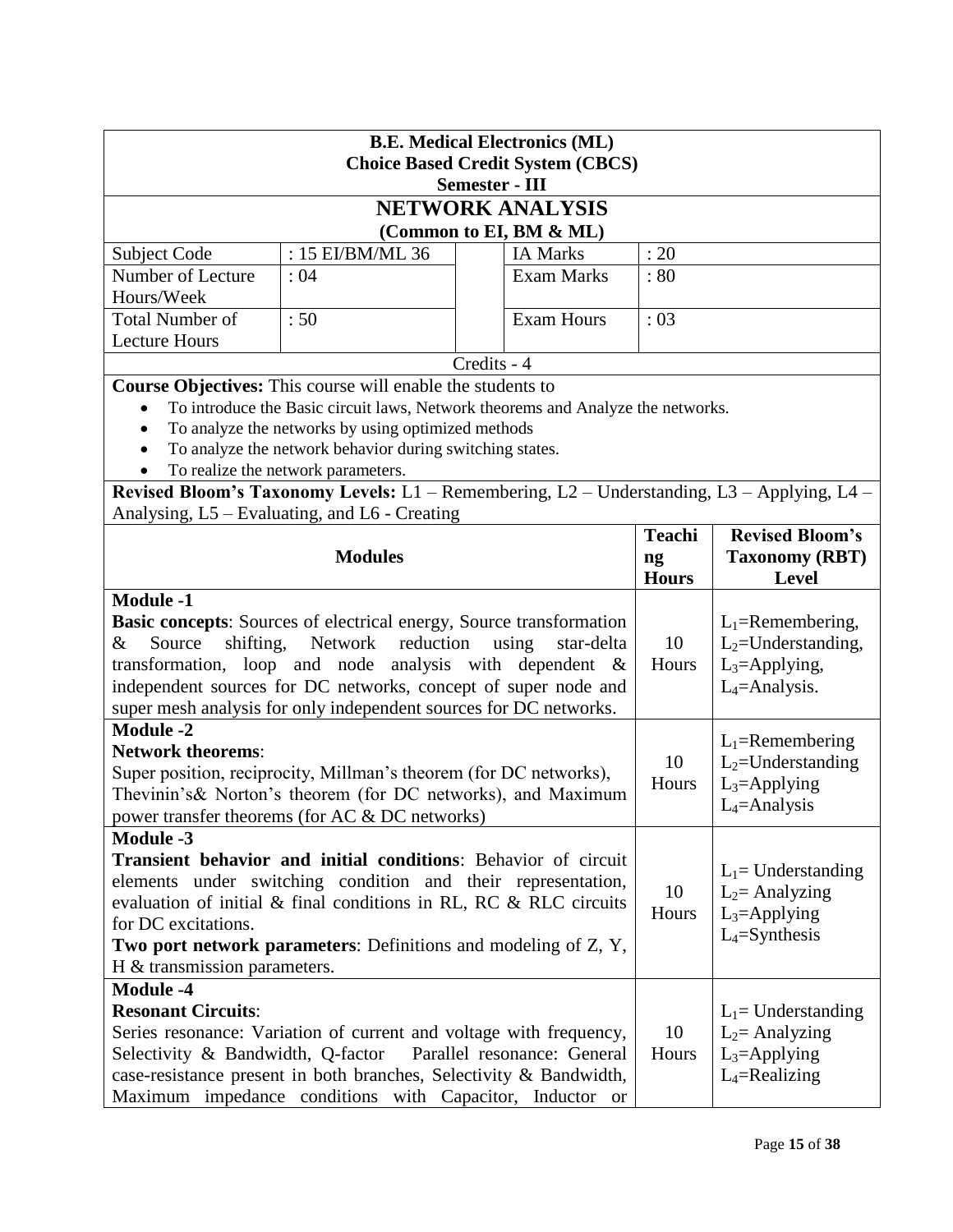| frequency as variable.                                                                                                                                                                                                                                 |             |                                                                                    |  |  |
|--------------------------------------------------------------------------------------------------------------------------------------------------------------------------------------------------------------------------------------------------------|-------------|------------------------------------------------------------------------------------|--|--|
| <b>Module -5</b><br><b>Network topology:</b> Graph of a network, concepts of: tree & co-tree,<br>incidence matrix, tie-set & cut-set schedules, Solution of resistive<br>networks using equilibrium equations in matrix form, Principle of<br>duality. | 10<br>Hours | $L_1$ = Understanding<br>$L_2$ = Analyzing<br>$L_3$ =Applying<br>$L_4$ =Evaluation |  |  |
| <b>Course Outcomes:</b> After studying this course, students will able to:                                                                                                                                                                             |             |                                                                                    |  |  |
| Apply the basic concepts (Laws, theorems) of networks to obtain solution.                                                                                                                                                                              |             |                                                                                    |  |  |
| Choose the Appropriate/specific technique to analyze the networks.                                                                                                                                                                                     |             |                                                                                    |  |  |
| Realize and Analyze the network behavior                                                                                                                                                                                                               |             |                                                                                    |  |  |
| <b>Graduate Attributes (as per NBA)</b>                                                                                                                                                                                                                |             |                                                                                    |  |  |
| Applying the Engineering concepts to analyze the networks                                                                                                                                                                                              |             |                                                                                    |  |  |
| Realizing and solving the complex circuits                                                                                                                                                                                                             |             |                                                                                    |  |  |
| <b>Question Paper Pattern:</b>                                                                                                                                                                                                                         |             |                                                                                    |  |  |
| The question paper will have TEN questions.                                                                                                                                                                                                            |             |                                                                                    |  |  |
| Each full question carry 16 marks<br>$\bullet$                                                                                                                                                                                                         |             |                                                                                    |  |  |
| In each full question, preferably 40% should be related to theoretical concepts/derivations and 60% should<br>$\bullet$                                                                                                                                |             |                                                                                    |  |  |
| be related problems/solutions.                                                                                                                                                                                                                         |             |                                                                                    |  |  |
| There will be TWO full questions (with maximum of FOUR sub questions) from each module.<br>$\bullet$                                                                                                                                                   |             |                                                                                    |  |  |
| Each full question will have sub questions covering all the topics under a module.<br>$\bullet$                                                                                                                                                        |             |                                                                                    |  |  |
| The students will have to answer FIVE full questions, selecting ONE full question from each module.<br>$\bullet$                                                                                                                                       |             |                                                                                    |  |  |
| <b>Text Books:</b>                                                                                                                                                                                                                                     |             |                                                                                    |  |  |
| Engineering Circuit Analysis, William H Hayt et al, McGraw Hill, 8 <sup>th</sup> Edition.                                                                                                                                                              |             |                                                                                    |  |  |
| Networks And Systems, D Roy Choudhury, New Age International Publishers, 3 <sup>rd</sup> Edition.<br>2.                                                                                                                                                |             |                                                                                    |  |  |
| Network Analysis, M.E. Van Valkenburg, Prentice-Hall, 3rd Edition.<br>3.                                                                                                                                                                               |             |                                                                                    |  |  |
| <b>Reference Books:</b>                                                                                                                                                                                                                                |             |                                                                                    |  |  |

- 1. Introduction to Electric circuits, Richard C Dorf& James A Svoboda, Wiley, 9<sup>th</sup> edition.
- 2. Electric Circuits, MahmoodNahvi, McGraw Hill, 9<sup>th</sup> edition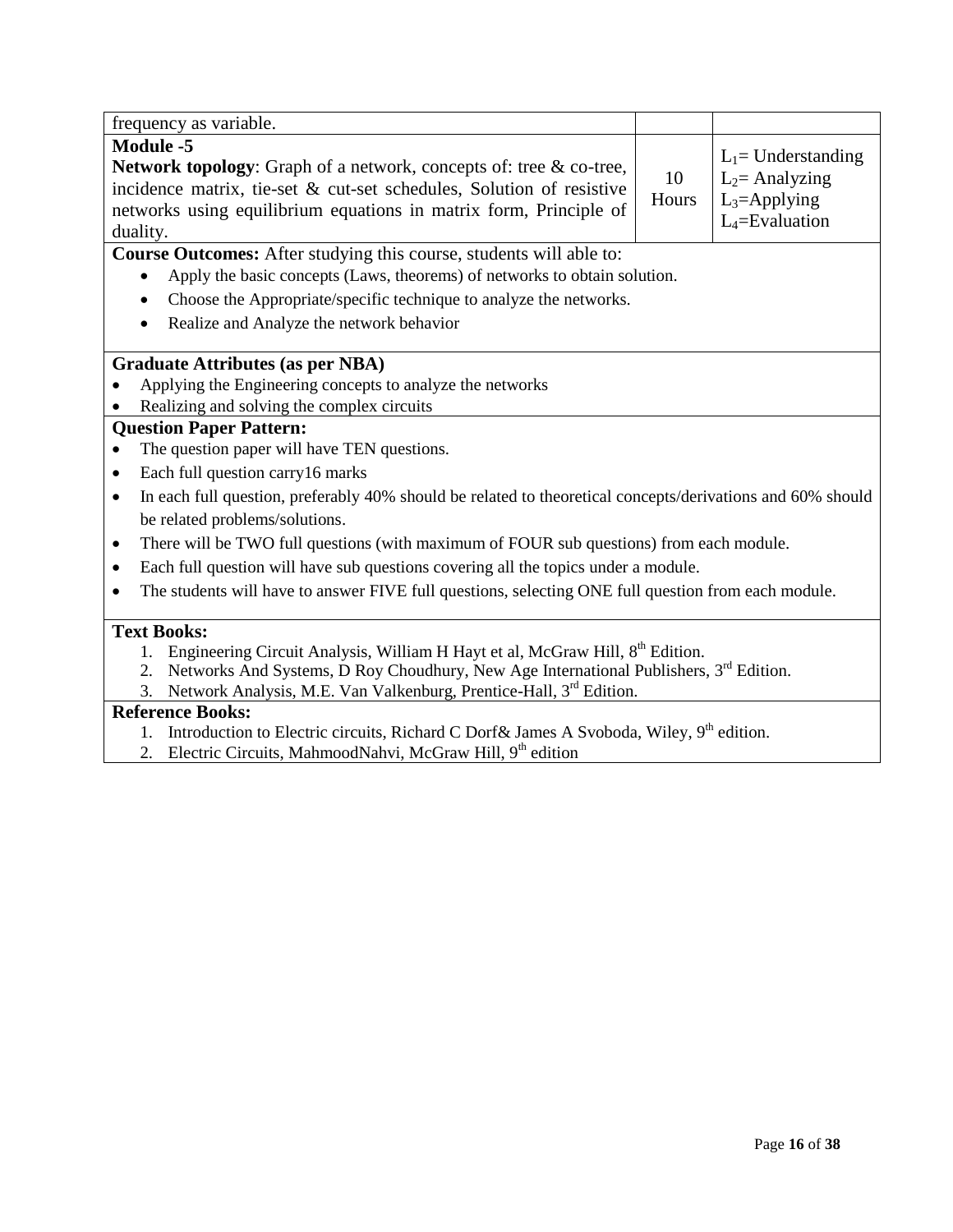| <b>B.E. Medical Electronics (ML)</b><br><b>Choice Based Credit System (CBCS)</b><br><b>Semester - III</b>                                                                                                                                                                                                                                                                                                                                                                                                                                                                                                         |                                                                                                                                              |                                                                                                                                    |                        |  |  |  |  |
|-------------------------------------------------------------------------------------------------------------------------------------------------------------------------------------------------------------------------------------------------------------------------------------------------------------------------------------------------------------------------------------------------------------------------------------------------------------------------------------------------------------------------------------------------------------------------------------------------------------------|----------------------------------------------------------------------------------------------------------------------------------------------|------------------------------------------------------------------------------------------------------------------------------------|------------------------|--|--|--|--|
|                                                                                                                                                                                                                                                                                                                                                                                                                                                                                                                                                                                                                   |                                                                                                                                              | <b>ANALOG ELECTRONIC CIRCUITS LAB</b>                                                                                              |                        |  |  |  |  |
| (Common to EI, BM & ML)                                                                                                                                                                                                                                                                                                                                                                                                                                                                                                                                                                                           |                                                                                                                                              |                                                                                                                                    |                        |  |  |  |  |
| Subject Code                                                                                                                                                                                                                                                                                                                                                                                                                                                                                                                                                                                                      | : 15 EI/BM/ML L37                                                                                                                            | <b>IA Marks</b>                                                                                                                    | : 20                   |  |  |  |  |
| <b>Number of Practical</b>                                                                                                                                                                                                                                                                                                                                                                                                                                                                                                                                                                                        | :03                                                                                                                                          | <b>Exam Marks</b>                                                                                                                  | $\therefore 80$        |  |  |  |  |
| Hours/Week                                                                                                                                                                                                                                                                                                                                                                                                                                                                                                                                                                                                        |                                                                                                                                              |                                                                                                                                    |                        |  |  |  |  |
| <b>Total Number of</b>                                                                                                                                                                                                                                                                                                                                                                                                                                                                                                                                                                                            | :42                                                                                                                                          | <b>Exam Hours</b>                                                                                                                  | : 03                   |  |  |  |  |
| <b>Practical Hours</b>                                                                                                                                                                                                                                                                                                                                                                                                                                                                                                                                                                                            |                                                                                                                                              |                                                                                                                                    |                        |  |  |  |  |
|                                                                                                                                                                                                                                                                                                                                                                                                                                                                                                                                                                                                                   |                                                                                                                                              | Credits - 2                                                                                                                        |                        |  |  |  |  |
| <b>Course Objectives:</b><br>This laboratory course enables students to get practical knowledge & experience in design,<br>assembly and evaluation/testing of<br>Rectifier circuits without and with filter<br>BJT as Amplifier without and with feedback<br>JFET Characteristics and as Amplifier.<br><b>MOSFET Characteristics</b><br><b>BJT</b> as Power Amplifiers<br>Oscillators using BJT and FET for frequency generation<br>UJT characteristics<br>Verification of Theorems and applications in practical fields<br>Revised Bloom's Taxonomy Levels: L1 - Remembering, L2 - Understanding, L3 - Applying, |                                                                                                                                              |                                                                                                                                    |                        |  |  |  |  |
|                                                                                                                                                                                                                                                                                                                                                                                                                                                                                                                                                                                                                   | L4 - Analyzing, L5 - Evaluating, and L6 - Creating                                                                                           |                                                                                                                                    |                        |  |  |  |  |
|                                                                                                                                                                                                                                                                                                                                                                                                                                                                                                                                                                                                                   | <b>Laboratory Experiments</b>                                                                                                                |                                                                                                                                    | <b>Revised Bloom's</b> |  |  |  |  |
|                                                                                                                                                                                                                                                                                                                                                                                                                                                                                                                                                                                                                   |                                                                                                                                              | NOTE: The experiments are to be carried using discrete components                                                                  | <b>Taxonomy</b>        |  |  |  |  |
|                                                                                                                                                                                                                                                                                                                                                                                                                                                                                                                                                                                                                   | only                                                                                                                                         |                                                                                                                                    | (RBT)Level             |  |  |  |  |
| 1.                                                                                                                                                                                                                                                                                                                                                                                                                                                                                                                                                                                                                | To design and testing of the following rectifiers with and without<br>filters: (a) Full Wave Rectifier (center tap) (b) Bridge Rectifier.    |                                                                                                                                    | L3, 14, L5, L6         |  |  |  |  |
| 2.<br>ratio.                                                                                                                                                                                                                                                                                                                                                                                                                                                                                                                                                                                                      |                                                                                                                                              | To plot characteristics of UJT and to determine its intrinsic stand-off                                                            | L1, L2, L3, L4         |  |  |  |  |
| To design and test the common emitter amplifier (voltage divider<br>L3, 14, L5, L6<br>bias) without feedback and determine input, output impedance, gain<br>and bandwidth.                                                                                                                                                                                                                                                                                                                                                                                                                                        |                                                                                                                                              |                                                                                                                                    |                        |  |  |  |  |
| 4. To design and test the Emitter follower amplifier (BJT) using voltage<br>L3, 14, L5, L6<br>divider bias and determine input, output impedance, gain and<br>bandwidth.                                                                                                                                                                                                                                                                                                                                                                                                                                          |                                                                                                                                              |                                                                                                                                    |                        |  |  |  |  |
| 5.                                                                                                                                                                                                                                                                                                                                                                                                                                                                                                                                                                                                                | To plot the Drain and Transfer characteristic for the given FET and to<br>L1, L2, L3, L4<br>find the Drain Resistance and Trans-conductance. |                                                                                                                                    |                        |  |  |  |  |
| 6.                                                                                                                                                                                                                                                                                                                                                                                                                                                                                                                                                                                                                | JFET/MOSFET amplifier, and to determine its bandwidth.                                                                                       | To design, test and to plot the frequency response of Common Source                                                                | L3, 14, L5, L6         |  |  |  |  |
| 7.                                                                                                                                                                                                                                                                                                                                                                                                                                                                                                                                                                                                                | conductance and amplification factor.                                                                                                        | To plot the input and output characteristics of n-channel MOSFET<br>and calculate its parameters, namely; drain resistance, mutual | L1, L2, L3, L4         |  |  |  |  |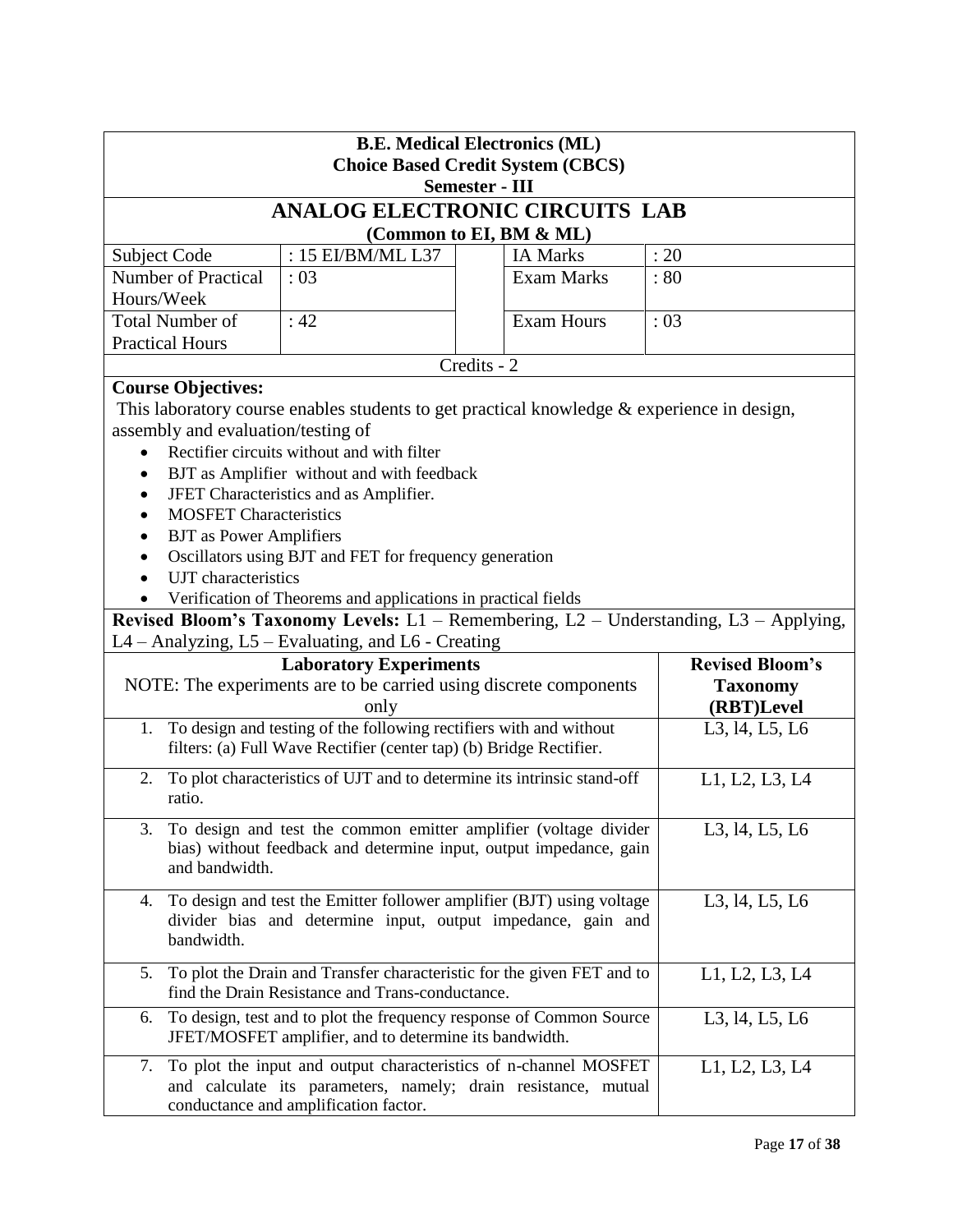| 8.        | Wiring and testing of Complimentary symmetry class B push pull<br>power amplifier and calculation of efficiency.                                                  | L1, L2, L3, L4      |
|-----------|-------------------------------------------------------------------------------------------------------------------------------------------------------------------|---------------------|
| 9.        | To design and test the RC-Phase shift Oscillator using BJT for the<br>given frequency.                                                                            | L3, 14, L5, L6      |
|           | 10. To design and test the following tuned oscillator circuits for the given<br>frequency. (a) Hartley Oscillator using BJT (b) Colpitts Oscillator<br>using FET. | L3, 14, L5, L6      |
|           | 11. Testing of crystal oscillator and to determine its frequency of<br>oscillation.                                                                               | L1, L2, L3, L4      |
|           | 12. Verification of Thevenin's theorem and Maximum Power Transform<br>theorem for the given DC circuits.                                                          | L1, L2, L3, L4      |
|           | Course Outcomes: After studying this course, students will able to:                                                                                               |                     |
|           | Acquire the Working principles, characteristics and basic applications of BJT and FET.                                                                            |                     |
| $\bullet$ | Modeling of BJT/FET for analysis                                                                                                                                  |                     |
|           | Able to design Single stage, Multistage amplifier, with and without feedback                                                                                      |                     |
|           | Able to analyze Frequency response of BJT and FET.                                                                                                                |                     |
|           | Acquire the knowledge of Power amplifiers, operation, and able to design power amplifier.                                                                         |                     |
|           | Apply the knowledge gained in the design of BJT/FET circuits in Oscillators to generate different                                                                 |                     |
|           | frequencies and their applications.                                                                                                                               |                     |
|           | Knowledge of UJT characteristics and its application.                                                                                                             |                     |
|           | Applications of theorems in various practical fields.                                                                                                             |                     |
|           | <b>Graduate Attributes (as per NBA)</b>                                                                                                                           |                     |
| $\bullet$ | Engineering Knowledge.                                                                                                                                            |                     |
| $\bullet$ | Problem Analysis.                                                                                                                                                 |                     |
|           | Design / development of solutions (partly)                                                                                                                        |                     |
|           | <b>Conduct of Practical Examination:</b>                                                                                                                          |                     |
| 1.        | All laboratory experiments are to be included for practical examination.                                                                                          |                     |
| 2.        | Students are allowed to pick one experiment from the lot.                                                                                                         |                     |
| 3.        | Strictly follow the instructions as printed on the cover page of answer script for breakup of marks.                                                              |                     |
| 4.        | Change of experiment is allowed only once and 15% Marks allotted to the procedure part to be                                                                      |                     |
|           | made zero.                                                                                                                                                        |                     |
|           |                                                                                                                                                                   |                     |
|           | <b>Reference Books:</b><br>1 Flectronics Lab Manual by K A Navas Volume I PHI                                                                                     | 5th Edition<br>2015 |
|           |                                                                                                                                                                   |                     |

- 1. Electronics Lab Manual by K. A. Navas, Volume I, PHI, 5th Edition, 2015, ISBN:9788120351424.
- 2. Electronics Laboratory Primer A Design Approach by S.Poorna Chandra, B.Sasikala, S Chand Pub.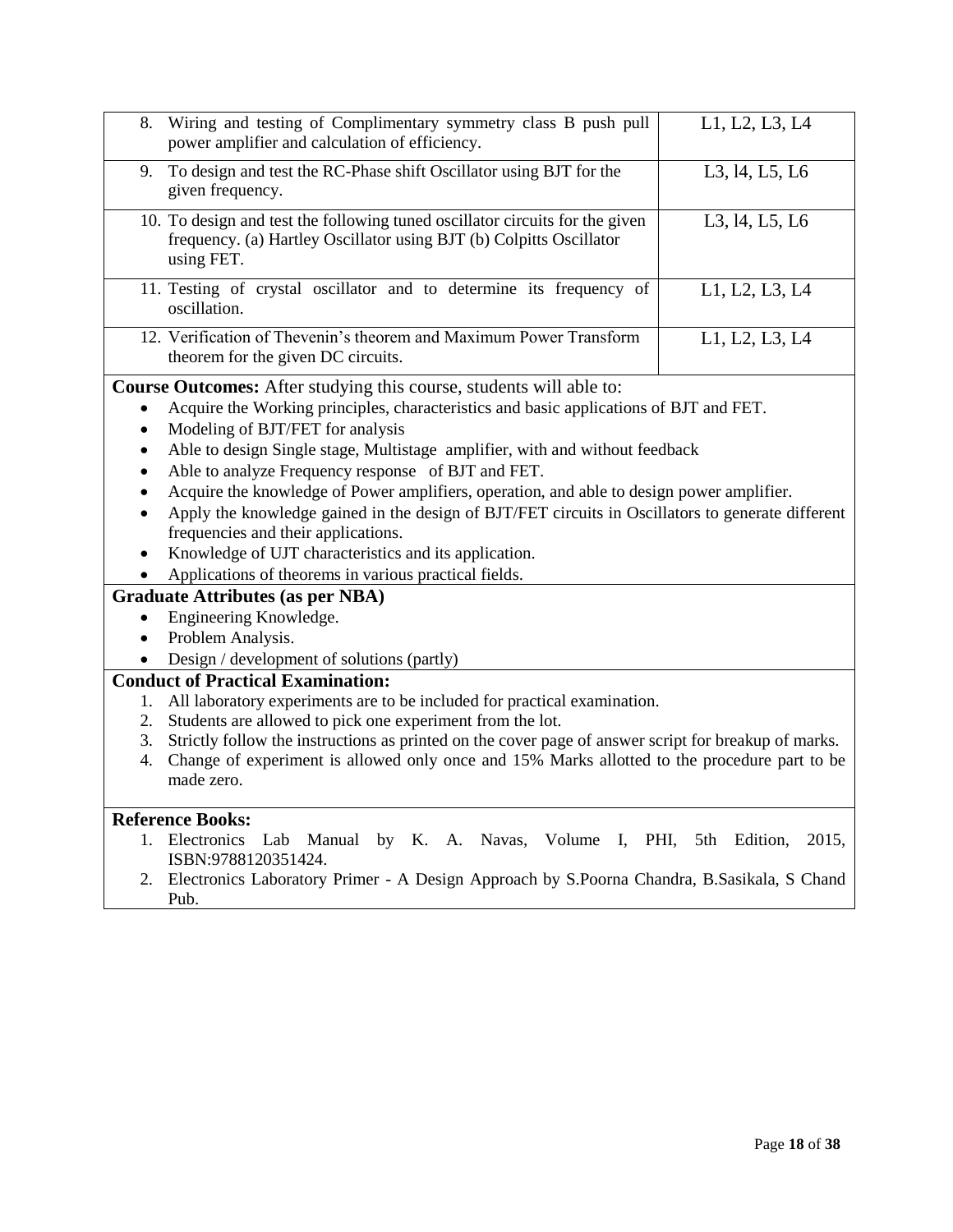|                                                                                               | <b>B.E. Medical Electronics (ML)</b>                                                       |                   |      |                          |  |
|-----------------------------------------------------------------------------------------------|--------------------------------------------------------------------------------------------|-------------------|------|--------------------------|--|
|                                                                                               | <b>Choice Based Credit System (CBCS)</b><br><b>Semester - III</b>                          |                   |      |                          |  |
|                                                                                               | DIGITAL DESIGN AND HDL LAB                                                                 |                   |      |                          |  |
|                                                                                               | (Common to EI, BM & ML)                                                                    |                   |      |                          |  |
| <b>Subject Code</b>                                                                           | : 15 EI/BM/ML L38                                                                          | <b>IA Marks</b>   | : 20 |                          |  |
| <b>Number of Practical</b>                                                                    | :03                                                                                        | <b>Exam Marks</b> | : 80 |                          |  |
| Hours/Week                                                                                    |                                                                                            |                   |      |                          |  |
| <b>Total Number of</b>                                                                        | : 42                                                                                       | <b>Exam Hours</b> | :03  |                          |  |
| <b>Practical Hours</b>                                                                        |                                                                                            |                   |      |                          |  |
|                                                                                               | Credits - 2                                                                                |                   |      |                          |  |
|                                                                                               | <b>Course Objectives:</b> This course will enable the students to                          |                   |      |                          |  |
| $\bullet$                                                                                     | The operation of various logic gates and digital circuits and write the Verilog code.      |                   |      |                          |  |
|                                                                                               | Design of logic circuits for combinational and sequential circuits and write Verilog code. |                   |      |                          |  |
|                                                                                               | Synthesis of digital circuits, FFs, shift registers and counters using ICs.                |                   |      |                          |  |
|                                                                                               | To use FPGA/CPLD kits for downloading the Verilog code and test the output.                |                   |      |                          |  |
|                                                                                               | Revised Bloom's Taxonomy Levels: L1 - Remembering, L2 - Understanding, L3 - Applying,      |                   |      |                          |  |
|                                                                                               | L4 - Analyzing, L5 - Evaluating, and L6 - Creating                                         |                   |      |                          |  |
| <b>Laboratory Experiments:</b>                                                                |                                                                                            |                   |      | <b>Revised</b>           |  |
| Note:                                                                                         | (1) Use discrete components to test and verify the logic gates.                            |                   |      | <b>Bloom's</b>           |  |
|                                                                                               |                                                                                            |                   |      | <b>Taxonomy</b><br>(RBT) |  |
| (2) Use FPGA/CPLD kits for down loading the Verilog code and test the<br>output.              |                                                                                            |                   |      |                          |  |
|                                                                                               |                                                                                            |                   |      |                          |  |
| Simplification, realization of Boolean expressions using logic gates/Universal<br>1.<br>gates |                                                                                            |                   |      |                          |  |
| To design and implement<br>2.                                                                 |                                                                                            |                   |      | L3, L4,                  |  |
|                                                                                               | a) Adder/Subtractor - Full/half using logic gates.                                         |                   |      | L5,L6                    |  |
|                                                                                               | b) 4-bit Parallel Adder/ subtractor using IC 7483.                                         |                   |      |                          |  |
| To realize<br>3.                                                                              |                                                                                            |                   |      | L2, L3, L4               |  |
|                                                                                               | a) BCD to Excess-3 code conversion and vice versa                                          |                   |      |                          |  |
|                                                                                               | b) Binary to Gray code conversion and vice versa                                           |                   |      |                          |  |
| To realize<br>4.                                                                              |                                                                                            |                   |      | L2, L3, L4               |  |
| a) 4:1 Multiplexer using gates<br>b) $1:8$ Demux                                              |                                                                                            |                   |      |                          |  |
|                                                                                               | c) Priority encoder and 3:8 Decoder using IC74138                                          |                   |      |                          |  |
| d) One / Two bit comparator                                                                   |                                                                                            |                   |      |                          |  |
| 5.                                                                                            | To realize the following flip-flops using NAND Gates                                       |                   |      | L2, L3, L4               |  |
|                                                                                               | (a) T type (b) JK Master slave (c) D type                                                  |                   |      |                          |  |
| To realize the 3-bit counters as a sequential circuit and Mod-N Counter design<br>6.          |                                                                                            |                   |      |                          |  |
| L2, L3, L4<br>(7476, 7490, 74192, 74193)                                                      |                                                                                            |                   |      |                          |  |
| 7.<br>Adder/Subtractor - Full/half using Verilog data flow description                        | L <sub>2</sub> , L <sub>3</sub> , L <sub>4</sub>                                           |                   |      |                          |  |
| 8.                                                                                            | Code converters using Verilog Behavioral description                                       |                   |      | L2, L3, L4               |  |
| a) Gray to binary and vice versa                                                              |                                                                                            |                   |      |                          |  |
|                                                                                               | b) Binary to excess3 and vice versa                                                        |                   |      |                          |  |
| 9.                                                                                            | Multiplexers/decoders/encoder using Verilog Behavioral description                         |                   |      | L2, L3, L4               |  |
|                                                                                               | - 8:1 mux, 3:8 decoder, 8:3 encoder, Priority encoder                                      |                   |      |                          |  |
|                                                                                               | - 1:8 Demux and verify using test bench                                                    |                   |      |                          |  |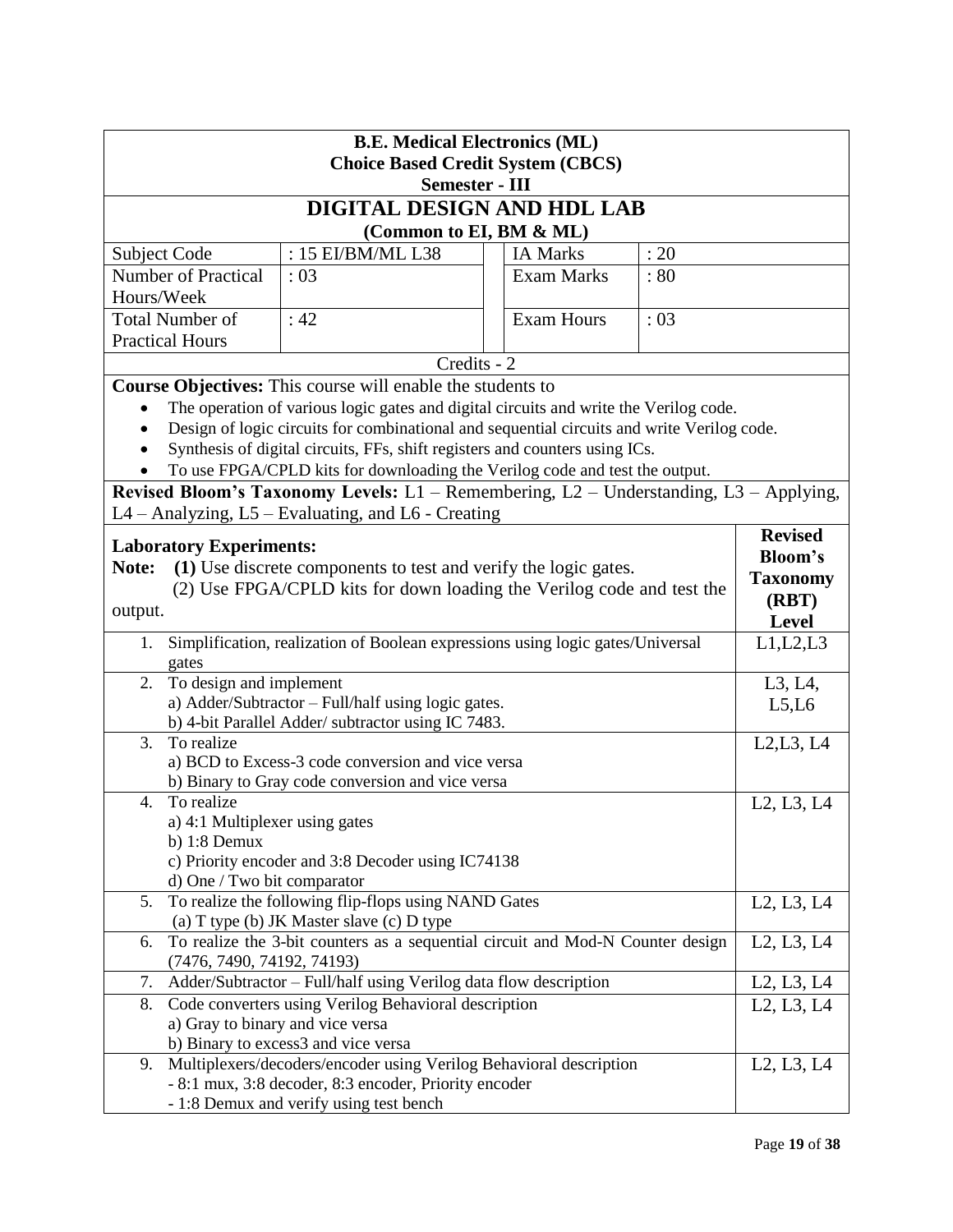| - 2-bit Comparator using behavioral description<br>10. Flip-flops using Verilog Behavioral description<br>L2, L3, L4 |
|----------------------------------------------------------------------------------------------------------------------|
|                                                                                                                      |
|                                                                                                                      |
| a) JK type b) SR type c) T type and d) D type                                                                        |
| 11. Counter up/down (BCD and binary), sequential counters using Verilog<br>L2,L3, L4                                 |
| Behavioral description                                                                                               |
| 12. Interface experiments: (a) Stepper motor (b) Relay (c) Waveform generation<br>L2, L3, L4<br>using DAC            |
| Course Outcomes: After studying this course, students will able to:                                                  |
| Realize Boolean expression using Universal gates / basic gates using ICs and Verilog                                 |
| Demonstrate the function of adder/subtractor circuits using gates/ICs & Verilog.<br>$\bullet$                        |
| Design and analyze the Comparator, Multiplexers Decoders, Encoders circuits using ICs and                            |
| Verilog.                                                                                                             |
| Design and analysis of different Flip-flops and counters using gates and FFs                                         |
| Able to use FPGA/CPLD kits for down loading Verilog codes for shift registers and counters and                       |
| check output.                                                                                                        |
| <b>Graduate Attributes (as per NBA)</b>                                                                              |
| Engineering Knowledge.<br>$\bullet$                                                                                  |
| Problem Analysis.<br>$\bullet$                                                                                       |
| Design/Development of solutions                                                                                      |
| <b>Conduct of Practical Examination:</b>                                                                             |
| 1. All laboratory experiments are to be included for practical examination.                                          |
| Students are allowed to pick one experiment from the lot.<br>2.                                                      |
| 3. Strictly follow the instructions as printed on the cover page of answer script for breakup of marks.              |
| Change of experiment is allowed only once and 15% Marks allotted to the procedure part to be<br>4.                   |
| made zero                                                                                                            |
| <b>Text Books:</b>                                                                                                   |
| 1. Digital Principals and Design - Donald D Givone, 12th reprint, TMH, 2008                                          |
| 2. HDL Programming VHDLAnd Verilog ByNazeih M. Botros, 2009 reprint, Dreamtech press.                                |
| <b>Reference Books:</b>                                                                                              |

- 1. Digital Logic Applications and Design by John M Yarbrough, Thomson Learning,2001
- 2. Fundamentals of HDL- Cyril P R Pearson/Sanguin 2010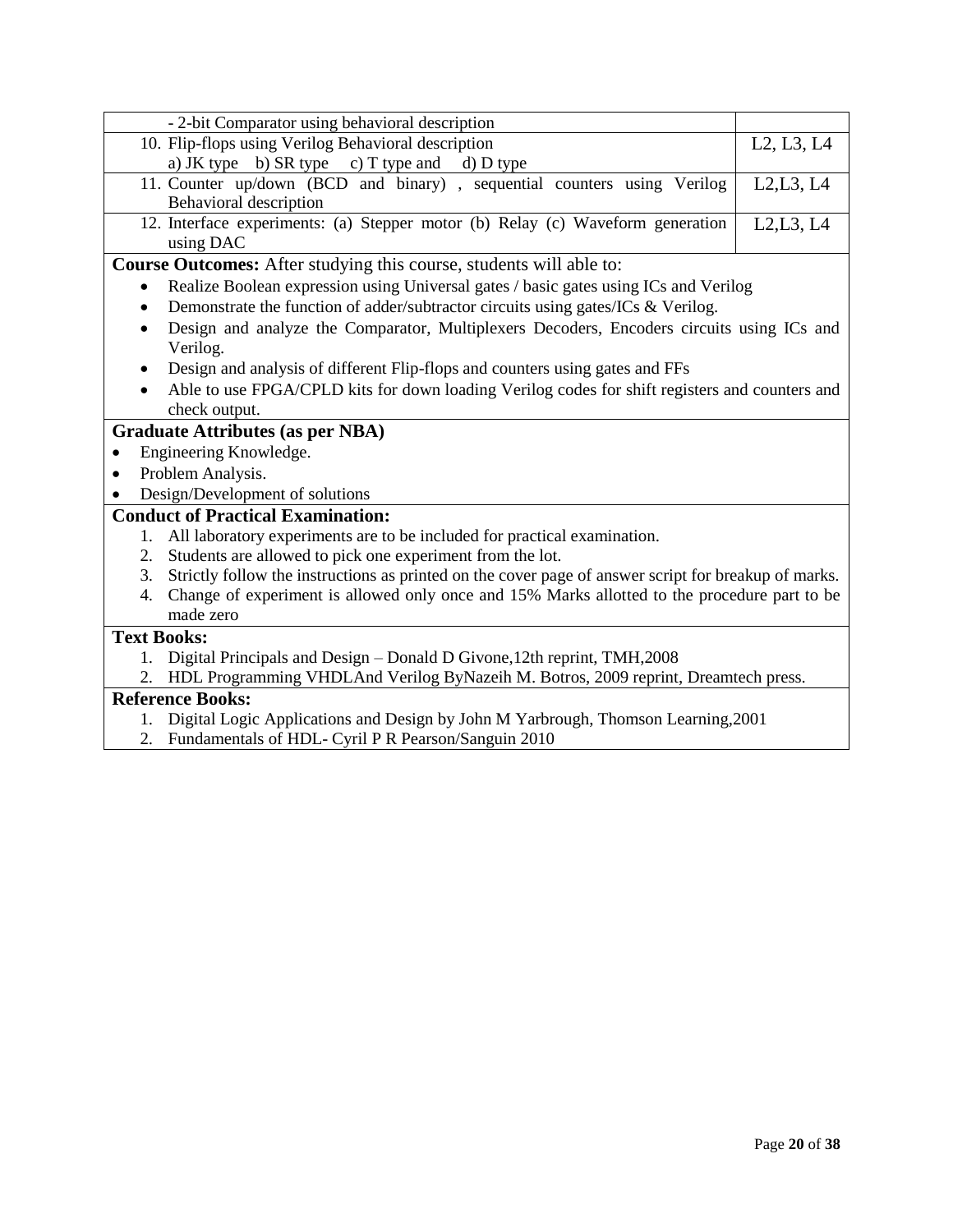# **IV SEMESTER**

| <b>B.E. Medical Electronics (ML)</b>                                                                                                        |           |             |                                   |                                                                       |  |  |  |
|---------------------------------------------------------------------------------------------------------------------------------------------|-----------|-------------|-----------------------------------|-----------------------------------------------------------------------|--|--|--|
| <b>Choice Based Credit System (CBCS)</b>                                                                                                    |           |             |                                   |                                                                       |  |  |  |
| <b>Semester - III</b>                                                                                                                       |           |             |                                   |                                                                       |  |  |  |
|                                                                                                                                             |           |             | <b>ENGINEERING MATHEMATICS-IV</b> |                                                                       |  |  |  |
| (Common to All Branches)                                                                                                                    |           |             |                                   |                                                                       |  |  |  |
| Subject Code                                                                                                                                | : 15MAT41 |             | <b>IA Marks</b>                   | : 20                                                                  |  |  |  |
| Number of Lecture<br>Hours/Week                                                                                                             | :04       |             | <b>Exam Marks</b>                 | :80                                                                   |  |  |  |
| <b>Total Number of</b>                                                                                                                      | :50       |             | <b>Exam Hours</b>                 | :03                                                                   |  |  |  |
| <b>Lecture Hours</b>                                                                                                                        |           | Credits - 4 |                                   |                                                                       |  |  |  |
| Course Objectives: This course will enable the students to                                                                                  |           |             |                                   |                                                                       |  |  |  |
|                                                                                                                                             |           |             |                                   |                                                                       |  |  |  |
| Revised Bloom's Taxonomy Levels: L1 - Remembering, L2 - Understanding, L3 - Applying,<br>L4 - Analyzing, L5 - Evaluating, and L6 - Creating |           |             |                                   |                                                                       |  |  |  |
| <b>Modules</b>                                                                                                                              |           |             | <b>Teaching</b><br><b>Hours</b>   | <b>Revised</b><br><b>Bloom's</b><br><b>Taxonomy</b><br>(RBT)Leve<br>L |  |  |  |
| <b>Module -1</b>                                                                                                                            |           |             |                                   | 10 Hours                                                              |  |  |  |
|                                                                                                                                             |           |             |                                   |                                                                       |  |  |  |
| <b>Module -2</b><br>10 Hours                                                                                                                |           |             |                                   |                                                                       |  |  |  |
|                                                                                                                                             |           |             |                                   |                                                                       |  |  |  |
| <b>Module -3</b>                                                                                                                            |           |             |                                   | 10 Hours                                                              |  |  |  |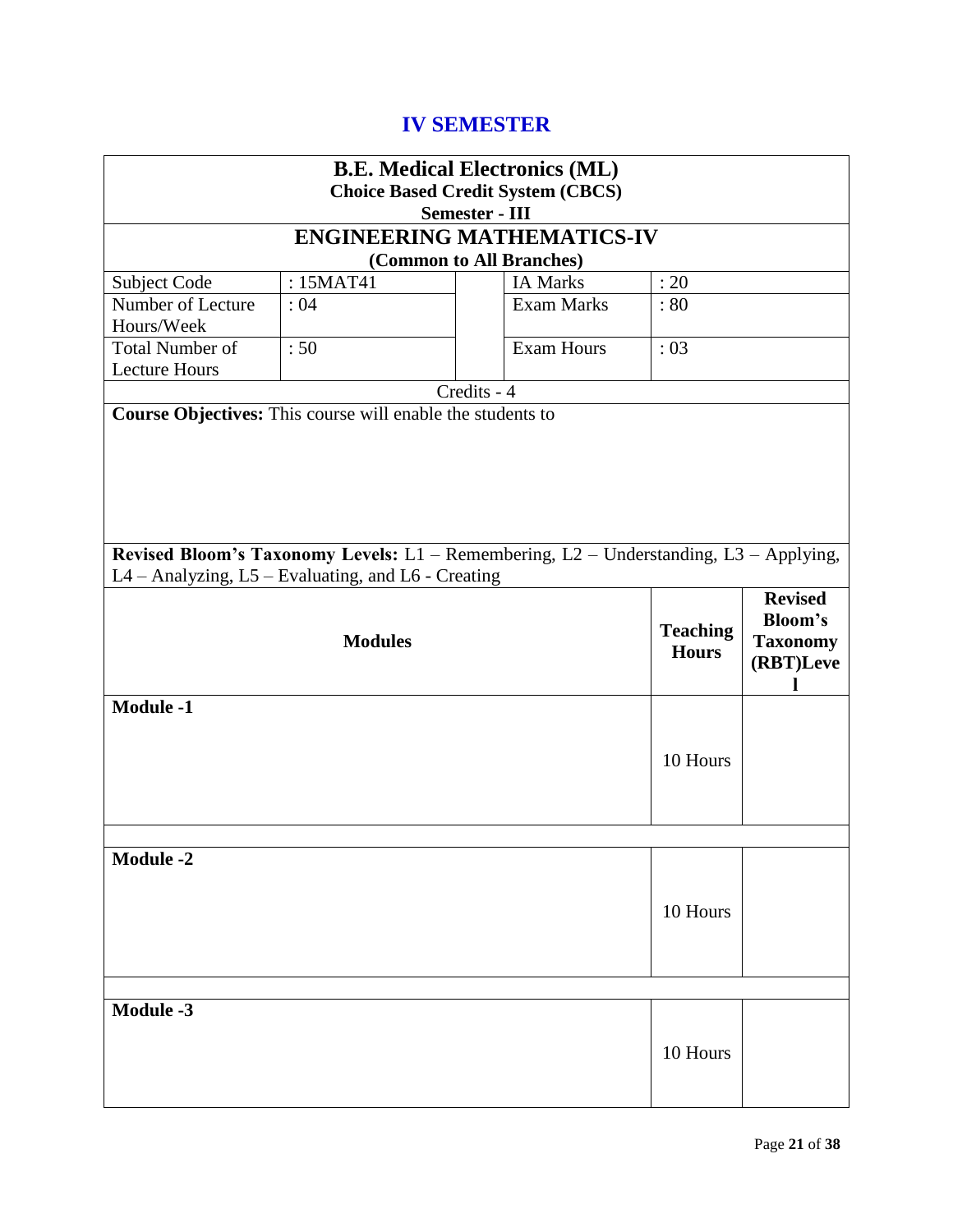| <b>Module -4</b>                                                                                         |          |
|----------------------------------------------------------------------------------------------------------|----------|
|                                                                                                          |          |
|                                                                                                          |          |
|                                                                                                          | 10 Hours |
|                                                                                                          |          |
|                                                                                                          |          |
|                                                                                                          |          |
|                                                                                                          |          |
| <b>Module -5</b>                                                                                         |          |
|                                                                                                          |          |
|                                                                                                          | 10 Hours |
|                                                                                                          |          |
|                                                                                                          |          |
|                                                                                                          |          |
|                                                                                                          |          |
| Course Outcomes: After studying this course, students will able to:                                      |          |
|                                                                                                          |          |
|                                                                                                          |          |
|                                                                                                          |          |
|                                                                                                          |          |
|                                                                                                          |          |
|                                                                                                          |          |
| <b>Graduate Attributes (as per NBA)</b>                                                                  |          |
|                                                                                                          |          |
|                                                                                                          |          |
|                                                                                                          |          |
|                                                                                                          |          |
|                                                                                                          |          |
| <b>Question Paper Pattern:</b>                                                                           |          |
| The question paper will have TEN questions.<br>$\bullet$                                                 |          |
| Each full question carry16 marks<br>$\bullet$                                                            |          |
| There will be TWO full questions (with maximum of FOUR sub questions) from each module.<br>٠             |          |
| Each full question will have sub questions covering all the topics under a module.                       |          |
| ٠<br>The students will have to answer FIVE full questions, selecting ONE full question from each module. |          |
|                                                                                                          |          |
| <b>Text Books:</b>                                                                                       |          |
|                                                                                                          |          |
|                                                                                                          |          |
|                                                                                                          |          |
|                                                                                                          |          |
|                                                                                                          |          |
|                                                                                                          |          |
| <b>Reference Books:</b>                                                                                  |          |
|                                                                                                          |          |
|                                                                                                          |          |
|                                                                                                          |          |
|                                                                                                          |          |
|                                                                                                          |          |
|                                                                                                          |          |
|                                                                                                          |          |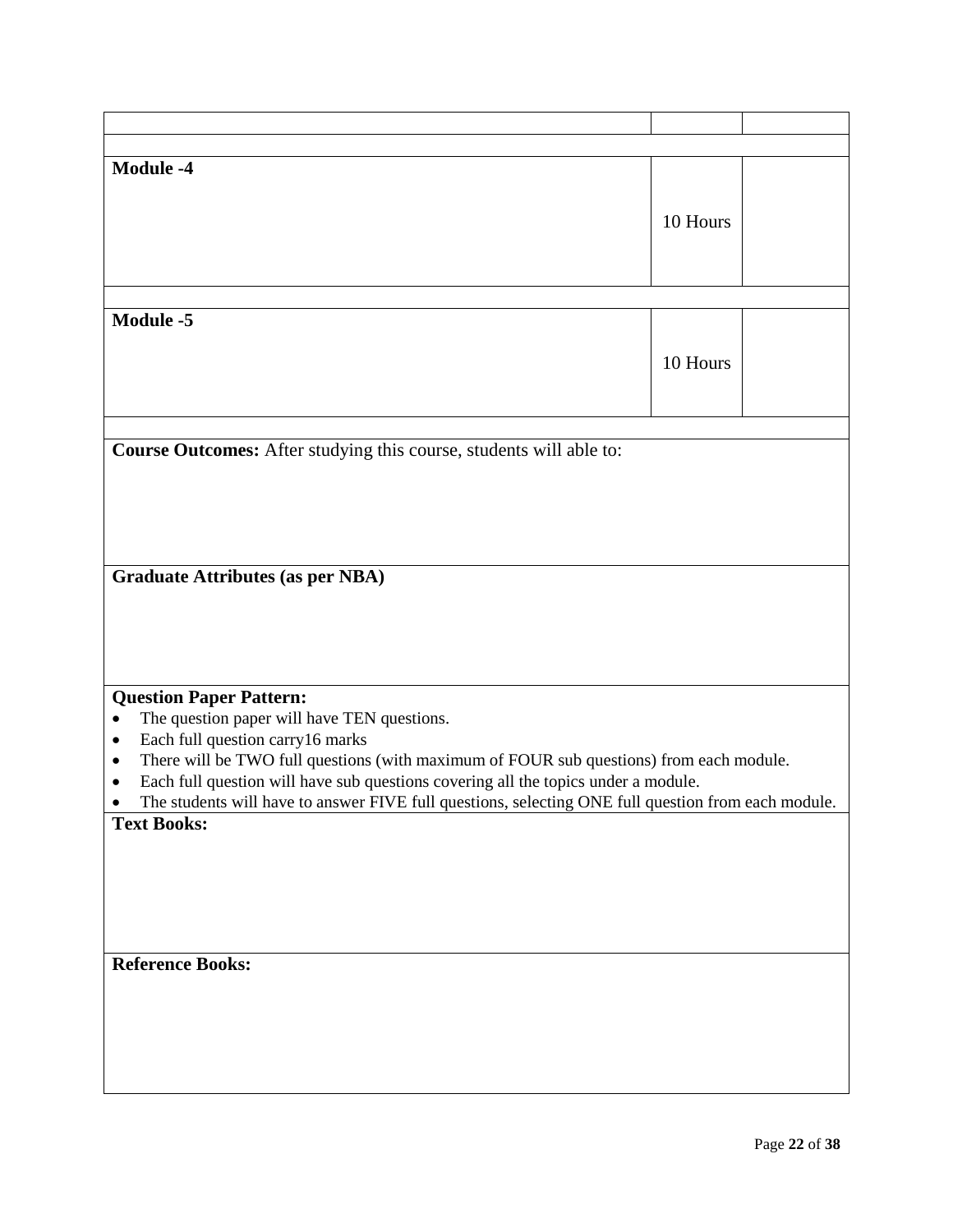|                                                                                                                                                                                                                                                                                                                                                                                                                                                                       |                                                                   | <b>IV SEMESTER</b>                                                                                                                                     |              |                                              |  |
|-----------------------------------------------------------------------------------------------------------------------------------------------------------------------------------------------------------------------------------------------------------------------------------------------------------------------------------------------------------------------------------------------------------------------------------------------------------------------|-------------------------------------------------------------------|--------------------------------------------------------------------------------------------------------------------------------------------------------|--------------|----------------------------------------------|--|
|                                                                                                                                                                                                                                                                                                                                                                                                                                                                       |                                                                   | <b>B.E. Medical Electronics (ML)</b>                                                                                                                   |              |                                              |  |
| <b>Choice Based Credit System (CBCS)</b>                                                                                                                                                                                                                                                                                                                                                                                                                              |                                                                   |                                                                                                                                                        |              |                                              |  |
|                                                                                                                                                                                                                                                                                                                                                                                                                                                                       |                                                                   | Semester-IV                                                                                                                                            |              |                                              |  |
|                                                                                                                                                                                                                                                                                                                                                                                                                                                                       |                                                                   | SIGNAL CONDITIONING AND DATA ACQUISITION CIRCUITS<br>(Common to EI, BM & ML) [Revised]                                                                 |              |                                              |  |
| Subject Code                                                                                                                                                                                                                                                                                                                                                                                                                                                          | : 15 EI/BM/ML42                                                   | <b>IA Marks</b>                                                                                                                                        | : 20         |                                              |  |
| Number of Lecture                                                                                                                                                                                                                                                                                                                                                                                                                                                     | :04                                                               | <b>Exam Marks</b>                                                                                                                                      | : 80         |                                              |  |
| Hours/Week                                                                                                                                                                                                                                                                                                                                                                                                                                                            |                                                                   |                                                                                                                                                        |              |                                              |  |
| <b>Total Number of</b>                                                                                                                                                                                                                                                                                                                                                                                                                                                | :50                                                               | <b>Exam Hours</b>                                                                                                                                      | : 03         |                                              |  |
| <b>Lecture Hours</b>                                                                                                                                                                                                                                                                                                                                                                                                                                                  |                                                                   |                                                                                                                                                        |              |                                              |  |
|                                                                                                                                                                                                                                                                                                                                                                                                                                                                       |                                                                   | Credits $-4$                                                                                                                                           |              |                                              |  |
|                                                                                                                                                                                                                                                                                                                                                                                                                                                                       | <b>Course Objectives:</b> This course will enable the students to |                                                                                                                                                        |              |                                              |  |
|                                                                                                                                                                                                                                                                                                                                                                                                                                                                       | Gain knowledge about Linear and nonlinear applications op-amp.    | Define and describe Op Amp, basic concepts, characteristics and specifications                                                                         |              |                                              |  |
|                                                                                                                                                                                                                                                                                                                                                                                                                                                                       |                                                                   | Design and develop circuits like, amplifiers, filters, Timers to meet industrial requirements.                                                         |              |                                              |  |
|                                                                                                                                                                                                                                                                                                                                                                                                                                                                       | Get a firm grasp of basic principles of op-amp.                   |                                                                                                                                                        |              |                                              |  |
|                                                                                                                                                                                                                                                                                                                                                                                                                                                                       |                                                                   | Revised Bloom's Taxonomy Levels: L1 - Remembering, L2 - Understanding, L3 - Applying,                                                                  |              |                                              |  |
|                                                                                                                                                                                                                                                                                                                                                                                                                                                                       | L4 - Analyzing, L5 - Evaluating, and L6 - Creating                |                                                                                                                                                        |              |                                              |  |
| <b>Modules</b>                                                                                                                                                                                                                                                                                                                                                                                                                                                        |                                                                   |                                                                                                                                                        |              | <b>Revised</b><br>Bloom's<br><b>Taxonomy</b> |  |
|                                                                                                                                                                                                                                                                                                                                                                                                                                                                       |                                                                   |                                                                                                                                                        | <b>Hours</b> | (RBT)Level                                   |  |
| <b>Module -1</b><br>Introduction to Operational Amplifiers: Introduction, Block<br>schematic of an Op-amp, Power supply connections, Characteristics of<br>an Ideal OP-AMP, Inverting Amplifier, Non-inverting Amplifier,<br>follower, Differential Amplifier, CMRR.<br>Voltage<br>(Relevant<br>problems).                                                                                                                                                            |                                                                   |                                                                                                                                                        |              | L1, L2, L3, L4                               |  |
| <b>Operational Amplifier Characteristics: DC</b> characteristics - Input<br>bias current, Input offset current, Input offset voltage, Total output<br>offset voltage, Thermal drift. AC characteristics - Frequency response,<br>Slew rate, PSRR.<br><b>Basic op-amp applications</b> – Scale changer/Inverter.<br>Summing amplifier: Inverting summing amplifier, Non-inverting<br>Summing amplifier, Subtractor, Instrumentation Amplifier. (Relevant<br>problems). |                                                                   |                                                                                                                                                        |              |                                              |  |
|                                                                                                                                                                                                                                                                                                                                                                                                                                                                       |                                                                   |                                                                                                                                                        |              |                                              |  |
| <b>Module -2</b><br>Integrator.                                                                                                                                                                                                                                                                                                                                                                                                                                       |                                                                   | <b>Operational Amplifier Applications:</b> $V - I$ and $I - V$ converter, Op-<br>amp circuit using diodes, sample and hold circuit, Differentiator and | 10 Hours     | L1, L2, L3, L4                               |  |
| <b>Comparator and waveforms generator:</b> Comparator, Regenerative<br>comparator (Schmitt Trigger), Astable mutivibrator, Monostable                                                                                                                                                                                                                                                                                                                                 |                                                                   |                                                                                                                                                        |              |                                              |  |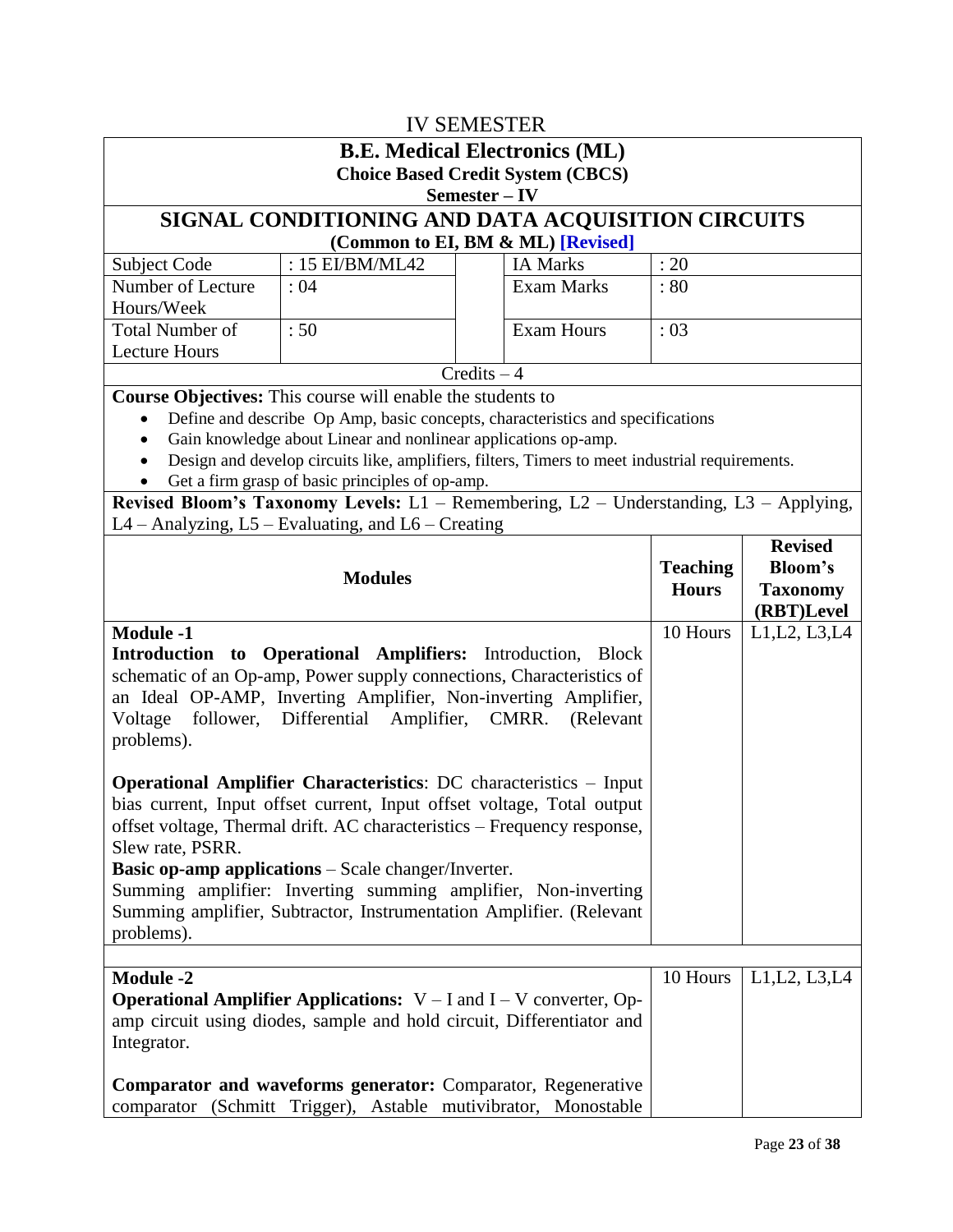| multivibrator and Triangular waveform generator.<br>Phase shift                                                                                                                                                                                                                                                                                                                                                                                                                                                                                                                                                                                                               |          |                                                              |
|-------------------------------------------------------------------------------------------------------------------------------------------------------------------------------------------------------------------------------------------------------------------------------------------------------------------------------------------------------------------------------------------------------------------------------------------------------------------------------------------------------------------------------------------------------------------------------------------------------------------------------------------------------------------------------|----------|--------------------------------------------------------------|
| oscillator, Wien bridge oscillator. (Relevant problems).                                                                                                                                                                                                                                                                                                                                                                                                                                                                                                                                                                                                                      |          |                                                              |
|                                                                                                                                                                                                                                                                                                                                                                                                                                                                                                                                                                                                                                                                               | 10 Hours |                                                              |
| <b>Module -3</b><br>Voltage Regulators: Introduction, Series Op-amp regulator, IC<br>voltage regulators, 723 general purpose regulators, switching<br>regulator.<br>Active filters: First and Second order LPF, First and Second orders<br>HPF, Band Pass Filters, Band Reject filters. (Design examples).                                                                                                                                                                                                                                                                                                                                                                    |          | L1, L2, L3, L4                                               |
|                                                                                                                                                                                                                                                                                                                                                                                                                                                                                                                                                                                                                                                                               |          |                                                              |
| <b>Module -4</b><br><b>555 Timer:</b> Description of Functional Diagram, Monostable<br>operation, Applications of Monostable Multivibrator: Frequency<br>Divider & Pulse Width Modulation. Astable operation, Applications<br>of Astable Multivibrator: FSK Generator and Pulse Position<br>Modulation.<br><b>Locked</b><br><b>Loops:</b> Basic Principles,<br><b>Phase</b><br>Analog<br>phase<br>Detector/comparator, Voltage controlled oscillator. PLL applications:<br>Frequency Multiplication/Division, Frequency translation, FM<br>demodulation.                                                                                                                      | 10 Hours | L2, L3, L4,<br>L5, L6                                        |
| <b>Module -5</b><br>Data Acquisition Systems: Types of instrumentation systems,<br>Components of analog data acquisition system, Digital data<br>acquisition system, Use of recorders in digital systems, Digital<br>recording systems.<br><b>Data Converters:</b><br>Digital to Analog Converters: Basic DAC techniques, Weighted<br>Resistor DAC, R – 2R Ladder DAC, DAC 0800 (Data sheet: Features<br>and description only).<br>Analog to Digital Converters: Functional diagram of ADC, Flash<br>ADC, Counter type ADC, Successive approximation ADC, Dual slope<br>ADC. ADC 0809 (Data sheet: Features, specifications and description<br>only), DAC/ADC specifications. | 10 Hours | L <sub>2</sub> , L <sub>3</sub> , L <sub>4</sub> ,<br>L5, L6 |
|                                                                                                                                                                                                                                                                                                                                                                                                                                                                                                                                                                                                                                                                               |          |                                                              |
| Course Outcomes: After studying this course, students will able to:<br>Understand the basic principles and operation of op-amp.<br>1.<br>Design and develop circuits to meet the practical applications<br>2.<br>Implement and integrate the op-amp circuits in electronic gadgets.<br>3.                                                                                                                                                                                                                                                                                                                                                                                     |          |                                                              |
| <b>Graduate Attributes (as per NBA)</b>                                                                                                                                                                                                                                                                                                                                                                                                                                                                                                                                                                                                                                       |          |                                                              |
| Engineering knowledge                                                                                                                                                                                                                                                                                                                                                                                                                                                                                                                                                                                                                                                         |          |                                                              |
| Problem analysis                                                                                                                                                                                                                                                                                                                                                                                                                                                                                                                                                                                                                                                              |          |                                                              |
| Design & development of solutions<br><b>Investigation of Complex Problem</b>                                                                                                                                                                                                                                                                                                                                                                                                                                                                                                                                                                                                  |          |                                                              |
| <b>Question Paper Pattern:</b>                                                                                                                                                                                                                                                                                                                                                                                                                                                                                                                                                                                                                                                |          |                                                              |
| The question paper will have TEN questions.                                                                                                                                                                                                                                                                                                                                                                                                                                                                                                                                                                                                                                   |          |                                                              |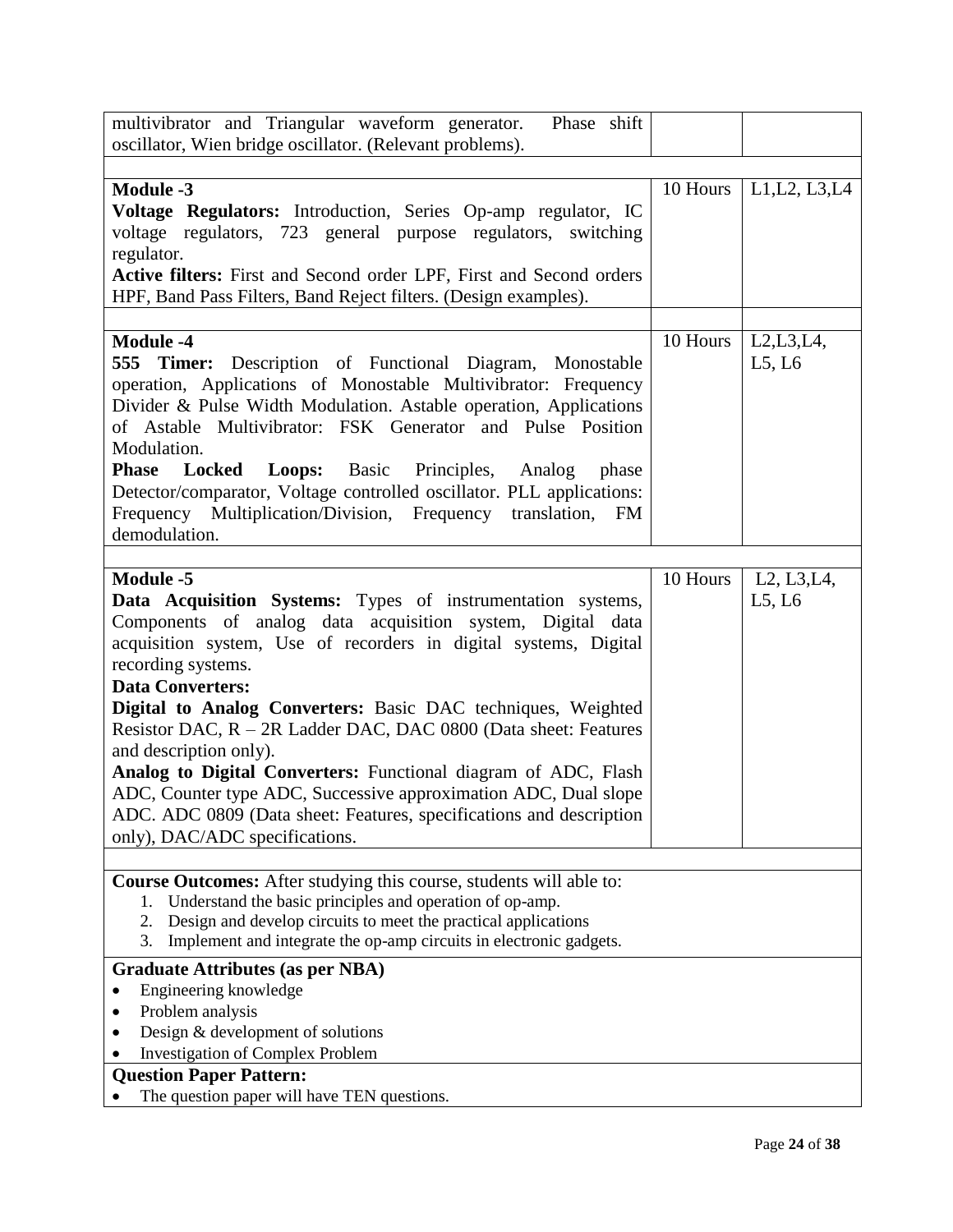- Each full question carry 16 marks
- There will be TWO full questions (with maximum of FOUR sub questions) from each module.
- Each full question will have sub questions covering all the topics under a module.

• The students will have to answer FIVE full questions, selecting ONE full question from each module.

### **Text Books:**

- 1. "Linear Integrated Circuits", D. Roy Choudhury and Shail B. Jain, 4<sup>th</sup> edition, Reprint 2010, New Age International. (Module -1,2,3,4 & 5)
- 2. "Op Amps and Linear Integrated Circuits", Ramakant A. Gayakwad, 4<sup>th</sup> edition, PHI (Module-3)
- 3. "A course in Electrical & Electronic Measurements & Instrumentation", A K Sawhney, Dhanpat Rai Publications,  $19<sup>th</sup>$  edition, 2011.(Module-5)

- 1. "Operational Amplifiers and Linear Integrated Circuits", Robert. F. Coughlin &Fred. F. Driscoll, PHI/Pearson, 2006
- 2. "Op Amps and Linear Integrated Circuits", James M. Fiore, Thomson Learning, 2001
- 3. "Design with Operational Amplifiers and Analog Integrated Circuits", Sergio Franco, TMH, 3e, 2005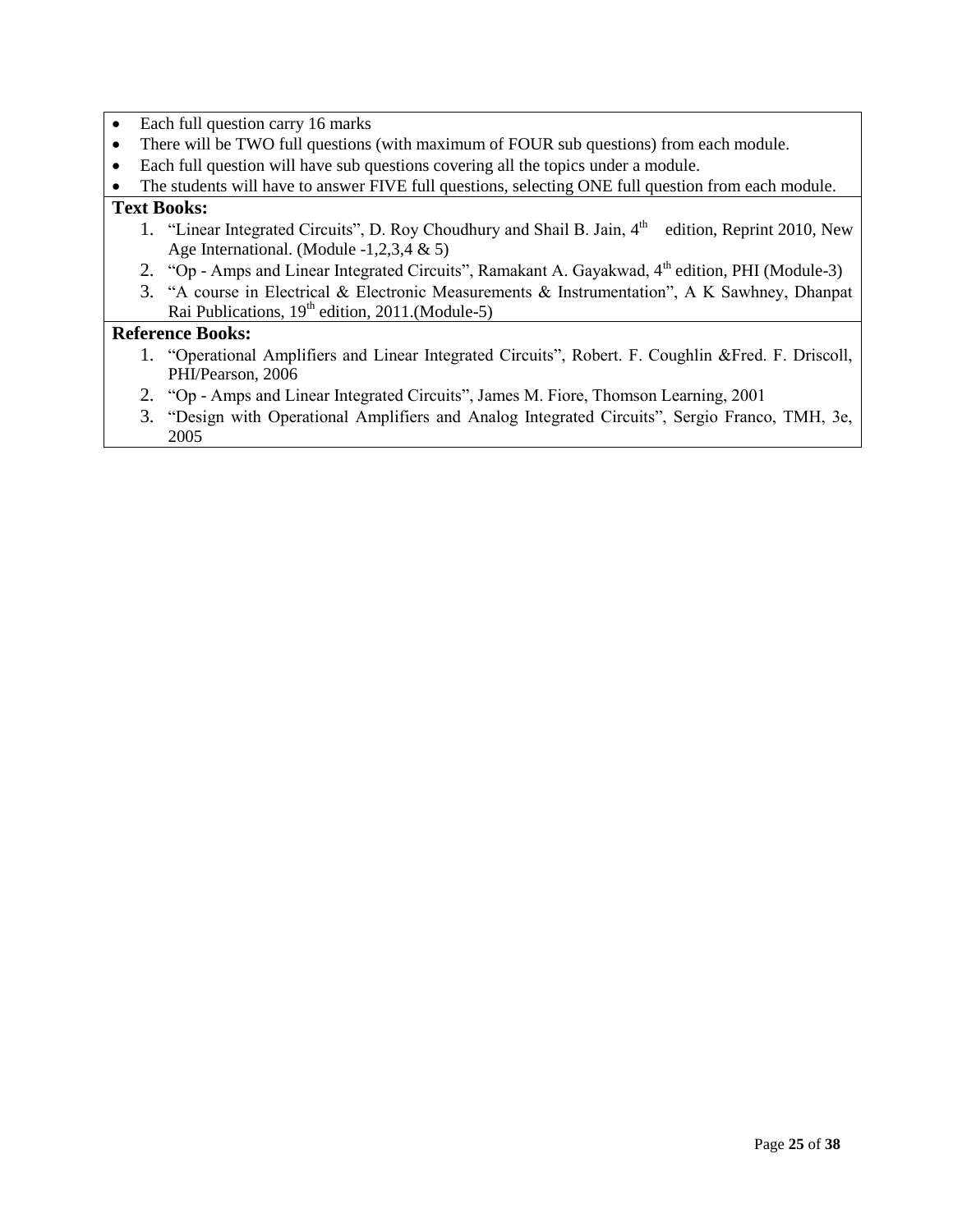| <b>B.E. Medical Electronics (ML)</b><br><b>Choice Based Credit System (CBCS)</b><br><b>Semester - III</b>                                                                                                                                                                                                                                                                                                                                                                                                                                                                                 |                                                                                                    |             |                             |                                 |                                                 |                |
|-------------------------------------------------------------------------------------------------------------------------------------------------------------------------------------------------------------------------------------------------------------------------------------------------------------------------------------------------------------------------------------------------------------------------------------------------------------------------------------------------------------------------------------------------------------------------------------------|----------------------------------------------------------------------------------------------------|-------------|-----------------------------|---------------------------------|-------------------------------------------------|----------------|
|                                                                                                                                                                                                                                                                                                                                                                                                                                                                                                                                                                                           |                                                                                                    |             | <b>EMBEDDED CONTROLLERS</b> |                                 |                                                 |                |
|                                                                                                                                                                                                                                                                                                                                                                                                                                                                                                                                                                                           |                                                                                                    |             | (Common to EI, BM & ML)     |                                 |                                                 |                |
| Subject Code                                                                                                                                                                                                                                                                                                                                                                                                                                                                                                                                                                              | : 15 EI/BM/ML 43                                                                                   |             | <b>IA Marks</b>             | : 20                            |                                                 |                |
| Number of Lecture                                                                                                                                                                                                                                                                                                                                                                                                                                                                                                                                                                         | : 04                                                                                               |             | <b>Exam Marks</b>           | :80                             |                                                 |                |
| Hours/Week                                                                                                                                                                                                                                                                                                                                                                                                                                                                                                                                                                                |                                                                                                    |             |                             |                                 |                                                 |                |
| total number of                                                                                                                                                                                                                                                                                                                                                                                                                                                                                                                                                                           | :50                                                                                                |             | exam hours                  | :03                             |                                                 |                |
| lecture hours                                                                                                                                                                                                                                                                                                                                                                                                                                                                                                                                                                             |                                                                                                    |             |                             |                                 |                                                 |                |
|                                                                                                                                                                                                                                                                                                                                                                                                                                                                                                                                                                                           |                                                                                                    | Credits - 4 |                             |                                 |                                                 |                |
|                                                                                                                                                                                                                                                                                                                                                                                                                                                                                                                                                                                           | Course Objectives: This course enables students to understand:                                     |             |                             |                                 |                                                 |                |
|                                                                                                                                                                                                                                                                                                                                                                                                                                                                                                                                                                                           | Basics of Microprocessor and Microcontroller                                                       |             |                             |                                 |                                                 |                |
| $\bullet$<br>$\bullet$                                                                                                                                                                                                                                                                                                                                                                                                                                                                                                                                                                    | 8051 Microcontroller architecture and Pin description<br>8051 Addressing modes and instruction set |             |                             |                                 |                                                 |                |
| $\bullet$                                                                                                                                                                                                                                                                                                                                                                                                                                                                                                                                                                                 | Programming of on-chip peripherals in 8051                                                         |             |                             |                                 |                                                 |                |
| $\bullet$                                                                                                                                                                                                                                                                                                                                                                                                                                                                                                                                                                                 | Design and develop applications using 8051 Assembly language and C program.                        |             |                             |                                 |                                                 |                |
|                                                                                                                                                                                                                                                                                                                                                                                                                                                                                                                                                                                           | MSP 430 Microcontroller architecture                                                               |             |                             |                                 |                                                 |                |
|                                                                                                                                                                                                                                                                                                                                                                                                                                                                                                                                                                                           | On-chip peripherals and program using Assembly language and C.                                     |             |                             |                                 |                                                 |                |
|                                                                                                                                                                                                                                                                                                                                                                                                                                                                                                                                                                                           | Revised Bloom's Taxonomy Levels: L1 - Remembering, L2 - Understanding, L3 - Applying,              |             |                             |                                 |                                                 |                |
|                                                                                                                                                                                                                                                                                                                                                                                                                                                                                                                                                                                           | L4 – Analyzing, L5 – Evaluating, and L6 - Creating                                                 |             |                             |                                 |                                                 |                |
|                                                                                                                                                                                                                                                                                                                                                                                                                                                                                                                                                                                           |                                                                                                    |             |                             |                                 |                                                 | <b>Revised</b> |
| <b>Modules</b>                                                                                                                                                                                                                                                                                                                                                                                                                                                                                                                                                                            |                                                                                                    |             |                             | <b>Teaching</b><br><b>Hours</b> | <b>Bloom's</b><br><b>Taxonomy</b><br>(RBT)Level |                |
| <b>Module -1</b><br><b>Microprocessor and Microcontrollers:</b><br>Introduction: Microprocessor and Microcontroller, Microprocessor<br>survey, RISC and CISC, CPU Architecture, Harvard and Von-<br>Neumann, CPU Architecture. 8051 Microcontroller Architecture. Pin<br>functions organizations Input/ Output pins, ports and circuits. Internal<br>and External memory Architecture. 8051 Reg. banks and stack, 8051<br>flag bits and PSW Register. Special function Registers. Timer /Counter,<br>Serial data input/ output, Interrupts, program counter and ROM space in<br>the 8051. |                                                                                                    |             |                             | 10 Hours                        | L1,L2                                           |                |
| <b>Module -2</b><br><b>Addressing</b><br>directives<br>instruction<br>modes<br>8051<br>set<br>of<br>Microcontroller. Immediate and Register addressing modes. Accessing<br>memory using various addressing modes. Bit addressing for I/o and<br>RAM 8051 data types and directives. Jump Loop and CALL<br>Instructions Arithmetic and Logic Instructions and programming I/o<br>port programming. Assembly Language programs using various<br>Instructions.                                                                                                                               |                                                                                                    |             | 10 Hours                    | L1,L2                           |                                                 |                |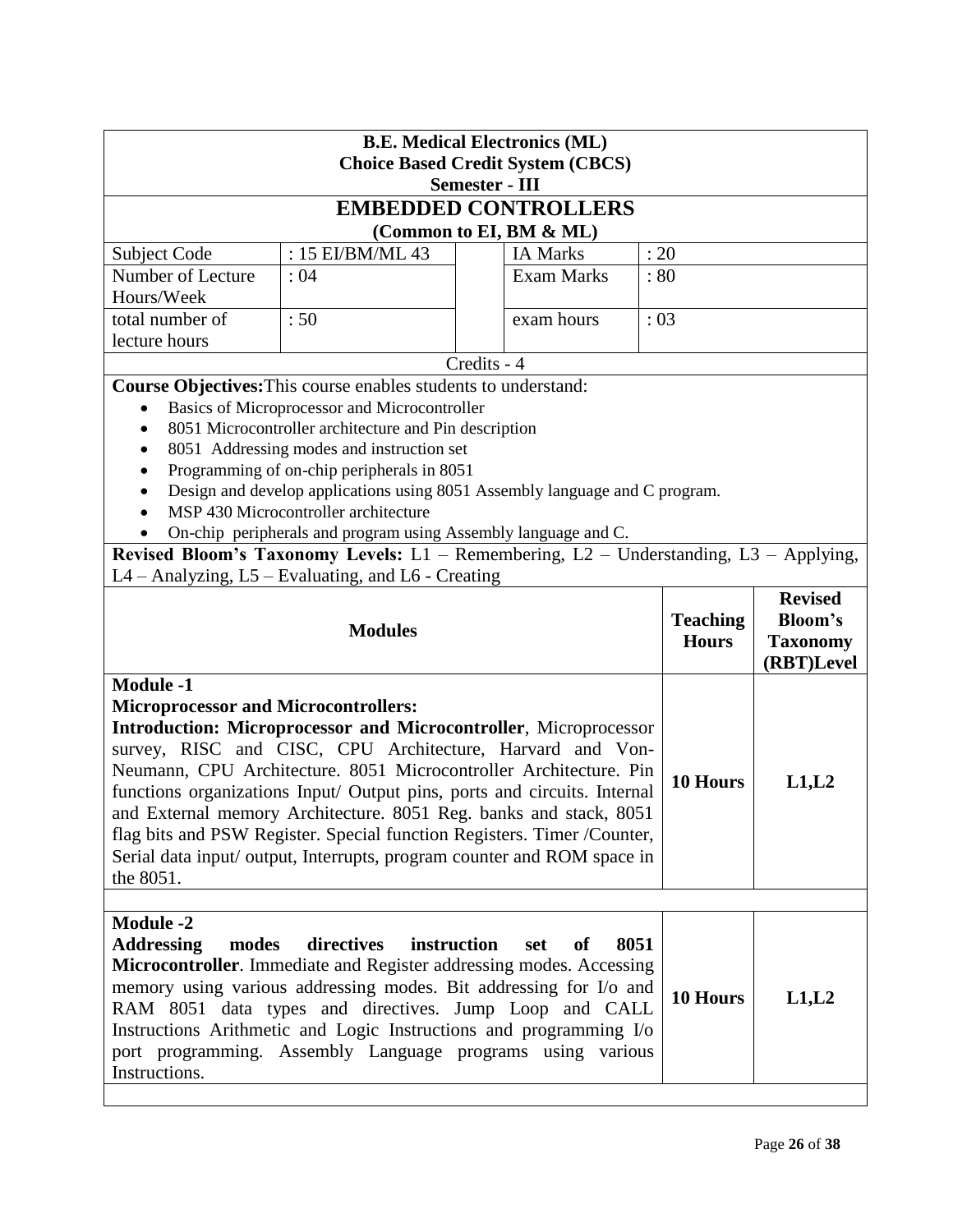| <b>Module -3</b>                                                                                                                                                                                                                                                                                                                                                                                                                                        |                 |               |  |  |
|---------------------------------------------------------------------------------------------------------------------------------------------------------------------------------------------------------------------------------------------------------------------------------------------------------------------------------------------------------------------------------------------------------------------------------------------------------|-----------------|---------------|--|--|
| <b>8051 programming in C and interfacing.</b> Data types and time delay in<br>8051 C, I/o programming, Logic operation, data conversion programs,<br>accessing Code ROM Space, data serialization. 8051 interfacing to<br>LCD and key board, DAC, stepper motor, DC Motor, Parallel and serial                                                                                                                                                          | 10 Hours        | L2, L3, L4    |  |  |
| ADC. Elevator.                                                                                                                                                                                                                                                                                                                                                                                                                                          |                 |               |  |  |
|                                                                                                                                                                                                                                                                                                                                                                                                                                                         |                 |               |  |  |
| <b>Module -4</b><br>Timer/ Counter, Serial communication and Interrupts in 8051.<br>Programming 8051 timer/ counter, programming timer 0 and 1 in 8051<br>C, Basics of serial communication, 8051 connections to RS-232. 8051<br>serial port programming in assembly and C. 8051 Interrupts,<br>Programming Timer Interrupts, External hardware Interrupts and serial<br>communication Interrupts. Interrupts priority & Interrupt programming<br>in C. | <b>10 Hours</b> | L2, L3, L4, L |  |  |
| <b>Module -5</b>                                                                                                                                                                                                                                                                                                                                                                                                                                        |                 |               |  |  |
| Introduction to Advanced Microcontrollers. Salient Features of<br>Advanced Microcontrollers. MSP430F2013 Architecture and pin<br>functions, Memory, Clock Generator, CPU Registers, Addressing<br>modes, Instruction set and emulated Instruction set. Development<br>Environment. Aspects of C for embedded system, Introduction to MSP<br>430 starter kit, parallel ports.                                                                            | 10 Hours        | L1, L2, L3    |  |  |
|                                                                                                                                                                                                                                                                                                                                                                                                                                                         |                 |               |  |  |
| <b>Course Outcomes:</b> After studying this course, Student will be able to:<br>Learn architecture of 8051 and MSP 430.                                                                                                                                                                                                                                                                                                                                 |                 |               |  |  |
| Learn programming skills using Assembly language and C                                                                                                                                                                                                                                                                                                                                                                                                  |                 |               |  |  |
| Design and interfacing of microcontroller based embedded systems.                                                                                                                                                                                                                                                                                                                                                                                       |                 |               |  |  |
| Build projects                                                                                                                                                                                                                                                                                                                                                                                                                                          |                 |               |  |  |
| <b>Graduate Attributes (as per NBA)</b>                                                                                                                                                                                                                                                                                                                                                                                                                 |                 |               |  |  |
| Engineering Knowledge<br>Problem Analysis<br>$\bullet$                                                                                                                                                                                                                                                                                                                                                                                                  |                 |               |  |  |
| Design and Development of solutions                                                                                                                                                                                                                                                                                                                                                                                                                     |                 |               |  |  |
| Modern Tool usage                                                                                                                                                                                                                                                                                                                                                                                                                                       |                 |               |  |  |
| <b>Question Paper Pattern:</b>                                                                                                                                                                                                                                                                                                                                                                                                                          |                 |               |  |  |
| The question paper will have TEN questions.                                                                                                                                                                                                                                                                                                                                                                                                             |                 |               |  |  |
| Each full question carry 16 marks                                                                                                                                                                                                                                                                                                                                                                                                                       |                 |               |  |  |
| There will be TWO full questions (with maximum of FOUR sub questions) from each module.                                                                                                                                                                                                                                                                                                                                                                 |                 |               |  |  |
| Each full question will have sub questions covering all the topics under a module.<br>$\bullet$<br>The students will have to answer FIVE full questions, selecting ONE full question from each module.                                                                                                                                                                                                                                                  |                 |               |  |  |
|                                                                                                                                                                                                                                                                                                                                                                                                                                                         |                 |               |  |  |
| <b>Text Books:</b>                                                                                                                                                                                                                                                                                                                                                                                                                                      |                 |               |  |  |
| "The 8051 Microcontroller and Embedded systems-using assembly and C", Muhammad Ali<br>1.<br>Mazidi and Janice Gillespie Mazidi and Rollin D. McKinaly, PHI, 2006/pearson, 2006                                                                                                                                                                                                                                                                          |                 |               |  |  |
| "MSP430 Microcontroller Basics" John H. Davis, , Elsevier 2010.<br>2.<br>"Embedded Systems Design using the TI MSP430 series", Cris Nagy, Newnes, Elsevier.<br>3.                                                                                                                                                                                                                                                                                       |                 |               |  |  |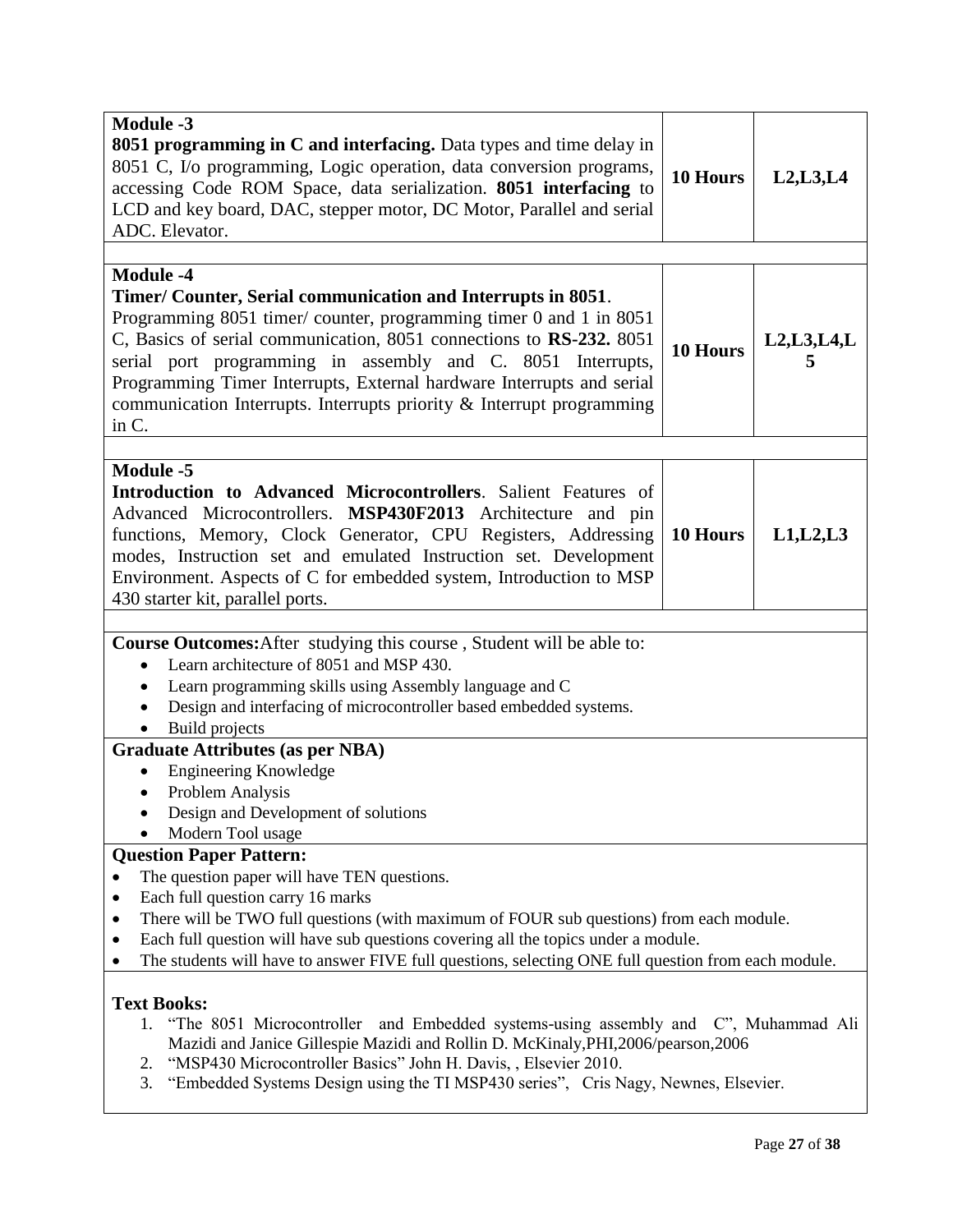- 1. "The 8051 Microcontroller architecture. Programming and applications", Kenneth J Alyala Thomson learning 2005.
- 2. "The 8051 Microcontroller: Hardware, Software and Applications" V. Udhayashankara and MallikarjunaSwamy ,TMH., 2009.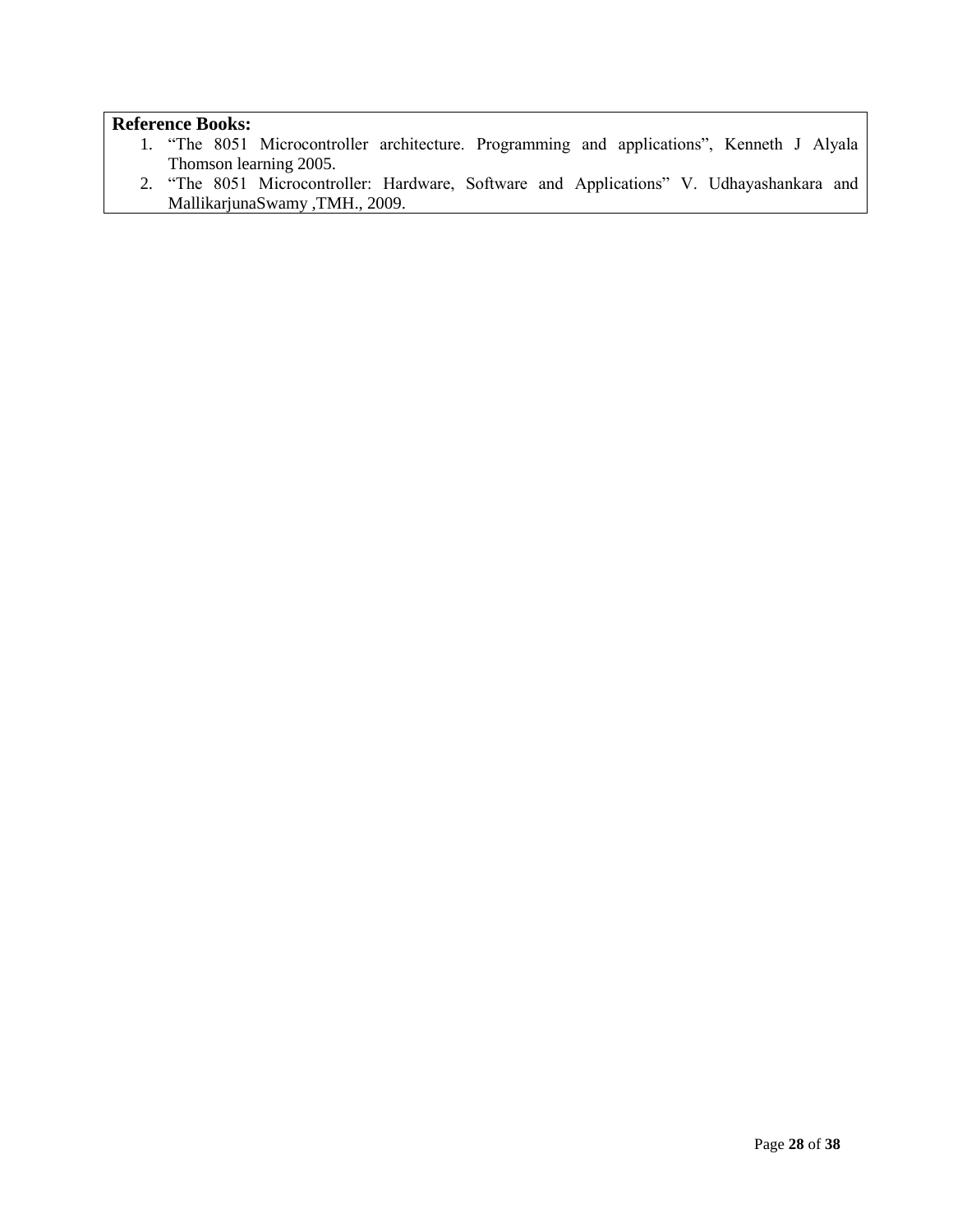| <b>B.E. Medical Electronics (ML)</b><br><b>Choice Based Credit System (CBCS)</b><br><b>Semester - IV</b>                                                                                                                                                                                                                                                                                                                                                                                                                                                                                                                                                                                                                                                                                                                                                                                                       |          |             |                            |      |                                 |                                                                   |
|----------------------------------------------------------------------------------------------------------------------------------------------------------------------------------------------------------------------------------------------------------------------------------------------------------------------------------------------------------------------------------------------------------------------------------------------------------------------------------------------------------------------------------------------------------------------------------------------------------------------------------------------------------------------------------------------------------------------------------------------------------------------------------------------------------------------------------------------------------------------------------------------------------------|----------|-------------|----------------------------|------|---------------------------------|-------------------------------------------------------------------|
|                                                                                                                                                                                                                                                                                                                                                                                                                                                                                                                                                                                                                                                                                                                                                                                                                                                                                                                |          |             | <b>SIGNALS AND SYSTEMS</b> |      |                                 |                                                                   |
| Subject Code                                                                                                                                                                                                                                                                                                                                                                                                                                                                                                                                                                                                                                                                                                                                                                                                                                                                                                   | : 15ML44 |             | <b>IA Marks</b>            | : 20 |                                 |                                                                   |
| Number of Lecture<br>Hours/Week                                                                                                                                                                                                                                                                                                                                                                                                                                                                                                                                                                                                                                                                                                                                                                                                                                                                                | :04      |             | <b>Exam Marks</b>          | : 80 |                                 |                                                                   |
| <b>Total Number of</b>                                                                                                                                                                                                                                                                                                                                                                                                                                                                                                                                                                                                                                                                                                                                                                                                                                                                                         | :50      |             | <b>Exam Hours</b>          | :03  |                                 |                                                                   |
| <b>Lecture Hours</b>                                                                                                                                                                                                                                                                                                                                                                                                                                                                                                                                                                                                                                                                                                                                                                                                                                                                                           |          | Credits - 4 |                            |      |                                 |                                                                   |
| Course Objectives: This course will enable the students<br>Coverage of continuous and discrete-time signals and systems, their properties and representations<br>$\bullet$<br>and methods that is necessary for the analysis of continuous and discrete-time signals and systems.<br>Knowledge of time-domain representation and analysis concepts as they relate to difference<br>equations, impulse response and convolution, etc.<br>Knowledge of frequency-domain representation and analysis concepts using Fourier analysis tools,<br>Z-transform.<br>Concepts of the sampling process.<br>Mathematical and computational skills needed in application areas like communication, signal<br>processing and control, which will be taught in other courses.<br>Revised Bloom's Taxonomy Levels: L1 - Remembering, L2 - Understanding, L3 - Applying, L4<br>- Analyzing, L5 – Evaluating, and L6 - Creating |          |             |                            |      |                                 |                                                                   |
| <b>Modules</b>                                                                                                                                                                                                                                                                                                                                                                                                                                                                                                                                                                                                                                                                                                                                                                                                                                                                                                 |          |             |                            |      | <b>Teaching</b><br><b>Hours</b> | <b>Revised</b><br><b>Bloom's</b><br><b>Taxonomy</b><br>(RBT)Level |
| <b>Module -1</b><br>Introduction: Definitions of a signal and a system, classification of signals,<br>basic operations on signals, elementary signals, Systems viewed<br>as<br>interconnections of operations, properties of systems. Introduction to<br>physiological signals.                                                                                                                                                                                                                                                                                                                                                                                                                                                                                                                                                                                                                                |          |             |                            |      | 10 Hours                        | L1, L2, L3                                                        |
| <b>Module -2</b><br>Time-domain representations for LTI systems: Convolution, Impulse<br>response representation, Convolution Sum and Convolution Integral.<br>10 Hours<br>Properties of impulse response representation, Differential and difference<br>L4<br>equation representations, Block diagram representations. The above concepts<br>can be implemented by using Matlab.                                                                                                                                                                                                                                                                                                                                                                                                                                                                                                                              |          |             |                            |      | L1, L2, L3,                     |                                                                   |
| <b>Module -3</b><br>Fourier representation of signals: Introduction, Discrete time, continuous<br>time Fourier series Continuous Fourier transforms (derivations of transforms<br>10 Hours<br>and properties are excluded). Discrete Fourier transforms (derivations of<br>$L_{\mathcal{A}}$<br>transforms and properties are excluded) and their properties. The above<br>concepts can be implemented by using Matlab.                                                                                                                                                                                                                                                                                                                                                                                                                                                                                        |          |             |                            |      | L1, L2, L3,                     |                                                                   |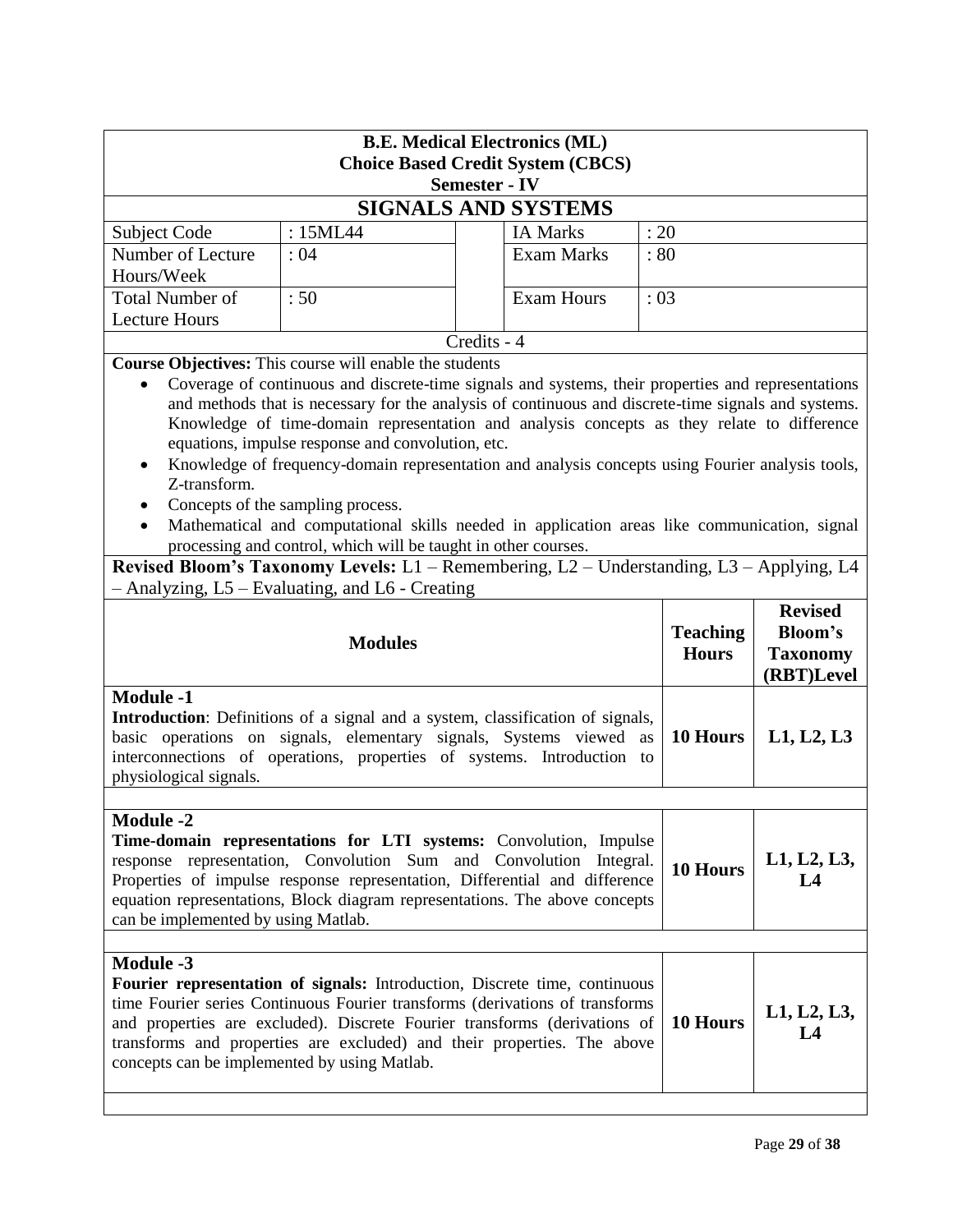| <b>Module -4</b>                                                                                                                                                  |          |             |  |  |
|-------------------------------------------------------------------------------------------------------------------------------------------------------------------|----------|-------------|--|--|
| Applications of Fourier representations: Introduction, Frequency response                                                                                         | 10 Hours | L1, L2, L3, |  |  |
| of LTI systems, Fourier transforms representation of periodic signals, Fourier<br>transform representation of discrete time signals. Synthesis of a physiological |          | L4          |  |  |
| signal using Fourier series and Fourier transform.                                                                                                                |          |             |  |  |
|                                                                                                                                                                   |          |             |  |  |
|                                                                                                                                                                   |          |             |  |  |
| <b>Module -5</b>                                                                                                                                                  |          |             |  |  |
| Z-Transform: Introduction, properties of ROC, properties of Z-Transform,                                                                                          | 10 Hours | L1, L2, L3, |  |  |
| inversion of Z-transform, transform analysis of LTI Systems, transfer function,                                                                                   |          | L4          |  |  |
| stability and causality, unilateral Z- Transform and its application to solve                                                                                     |          |             |  |  |
| difference equations. Analysis of Physiological signals using ZT.                                                                                                 |          |             |  |  |
|                                                                                                                                                                   |          |             |  |  |
| <b>Course Outcomes:</b> After studying this course, students will able to:                                                                                        |          |             |  |  |
| Characterize and analyze the properties of CT and DT signals and systems<br>1.                                                                                    |          |             |  |  |
| Analyze CT and DT systems in Time domain using convolution and differential equation<br>2.                                                                        |          |             |  |  |
| Represent CT and DT systems in the Frequency domain using Fourier analysis tools like CTFS,<br>3.                                                                 |          |             |  |  |
| CTFT, DTFS and DTFT.<br>4. Conceptualize the effects of sampling a CT signal and analyze CT and DT systems using Z                                                |          |             |  |  |
| Transforms                                                                                                                                                        |          |             |  |  |
|                                                                                                                                                                   |          |             |  |  |
| <b>Graduate Attributes (as per NBA)</b>                                                                                                                           |          |             |  |  |
| <b>Engineering Knowledge</b><br>$\bullet$                                                                                                                         |          |             |  |  |
| Problem Analysis<br>$\bullet$                                                                                                                                     |          |             |  |  |
| Design / development of solutions<br>٠                                                                                                                            |          |             |  |  |
| Interpretation of data                                                                                                                                            |          |             |  |  |
| <b>Question Paper Pattern:</b>                                                                                                                                    |          |             |  |  |
| The question paper will have TEN questions.<br>$\bullet$                                                                                                          |          |             |  |  |
| Each full question carry 16 marks<br>$\bullet$                                                                                                                    |          |             |  |  |
| There will be TWO full questions (with maximum of FOUR sub questions) from each module.<br>$\bullet$                                                              |          |             |  |  |
| Each full question will have sub questions covering all the topics under a module.<br>$\bullet$                                                                   |          |             |  |  |
| The students will have to answer FIVE full questions, selecting ONE full question from each module.<br>$\bullet$                                                  |          |             |  |  |
| <b>Text Books:</b>                                                                                                                                                |          |             |  |  |
| Simon Haykin and Barry Van Veen "Signals and Systems", John Wiley & Sons, 2 <sup>nd</sup> edition, 2012<br>1.                                                     |          |             |  |  |
| Suresh R. Devasahayam, Signals and systems in biomedical engineering, Plenum Publishers, 2000.<br>2.                                                              |          |             |  |  |
| <b>Reference Books:</b>                                                                                                                                           |          |             |  |  |
| 1. Alan V Oppenheim, Alan S, Willsky and A Hamid Nawab, "Signals and Systems" Pearson                                                                             |          |             |  |  |
| Education \ Asia / PHI, 3nd edition, 1997. Indian Reprint 2011                                                                                                    |          |             |  |  |
| H. P Hsu, R. Ranjan, "Signals and Systems", Scham's outlines, TMH, 2011<br>2.                                                                                     |          |             |  |  |
| B. P. Lathi, "Linear Systems and Signals", Oxford University Press, 2010<br>3.                                                                                    |          |             |  |  |
| Ganesh Rao and Satish Tunga, "Signals and Systems", Sanguine Technical Publishers, 2012.<br>4.                                                                    |          |             |  |  |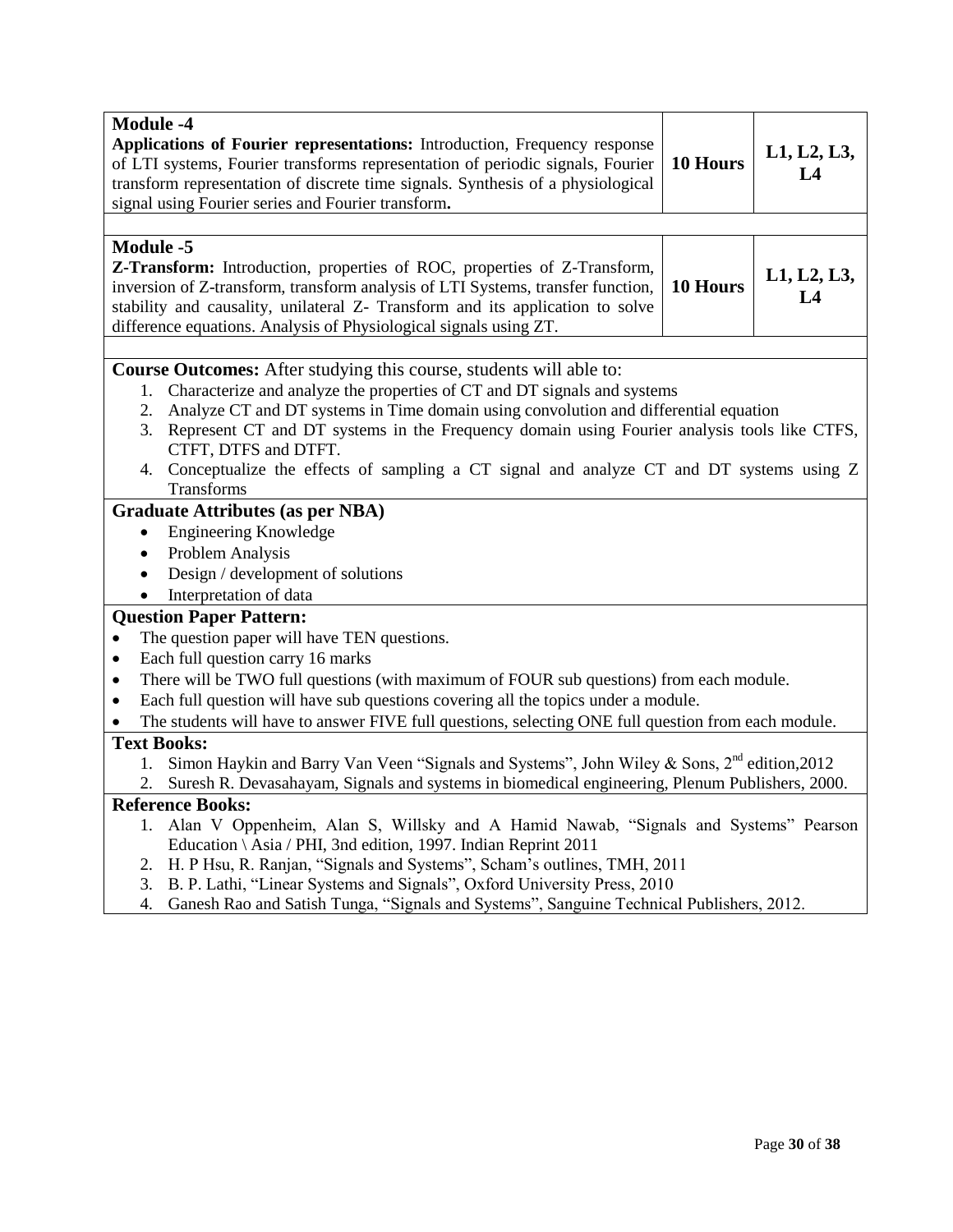| <b>B.E. Medical Electronics (ML)</b><br><b>Choice Based Credit System (CBCS)</b><br><b>Semester - IV</b>                                                                                                                                                                                                                                                                                                                                                                                                                 |                                                                                                                                                                                                                                                                                                                                                                                                                                                                                                     |             |                                 |                                                                   |                   |
|--------------------------------------------------------------------------------------------------------------------------------------------------------------------------------------------------------------------------------------------------------------------------------------------------------------------------------------------------------------------------------------------------------------------------------------------------------------------------------------------------------------------------|-----------------------------------------------------------------------------------------------------------------------------------------------------------------------------------------------------------------------------------------------------------------------------------------------------------------------------------------------------------------------------------------------------------------------------------------------------------------------------------------------------|-------------|---------------------------------|-------------------------------------------------------------------|-------------------|
|                                                                                                                                                                                                                                                                                                                                                                                                                                                                                                                          | <b>BIOMEDICAL INSTRUMENTATION</b>                                                                                                                                                                                                                                                                                                                                                                                                                                                                   |             |                                 |                                                                   |                   |
| Subject Code                                                                                                                                                                                                                                                                                                                                                                                                                                                                                                             | : 15ML45                                                                                                                                                                                                                                                                                                                                                                                                                                                                                            |             | <b>IA Marks</b>                 | : 20                                                              |                   |
| Number of Lecture<br>Hours/Week                                                                                                                                                                                                                                                                                                                                                                                                                                                                                          | :04                                                                                                                                                                                                                                                                                                                                                                                                                                                                                                 |             | <b>Exam Marks</b>               | : 80                                                              |                   |
| <b>Total Number of</b><br><b>Lecture Hours</b>                                                                                                                                                                                                                                                                                                                                                                                                                                                                           | :50                                                                                                                                                                                                                                                                                                                                                                                                                                                                                                 |             | <b>Exam Hours</b>               | :03                                                               |                   |
|                                                                                                                                                                                                                                                                                                                                                                                                                                                                                                                          |                                                                                                                                                                                                                                                                                                                                                                                                                                                                                                     | Credits - 4 |                                 |                                                                   |                   |
| <b>Course Objectives:</b><br>$\bullet$<br>$\bullet$<br>concepts.<br>diagnostics                                                                                                                                                                                                                                                                                                                                                                                                                                          | To understand the generalized structure of biomedical instrumentation and its development process.<br>To study the concepts behind the origin of electricity in human beings.<br>To analyze the working principles of electrodes and their applications in biomedical engineering<br>To apply different concepts to design of bio-potential amplifiers for various healthcare applications.<br>To study the non-electrical $\&$ sensory measurements in human body and their importance in clinical |             |                                 |                                                                   |                   |
|                                                                                                                                                                                                                                                                                                                                                                                                                                                                                                                          | Revised Bloom's Taxonomy Levels: L1 - Remembering, L2 - Understanding, L3 - Applying, L4<br>- Analyzing, L5 - Evaluating, and L6 - Creating                                                                                                                                                                                                                                                                                                                                                         |             |                                 |                                                                   |                   |
| <b>Modules</b>                                                                                                                                                                                                                                                                                                                                                                                                                                                                                                           |                                                                                                                                                                                                                                                                                                                                                                                                                                                                                                     |             | <b>Teaching</b><br><b>Hours</b> | <b>Revised</b><br><b>Bloom's</b><br><b>Taxonomy</b><br>(RBT)Level |                   |
| <b>Module -1</b><br>Introduction to biomedical instrumentation: Biometrics, introduction to the<br>man-instrument system, components of man-instrument system, medical<br>instrumentation development process, problems encountered in measuring a<br>living system. Sources of bioelectric potentials: Resting and action<br>potentials, propagation of action potentials, the bioelectric potentials.                                                                                                                  |                                                                                                                                                                                                                                                                                                                                                                                                                                                                                                     |             | 10 Hours                        | L1, L2,                                                           |                   |
|                                                                                                                                                                                                                                                                                                                                                                                                                                                                                                                          |                                                                                                                                                                                                                                                                                                                                                                                                                                                                                                     |             |                                 |                                                                   |                   |
| <b>Module -2</b><br>Bio Potential Electrodes: Origin of bio potential and its Propagation,<br>Electrode theory, Electrode-electrolyte interface, electrode-skin interface,<br>half-cell potential, electrode impedance, polarization effects of electrode-<br>nonpolarizable electrodes, Types of electrodes, electrolysis & arching,<br>Stimulating electrodes, capacitive electrodes, electrode-tissue interaction,<br>internal electrodes, electrodes on a subject, tissue response to electrolytes, skin<br>abrasion |                                                                                                                                                                                                                                                                                                                                                                                                                                                                                                     |             | 10 Hours                        | L1, L2,                                                           |                   |
|                                                                                                                                                                                                                                                                                                                                                                                                                                                                                                                          |                                                                                                                                                                                                                                                                                                                                                                                                                                                                                                     |             |                                 |                                                                   |                   |
| <b>Module -3</b>                                                                                                                                                                                                                                                                                                                                                                                                                                                                                                         | <b>Measurement of Non-Electrical Parameter:</b> Temperature, Respiration rate<br>and pulse rate measurement. Blood pressure: indirect methods-auscultatory<br>method, oscillometric method, direct methods: electronic manometer, pressure<br>amplifiers-systolic, diastolic, mean detector. Behavioral & sensory<br>measurements: Instruments for testing motor responses, Instrumentation for<br>sensory measurements, Bio-feedback instrumentation                                               |             |                                 | 10 Hours                                                          | L1, L2, L3,<br>L4 |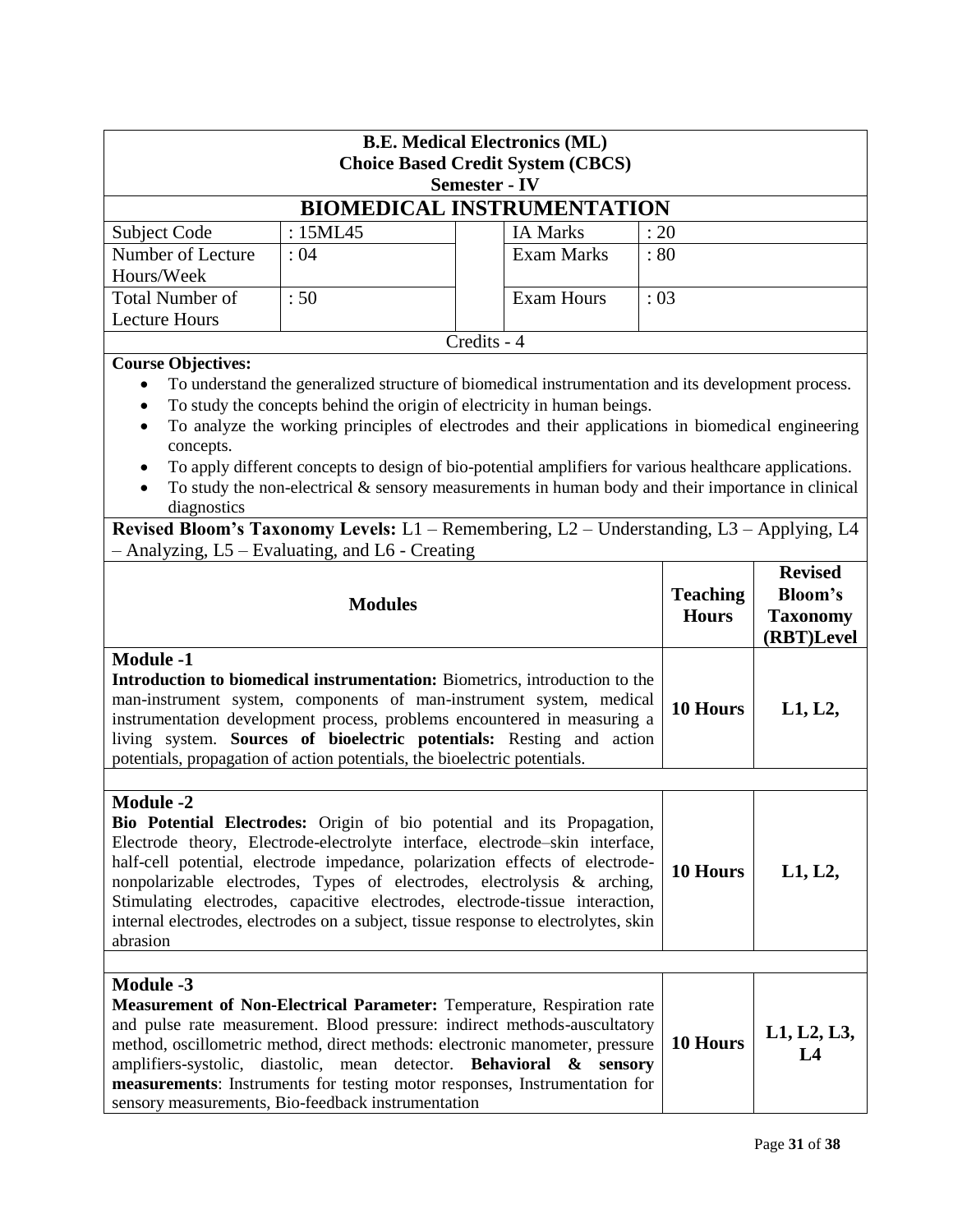| <b>Module -4</b><br>Bio Amplifier: Basic Amplifier configurations, Basic requirements-example<br>of typical Electrocardiograph, Problems frequently encountered with bio-<br>amplifiers, transient protection, common-mode and other interference<br>reduction circuits, right leg driven ECG amplifier, Isolation amplifiers-<br>transformer and optical isolation, Isolated DC amplifier and AC carrier<br>amplifier. Chopper amplifiers | 10 Hours                                                                                                                                                                                   | L1, L2, L3,<br>L4 |  |  |
|--------------------------------------------------------------------------------------------------------------------------------------------------------------------------------------------------------------------------------------------------------------------------------------------------------------------------------------------------------------------------------------------------------------------------------------------|--------------------------------------------------------------------------------------------------------------------------------------------------------------------------------------------|-------------------|--|--|
|                                                                                                                                                                                                                                                                                                                                                                                                                                            |                                                                                                                                                                                            |                   |  |  |
| <b>Module -5</b><br>Amplifiers for other Biopotential Signals, Example of Biopotential Pre-<br>amplifier, Other Biopotential Signal Processors concepts - Integrators, Filters,<br>Comparators, Modulators, Demodulators                                                                                                                                                                                                                   | 10 Hours                                                                                                                                                                                   | L1, L2, L3,<br>L4 |  |  |
|                                                                                                                                                                                                                                                                                                                                                                                                                                            |                                                                                                                                                                                            |                   |  |  |
| Course Outcomes: After studying this course, students will able to:<br>Explain the sources of Bio Potentials.<br>$\bullet$<br>Apply electronic concepts for design of amplifiers and filter for acquisition of physiological signals.<br>$\bullet$<br>Analyze different parameters applicable in development of instrumentation for healthcare<br>$\bullet$<br>applications.                                                               |                                                                                                                                                                                            |                   |  |  |
| <b>Graduate Attributes (as per NBA)</b>                                                                                                                                                                                                                                                                                                                                                                                                    |                                                                                                                                                                                            |                   |  |  |
| <b>Engineering Knowledge</b><br>$\bullet$                                                                                                                                                                                                                                                                                                                                                                                                  |                                                                                                                                                                                            |                   |  |  |
| Problem Analysis<br>$\bullet$                                                                                                                                                                                                                                                                                                                                                                                                              |                                                                                                                                                                                            |                   |  |  |
| Design / development of solutions<br>$\bullet$                                                                                                                                                                                                                                                                                                                                                                                             |                                                                                                                                                                                            |                   |  |  |
| Interpretation of data<br>$\bullet$                                                                                                                                                                                                                                                                                                                                                                                                        |                                                                                                                                                                                            |                   |  |  |
| <b>Question Paper Pattern:</b>                                                                                                                                                                                                                                                                                                                                                                                                             |                                                                                                                                                                                            |                   |  |  |
| The question paper will have TEN questions.<br>$\bullet$                                                                                                                                                                                                                                                                                                                                                                                   |                                                                                                                                                                                            |                   |  |  |
| Each full question carry 16 marks<br>$\bullet$                                                                                                                                                                                                                                                                                                                                                                                             |                                                                                                                                                                                            |                   |  |  |
| There will be TWO full questions (with maximum of FOUR sub questions) from each module.<br>$\bullet$                                                                                                                                                                                                                                                                                                                                       |                                                                                                                                                                                            |                   |  |  |
| Each full question will have sub questions covering all the topics under a module.<br>$\bullet$                                                                                                                                                                                                                                                                                                                                            |                                                                                                                                                                                            |                   |  |  |
| The students will have to answer FIVE full questions, selecting ONE full question from each module.                                                                                                                                                                                                                                                                                                                                        |                                                                                                                                                                                            |                   |  |  |
| <b>Text Books:</b>                                                                                                                                                                                                                                                                                                                                                                                                                         |                                                                                                                                                                                            |                   |  |  |
| 1. John G. Webster "Medical Instrumentation Application and Design", John Wiley, New York, 2004.<br>2. Geddes and Baker "Principles of Applied Biomedical Instrumentation", John Wiley, 3rd Edition,<br>1989.                                                                                                                                                                                                                              |                                                                                                                                                                                            |                   |  |  |
| Joseph J. Carr and John M. Brown "Introduction to Biomedical Equipment Technology", Prentice<br>3.<br>Hall, 1998                                                                                                                                                                                                                                                                                                                           |                                                                                                                                                                                            |                   |  |  |
| <b>Reference Books:</b>                                                                                                                                                                                                                                                                                                                                                                                                                    |                                                                                                                                                                                            |                   |  |  |
| 1.<br>2.                                                                                                                                                                                                                                                                                                                                                                                                                                   | R. S. Khandpur, "Handbook of Biomedical Instrumentation " 2nd Edition, Tata McGraw Hill, 2003<br>Cromwell "Biomedical Instrumentation and Measurements", 1 et al., 2nd Edition, PHI, 1990. |                   |  |  |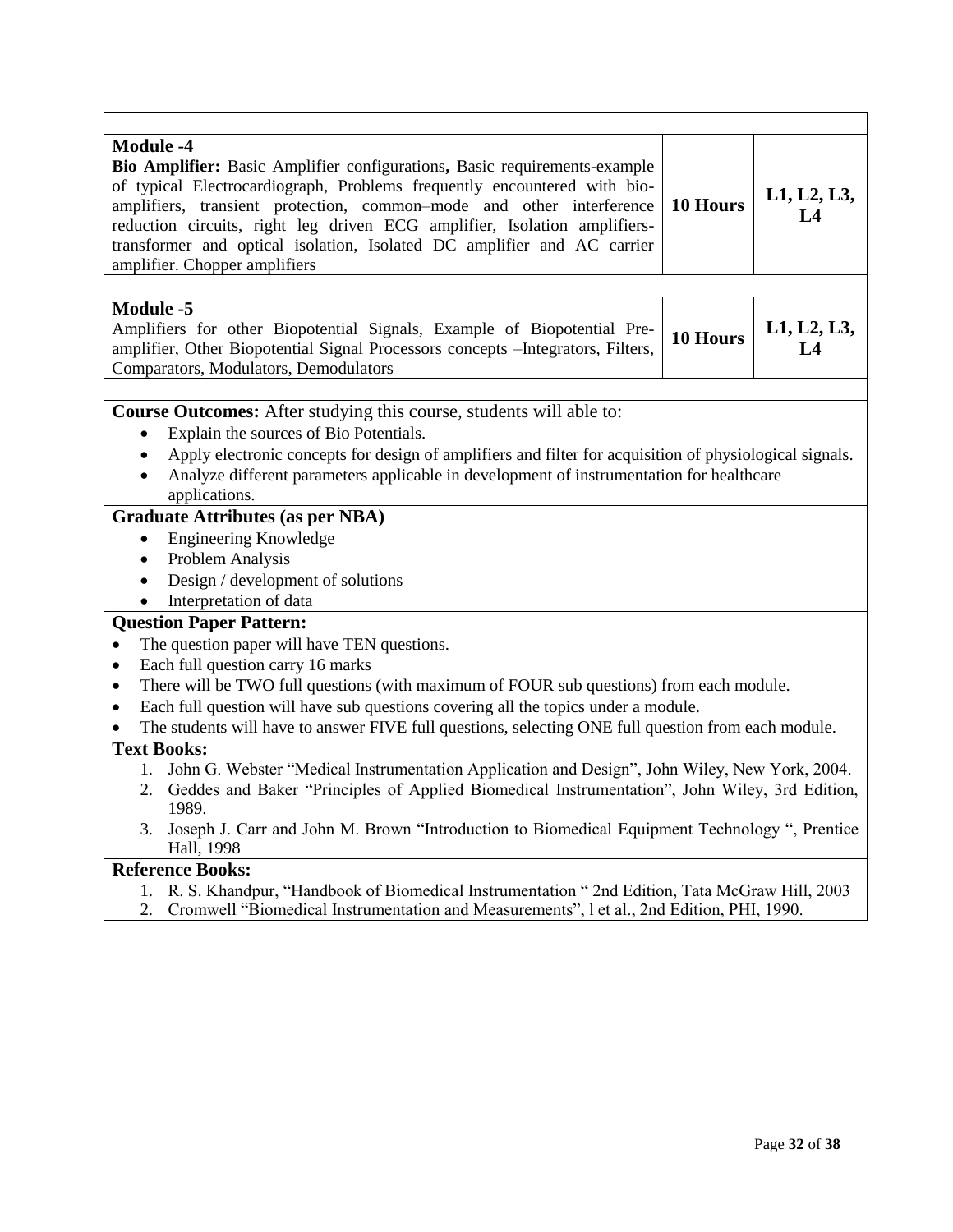| <b>B.E. Medical Electronics (ML)</b><br><b>Choice Based Credit System (CBCS)</b><br><b>Semester - IV</b>                                                                                                                                                                                                                                                                                                                                                                                                                                       |                                                                                                                                                                                                                                                                                                                                                                                                                                                        |             |                         |                                 |                                                                   |            |
|------------------------------------------------------------------------------------------------------------------------------------------------------------------------------------------------------------------------------------------------------------------------------------------------------------------------------------------------------------------------------------------------------------------------------------------------------------------------------------------------------------------------------------------------|--------------------------------------------------------------------------------------------------------------------------------------------------------------------------------------------------------------------------------------------------------------------------------------------------------------------------------------------------------------------------------------------------------------------------------------------------------|-------------|-------------------------|---------------------------------|-------------------------------------------------------------------|------------|
|                                                                                                                                                                                                                                                                                                                                                                                                                                                                                                                                                | SCIENTIFIC AND ANALYTICAL INSTRUMENTATION                                                                                                                                                                                                                                                                                                                                                                                                              |             |                         |                                 |                                                                   |            |
|                                                                                                                                                                                                                                                                                                                                                                                                                                                                                                                                                |                                                                                                                                                                                                                                                                                                                                                                                                                                                        |             | (Common to EI, BM & ML) |                                 |                                                                   |            |
| Subject Code                                                                                                                                                                                                                                                                                                                                                                                                                                                                                                                                   | : 15 EI/BM/ML 46                                                                                                                                                                                                                                                                                                                                                                                                                                       |             | <b>IA Marks</b>         | : 20                            |                                                                   |            |
| Number of Lecture<br>Hours/Week                                                                                                                                                                                                                                                                                                                                                                                                                                                                                                                | : 04                                                                                                                                                                                                                                                                                                                                                                                                                                                   |             | <b>Exam Marks</b>       | :80                             |                                                                   |            |
| <b>Total Number of</b><br><b>Lecture Hours</b>                                                                                                                                                                                                                                                                                                                                                                                                                                                                                                 | :50                                                                                                                                                                                                                                                                                                                                                                                                                                                    |             | Exam Hours              | : 03                            |                                                                   |            |
|                                                                                                                                                                                                                                                                                                                                                                                                                                                                                                                                                |                                                                                                                                                                                                                                                                                                                                                                                                                                                        | Credits - 4 |                         |                                 |                                                                   |            |
| <b>Course Objectives:</b>                                                                                                                                                                                                                                                                                                                                                                                                                                                                                                                      | To introduce the basic concept of qualitative and quantitative analysis of a given sample.<br>To Impart various spectroscopic techniques and its instrumentation.<br>To Impart the concept of separation science and its application.<br>To impart methods of Industrial analyzers and its application.<br>Revised Bloom's Taxonomy Levels: L1 - Remembering, L2 - Understanding, L3 - Applying, L4<br>- Analyzing, L5 - Evaluating, and L6 - Creating |             |                         |                                 |                                                                   |            |
| <b>Modules</b>                                                                                                                                                                                                                                                                                                                                                                                                                                                                                                                                 |                                                                                                                                                                                                                                                                                                                                                                                                                                                        |             |                         | <b>Teaching</b><br><b>Hours</b> | <b>Revised</b><br><b>Bloom's</b><br><b>Taxonomy</b><br>(RBT)Level |            |
| <b>Module -1</b><br>An introduction to instrumental methods: Terms associated with<br>Chemical analysis, Classification of instrumental techniques, A review<br>of important consideration in analytical methods, Basic functions of<br>instrumentation, Nature of EM radiation, EM spectrum. Atomic energy<br>levels, Molecular electronic energy levels, vibrational energy levels,<br>Fundamental Levels of photometry, IR Spectroscopy:<br><b>Basic</b><br>of IR Spectrophotometers, Fourier Transform<br>Components<br>IR<br>Spectroscopy |                                                                                                                                                                                                                                                                                                                                                                                                                                                        |             |                         | 10 Hours                        | L1, L2                                                            |            |
| <b>Module -2</b><br>absorption photometry                                                                                                                                                                                                                                                                                                                                                                                                                                                                                                      | UV and visible Spectrometers -instrumentation : Radiation Sources,<br>Wavelength selection, Detector, Readout modules, Instruments for                                                                                                                                                                                                                                                                                                                 |             |                         |                                 | 10 Hours                                                          | L1, L2     |
| <b>Module -3</b>                                                                                                                                                                                                                                                                                                                                                                                                                                                                                                                               | Flame emission and atomic absorption spectroscopy: Introduction,<br>Instrumentation for flame spectrometric methods,<br>Flame emission spectrometry, atomic absorption spectrometry, Atomic<br>fluorescence spectrometry, Interferences associated with Flames &<br>furnaces, applications, comparison of FES and AAS                                                                                                                                  |             |                         |                                 | 10 Hours                                                          | L1, L2     |
| <b>Module -4</b>                                                                                                                                                                                                                                                                                                                                                                                                                                                                                                                               |                                                                                                                                                                                                                                                                                                                                                                                                                                                        |             |                         |                                 | 10 Hours                                                          | L1, L2, L3 |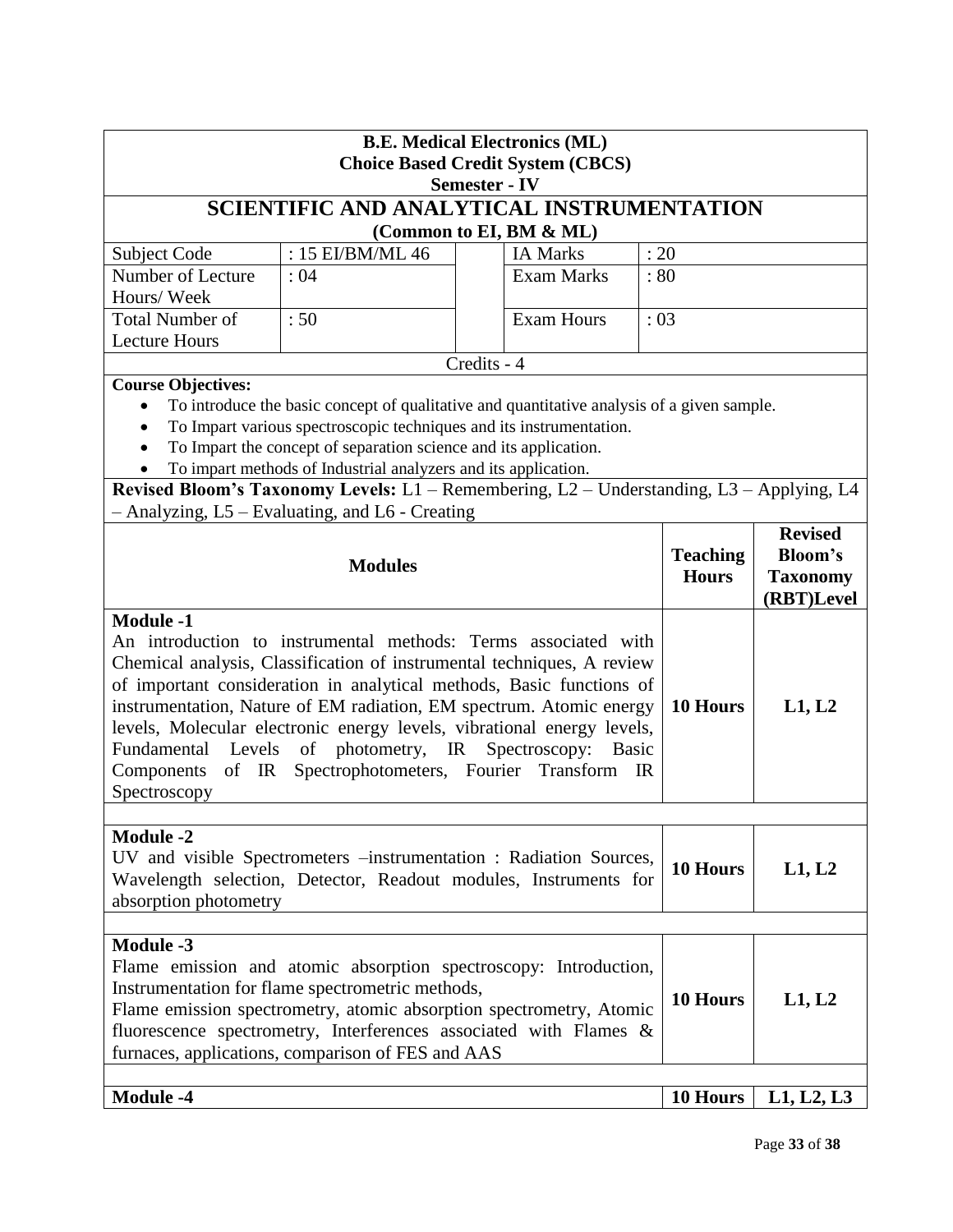| Gas Chromatography : Chromatograph, Basics parts<br>of a                                                             |          |             |  |  |  |
|----------------------------------------------------------------------------------------------------------------------|----------|-------------|--|--|--|
| chromatograph,                                                                                                       |          |             |  |  |  |
| Methods of measurements of peak areas, HPLC<br>HPLC                                                                  |          |             |  |  |  |
| Instrumentation,<br>Mobile -phase delivery system sample                                                             |          |             |  |  |  |
| introduction, separation of columns, Detectors – Ultraviolet                                                         |          |             |  |  |  |
| Photometers & Spectrophotometers, electro chemicals detector                                                         |          |             |  |  |  |
| (amperometric detector), Differential refractometers                                                                 |          |             |  |  |  |
|                                                                                                                      |          |             |  |  |  |
| <b>Module -5</b>                                                                                                     |          |             |  |  |  |
| Blood analyzer: Introduction, Blood pH measurements, measurement of                                                  |          |             |  |  |  |
| blood Pco <sub>2</sub> , Po <sub>2</sub> , A Complete blood gas analyzer. Air pollution                              |          | L1, L2, L3, |  |  |  |
| monitoring instruments Carbon monoxide, Sulphur dioxide, Nitrogen                                                    | 10 Hours | L4          |  |  |  |
| oxides, Hydrocarbons Ozone, automated wet chemical air analysis,                                                     |          |             |  |  |  |
| water pollution monitoring instruments.                                                                              |          |             |  |  |  |
|                                                                                                                      |          |             |  |  |  |
| <b>Course Outcomes:</b>                                                                                              |          |             |  |  |  |
| 1. The students get well versed with the principle, construction and working of various analytical                   |          |             |  |  |  |
| instrumentation.                                                                                                     |          |             |  |  |  |
| Students get detailed information about the application of analytical techniques in medicine,<br>2.                  |          |             |  |  |  |
| Industry, etc.                                                                                                       |          |             |  |  |  |
| <b>Graduate Attributes (as per NBA)</b>                                                                              |          |             |  |  |  |
| <b>Engineering Knowledge</b><br>$\bullet$                                                                            |          |             |  |  |  |
| Problem Analysis<br>$\bullet$                                                                                        |          |             |  |  |  |
| Life-long Learning                                                                                                   |          |             |  |  |  |
| <b>Question Paper Pattern:</b>                                                                                       |          |             |  |  |  |
| The question paper will have TEN questions.<br>$\bullet$                                                             |          |             |  |  |  |
| Each full question carry16 marks<br>$\bullet$                                                                        |          |             |  |  |  |
| There will be TWO full questions (with maximum of FOUR sub questions) from each module.<br>٠                         |          |             |  |  |  |
| Each full question will have sub questions covering all the topics under a module.<br>$\bullet$                      |          |             |  |  |  |
| The students will have to answer FIVE full questions, selecting ONE full question from each module.                  |          |             |  |  |  |
| <b>Text Books:</b>                                                                                                   |          |             |  |  |  |
| 1. Instrumental Methods of Analysis, 7 <sup>th</sup> edition. - 2. H.H. Willard, L.L. Merritt, J.A. Dean, F.A.       |          |             |  |  |  |
| Settle, CBS Publishing & Distribution (Module 1, Module 2, Module 3, Module 4 HPLC)                                  |          |             |  |  |  |
| 2. Handbook of Instruments – R.S. Khandpur, Tata McGraw Hill (Module 1-IR Spectroscopy, Module                       |          |             |  |  |  |
| $4$ , Module 5)                                                                                                      |          |             |  |  |  |
| <b>Reference Books:</b>                                                                                              |          |             |  |  |  |
| Braun R.D., Introduction to Instrumental Analysis, Mc Graw -Hill Singapore, 2006.<br>1.                              |          |             |  |  |  |
| Frank G. Kerry Industrial Gas Handbook: Gas Separation and Purification, Taylor and francis<br>2.                    |          |             |  |  |  |
| group, 2007.<br>3. Principles of Instrumental Analysis $5th$ Edition – Douglas A. Skoog, F. James Holler, Timothy A. |          |             |  |  |  |
| Niemen, Thomason Brooks/ Cole                                                                                        |          |             |  |  |  |
|                                                                                                                      |          |             |  |  |  |
|                                                                                                                      |          |             |  |  |  |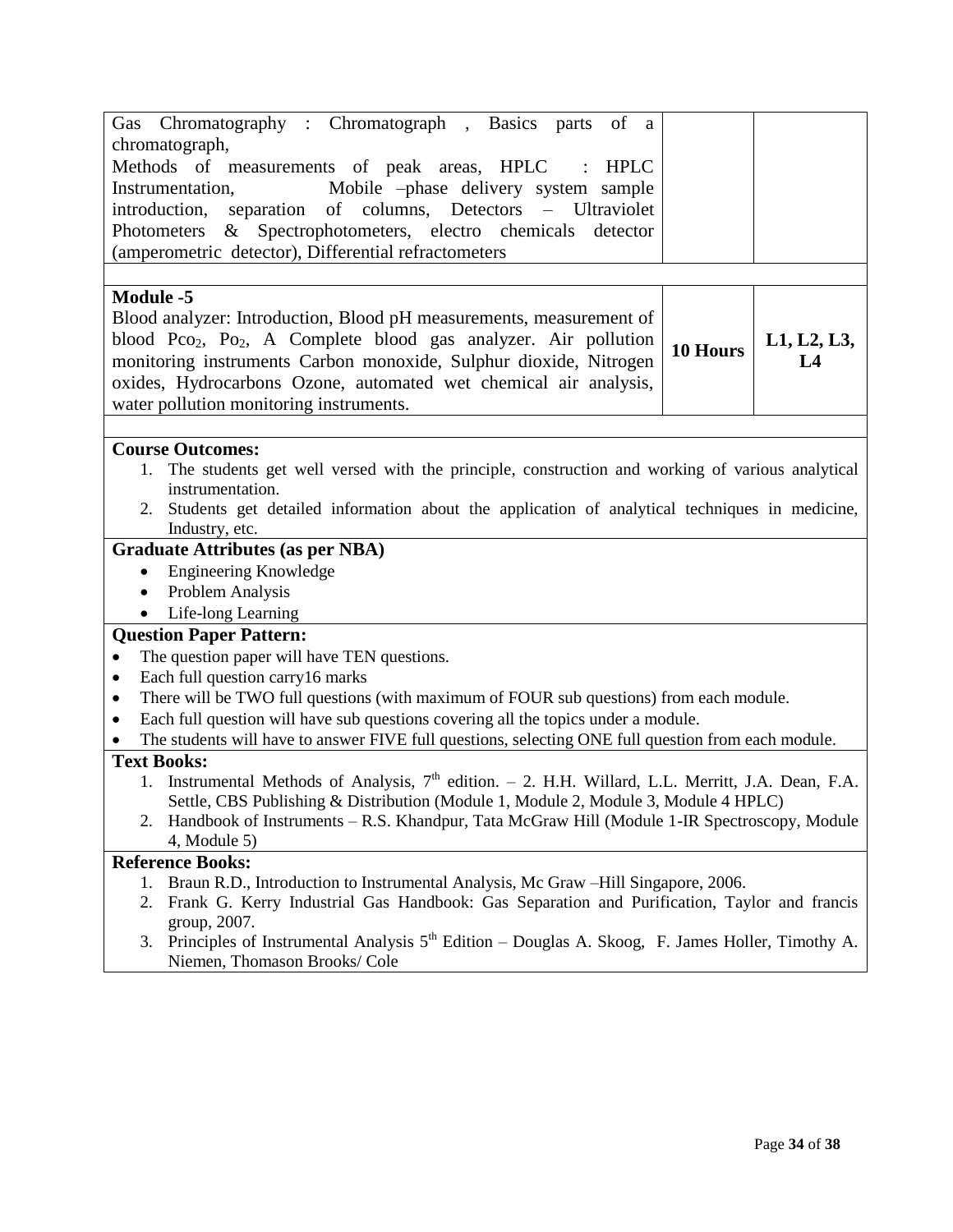| <b>Semester - IV</b><br><b>EMBEDDED CONTROLLERS LAB</b><br>(Common to EI, BM & ML)<br>: 15 EI/BM/ML L47<br>: 20<br><b>Subject Code</b><br><b>IA Marks</b><br>Number of Practical<br><b>Exam Marks</b><br>:03<br>: 80<br>Hours/Week<br><b>Total Number of</b><br>: 42<br><b>Exam Hours</b><br>: 03<br><b>Practical Hours</b><br>Credits - 2<br><b>Course Objectives:</b><br>This laboratory course enables students to:<br>Write 8051 Assembly language and C programs for 8051 and MSP430.<br>Interface hardware modules to Microcontroller board.<br>Develop applications based on Microcontroller 8051 and MSP430.<br>Revised Bloom's Taxonomy Levels: L1 - Remembering, L2 - Understanding, L3 - Applying,<br>L4 - Analyzing, L5 - Evaluating, and L6 - Creating<br><b>Revised Bloom's</b><br><b>Laboratory Experiments</b><br>Note: Software and Hardware program using KEIL software and MSP 430<br><b>Taxonomy</b><br>(RBT)Level<br>IDE.<br>Software program using 8051 µc<br>Simple Assembly Language;<br>Program using 8051 in Block, Move, Exchange.<br>1.<br>Program in sorting, finding largest and smallest element in an array.<br>2.<br>3. Counters ---> For Hex and BCD up/ down count.<br>4. Boolean and Logical Instructions. (Bit Manipulation).<br>L2, L3, L4<br>5. Subroutines using CALL and RETURN instructions.<br>Code Conversions ---> ASCII to Decimal, Decimal to ASCII, BCD to<br>6.<br><b>ASCII</b><br>Programs to generate delay, programs using serial port and on chip timer/<br>7.<br>counter.<br>Software program using MSP 430 IDE<br>Assembly program using MSP 430 for data transfer, Block Move in an<br>L2, L3, L4<br>8.<br>array.<br>Hardware programming (using 8051)<br>Stepper motor Interface to 8051 Microcontroller with C Program.<br>9.<br>10. DC Motor Interface to 8051 Microcontroller with C Program<br>11. DAC Interface for to generate sine wave, square wave, triangular wave,<br>L3, L4, L5<br>Ramp wave through 8051Microcontroller with C Program.<br>12. Keyboard Interfacing.<br>13. ADC Interfacing<br>Course Outcomes: After the completion of this Laboratory course, students will be able to:<br>Get hands-on exposure in 8051 and MSB 430 platform.<br>Enhance programming skills using Assembly language and C. | <b>B.E. Medical Electronics (ML)</b><br><b>Choice Based Credit System (CBCS)</b> |  |  |  |  |
|-------------------------------------------------------------------------------------------------------------------------------------------------------------------------------------------------------------------------------------------------------------------------------------------------------------------------------------------------------------------------------------------------------------------------------------------------------------------------------------------------------------------------------------------------------------------------------------------------------------------------------------------------------------------------------------------------------------------------------------------------------------------------------------------------------------------------------------------------------------------------------------------------------------------------------------------------------------------------------------------------------------------------------------------------------------------------------------------------------------------------------------------------------------------------------------------------------------------------------------------------------------------------------------------------------------------------------------------------------------------------------------------------------------------------------------------------------------------------------------------------------------------------------------------------------------------------------------------------------------------------------------------------------------------------------------------------------------------------------------------------------------------------------------------------------------------------------------------------------------------------------------------------------------------------------------------------------------------------------------------------------------------------------------------------------------------------------------------------------------------------------------------------------------------------------------------------------------------------------------------------------------------------------------|----------------------------------------------------------------------------------|--|--|--|--|
|                                                                                                                                                                                                                                                                                                                                                                                                                                                                                                                                                                                                                                                                                                                                                                                                                                                                                                                                                                                                                                                                                                                                                                                                                                                                                                                                                                                                                                                                                                                                                                                                                                                                                                                                                                                                                                                                                                                                                                                                                                                                                                                                                                                                                                                                                     |                                                                                  |  |  |  |  |
|                                                                                                                                                                                                                                                                                                                                                                                                                                                                                                                                                                                                                                                                                                                                                                                                                                                                                                                                                                                                                                                                                                                                                                                                                                                                                                                                                                                                                                                                                                                                                                                                                                                                                                                                                                                                                                                                                                                                                                                                                                                                                                                                                                                                                                                                                     |                                                                                  |  |  |  |  |
|                                                                                                                                                                                                                                                                                                                                                                                                                                                                                                                                                                                                                                                                                                                                                                                                                                                                                                                                                                                                                                                                                                                                                                                                                                                                                                                                                                                                                                                                                                                                                                                                                                                                                                                                                                                                                                                                                                                                                                                                                                                                                                                                                                                                                                                                                     |                                                                                  |  |  |  |  |
|                                                                                                                                                                                                                                                                                                                                                                                                                                                                                                                                                                                                                                                                                                                                                                                                                                                                                                                                                                                                                                                                                                                                                                                                                                                                                                                                                                                                                                                                                                                                                                                                                                                                                                                                                                                                                                                                                                                                                                                                                                                                                                                                                                                                                                                                                     |                                                                                  |  |  |  |  |
|                                                                                                                                                                                                                                                                                                                                                                                                                                                                                                                                                                                                                                                                                                                                                                                                                                                                                                                                                                                                                                                                                                                                                                                                                                                                                                                                                                                                                                                                                                                                                                                                                                                                                                                                                                                                                                                                                                                                                                                                                                                                                                                                                                                                                                                                                     |                                                                                  |  |  |  |  |
|                                                                                                                                                                                                                                                                                                                                                                                                                                                                                                                                                                                                                                                                                                                                                                                                                                                                                                                                                                                                                                                                                                                                                                                                                                                                                                                                                                                                                                                                                                                                                                                                                                                                                                                                                                                                                                                                                                                                                                                                                                                                                                                                                                                                                                                                                     |                                                                                  |  |  |  |  |
|                                                                                                                                                                                                                                                                                                                                                                                                                                                                                                                                                                                                                                                                                                                                                                                                                                                                                                                                                                                                                                                                                                                                                                                                                                                                                                                                                                                                                                                                                                                                                                                                                                                                                                                                                                                                                                                                                                                                                                                                                                                                                                                                                                                                                                                                                     |                                                                                  |  |  |  |  |
|                                                                                                                                                                                                                                                                                                                                                                                                                                                                                                                                                                                                                                                                                                                                                                                                                                                                                                                                                                                                                                                                                                                                                                                                                                                                                                                                                                                                                                                                                                                                                                                                                                                                                                                                                                                                                                                                                                                                                                                                                                                                                                                                                                                                                                                                                     |                                                                                  |  |  |  |  |
|                                                                                                                                                                                                                                                                                                                                                                                                                                                                                                                                                                                                                                                                                                                                                                                                                                                                                                                                                                                                                                                                                                                                                                                                                                                                                                                                                                                                                                                                                                                                                                                                                                                                                                                                                                                                                                                                                                                                                                                                                                                                                                                                                                                                                                                                                     |                                                                                  |  |  |  |  |
|                                                                                                                                                                                                                                                                                                                                                                                                                                                                                                                                                                                                                                                                                                                                                                                                                                                                                                                                                                                                                                                                                                                                                                                                                                                                                                                                                                                                                                                                                                                                                                                                                                                                                                                                                                                                                                                                                                                                                                                                                                                                                                                                                                                                                                                                                     |                                                                                  |  |  |  |  |
|                                                                                                                                                                                                                                                                                                                                                                                                                                                                                                                                                                                                                                                                                                                                                                                                                                                                                                                                                                                                                                                                                                                                                                                                                                                                                                                                                                                                                                                                                                                                                                                                                                                                                                                                                                                                                                                                                                                                                                                                                                                                                                                                                                                                                                                                                     |                                                                                  |  |  |  |  |
|                                                                                                                                                                                                                                                                                                                                                                                                                                                                                                                                                                                                                                                                                                                                                                                                                                                                                                                                                                                                                                                                                                                                                                                                                                                                                                                                                                                                                                                                                                                                                                                                                                                                                                                                                                                                                                                                                                                                                                                                                                                                                                                                                                                                                                                                                     |                                                                                  |  |  |  |  |
|                                                                                                                                                                                                                                                                                                                                                                                                                                                                                                                                                                                                                                                                                                                                                                                                                                                                                                                                                                                                                                                                                                                                                                                                                                                                                                                                                                                                                                                                                                                                                                                                                                                                                                                                                                                                                                                                                                                                                                                                                                                                                                                                                                                                                                                                                     |                                                                                  |  |  |  |  |
|                                                                                                                                                                                                                                                                                                                                                                                                                                                                                                                                                                                                                                                                                                                                                                                                                                                                                                                                                                                                                                                                                                                                                                                                                                                                                                                                                                                                                                                                                                                                                                                                                                                                                                                                                                                                                                                                                                                                                                                                                                                                                                                                                                                                                                                                                     |                                                                                  |  |  |  |  |
|                                                                                                                                                                                                                                                                                                                                                                                                                                                                                                                                                                                                                                                                                                                                                                                                                                                                                                                                                                                                                                                                                                                                                                                                                                                                                                                                                                                                                                                                                                                                                                                                                                                                                                                                                                                                                                                                                                                                                                                                                                                                                                                                                                                                                                                                                     |                                                                                  |  |  |  |  |
|                                                                                                                                                                                                                                                                                                                                                                                                                                                                                                                                                                                                                                                                                                                                                                                                                                                                                                                                                                                                                                                                                                                                                                                                                                                                                                                                                                                                                                                                                                                                                                                                                                                                                                                                                                                                                                                                                                                                                                                                                                                                                                                                                                                                                                                                                     |                                                                                  |  |  |  |  |
|                                                                                                                                                                                                                                                                                                                                                                                                                                                                                                                                                                                                                                                                                                                                                                                                                                                                                                                                                                                                                                                                                                                                                                                                                                                                                                                                                                                                                                                                                                                                                                                                                                                                                                                                                                                                                                                                                                                                                                                                                                                                                                                                                                                                                                                                                     |                                                                                  |  |  |  |  |
|                                                                                                                                                                                                                                                                                                                                                                                                                                                                                                                                                                                                                                                                                                                                                                                                                                                                                                                                                                                                                                                                                                                                                                                                                                                                                                                                                                                                                                                                                                                                                                                                                                                                                                                                                                                                                                                                                                                                                                                                                                                                                                                                                                                                                                                                                     |                                                                                  |  |  |  |  |
|                                                                                                                                                                                                                                                                                                                                                                                                                                                                                                                                                                                                                                                                                                                                                                                                                                                                                                                                                                                                                                                                                                                                                                                                                                                                                                                                                                                                                                                                                                                                                                                                                                                                                                                                                                                                                                                                                                                                                                                                                                                                                                                                                                                                                                                                                     |                                                                                  |  |  |  |  |
|                                                                                                                                                                                                                                                                                                                                                                                                                                                                                                                                                                                                                                                                                                                                                                                                                                                                                                                                                                                                                                                                                                                                                                                                                                                                                                                                                                                                                                                                                                                                                                                                                                                                                                                                                                                                                                                                                                                                                                                                                                                                                                                                                                                                                                                                                     |                                                                                  |  |  |  |  |
|                                                                                                                                                                                                                                                                                                                                                                                                                                                                                                                                                                                                                                                                                                                                                                                                                                                                                                                                                                                                                                                                                                                                                                                                                                                                                                                                                                                                                                                                                                                                                                                                                                                                                                                                                                                                                                                                                                                                                                                                                                                                                                                                                                                                                                                                                     |                                                                                  |  |  |  |  |
|                                                                                                                                                                                                                                                                                                                                                                                                                                                                                                                                                                                                                                                                                                                                                                                                                                                                                                                                                                                                                                                                                                                                                                                                                                                                                                                                                                                                                                                                                                                                                                                                                                                                                                                                                                                                                                                                                                                                                                                                                                                                                                                                                                                                                                                                                     |                                                                                  |  |  |  |  |
|                                                                                                                                                                                                                                                                                                                                                                                                                                                                                                                                                                                                                                                                                                                                                                                                                                                                                                                                                                                                                                                                                                                                                                                                                                                                                                                                                                                                                                                                                                                                                                                                                                                                                                                                                                                                                                                                                                                                                                                                                                                                                                                                                                                                                                                                                     |                                                                                  |  |  |  |  |
|                                                                                                                                                                                                                                                                                                                                                                                                                                                                                                                                                                                                                                                                                                                                                                                                                                                                                                                                                                                                                                                                                                                                                                                                                                                                                                                                                                                                                                                                                                                                                                                                                                                                                                                                                                                                                                                                                                                                                                                                                                                                                                                                                                                                                                                                                     |                                                                                  |  |  |  |  |
|                                                                                                                                                                                                                                                                                                                                                                                                                                                                                                                                                                                                                                                                                                                                                                                                                                                                                                                                                                                                                                                                                                                                                                                                                                                                                                                                                                                                                                                                                                                                                                                                                                                                                                                                                                                                                                                                                                                                                                                                                                                                                                                                                                                                                                                                                     |                                                                                  |  |  |  |  |
|                                                                                                                                                                                                                                                                                                                                                                                                                                                                                                                                                                                                                                                                                                                                                                                                                                                                                                                                                                                                                                                                                                                                                                                                                                                                                                                                                                                                                                                                                                                                                                                                                                                                                                                                                                                                                                                                                                                                                                                                                                                                                                                                                                                                                                                                                     |                                                                                  |  |  |  |  |
|                                                                                                                                                                                                                                                                                                                                                                                                                                                                                                                                                                                                                                                                                                                                                                                                                                                                                                                                                                                                                                                                                                                                                                                                                                                                                                                                                                                                                                                                                                                                                                                                                                                                                                                                                                                                                                                                                                                                                                                                                                                                                                                                                                                                                                                                                     |                                                                                  |  |  |  |  |
|                                                                                                                                                                                                                                                                                                                                                                                                                                                                                                                                                                                                                                                                                                                                                                                                                                                                                                                                                                                                                                                                                                                                                                                                                                                                                                                                                                                                                                                                                                                                                                                                                                                                                                                                                                                                                                                                                                                                                                                                                                                                                                                                                                                                                                                                                     |                                                                                  |  |  |  |  |
|                                                                                                                                                                                                                                                                                                                                                                                                                                                                                                                                                                                                                                                                                                                                                                                                                                                                                                                                                                                                                                                                                                                                                                                                                                                                                                                                                                                                                                                                                                                                                                                                                                                                                                                                                                                                                                                                                                                                                                                                                                                                                                                                                                                                                                                                                     |                                                                                  |  |  |  |  |
|                                                                                                                                                                                                                                                                                                                                                                                                                                                                                                                                                                                                                                                                                                                                                                                                                                                                                                                                                                                                                                                                                                                                                                                                                                                                                                                                                                                                                                                                                                                                                                                                                                                                                                                                                                                                                                                                                                                                                                                                                                                                                                                                                                                                                                                                                     |                                                                                  |  |  |  |  |
|                                                                                                                                                                                                                                                                                                                                                                                                                                                                                                                                                                                                                                                                                                                                                                                                                                                                                                                                                                                                                                                                                                                                                                                                                                                                                                                                                                                                                                                                                                                                                                                                                                                                                                                                                                                                                                                                                                                                                                                                                                                                                                                                                                                                                                                                                     |                                                                                  |  |  |  |  |
|                                                                                                                                                                                                                                                                                                                                                                                                                                                                                                                                                                                                                                                                                                                                                                                                                                                                                                                                                                                                                                                                                                                                                                                                                                                                                                                                                                                                                                                                                                                                                                                                                                                                                                                                                                                                                                                                                                                                                                                                                                                                                                                                                                                                                                                                                     |                                                                                  |  |  |  |  |
|                                                                                                                                                                                                                                                                                                                                                                                                                                                                                                                                                                                                                                                                                                                                                                                                                                                                                                                                                                                                                                                                                                                                                                                                                                                                                                                                                                                                                                                                                                                                                                                                                                                                                                                                                                                                                                                                                                                                                                                                                                                                                                                                                                                                                                                                                     |                                                                                  |  |  |  |  |
|                                                                                                                                                                                                                                                                                                                                                                                                                                                                                                                                                                                                                                                                                                                                                                                                                                                                                                                                                                                                                                                                                                                                                                                                                                                                                                                                                                                                                                                                                                                                                                                                                                                                                                                                                                                                                                                                                                                                                                                                                                                                                                                                                                                                                                                                                     |                                                                                  |  |  |  |  |
|                                                                                                                                                                                                                                                                                                                                                                                                                                                                                                                                                                                                                                                                                                                                                                                                                                                                                                                                                                                                                                                                                                                                                                                                                                                                                                                                                                                                                                                                                                                                                                                                                                                                                                                                                                                                                                                                                                                                                                                                                                                                                                                                                                                                                                                                                     |                                                                                  |  |  |  |  |
|                                                                                                                                                                                                                                                                                                                                                                                                                                                                                                                                                                                                                                                                                                                                                                                                                                                                                                                                                                                                                                                                                                                                                                                                                                                                                                                                                                                                                                                                                                                                                                                                                                                                                                                                                                                                                                                                                                                                                                                                                                                                                                                                                                                                                                                                                     |                                                                                  |  |  |  |  |
|                                                                                                                                                                                                                                                                                                                                                                                                                                                                                                                                                                                                                                                                                                                                                                                                                                                                                                                                                                                                                                                                                                                                                                                                                                                                                                                                                                                                                                                                                                                                                                                                                                                                                                                                                                                                                                                                                                                                                                                                                                                                                                                                                                                                                                                                                     |                                                                                  |  |  |  |  |
|                                                                                                                                                                                                                                                                                                                                                                                                                                                                                                                                                                                                                                                                                                                                                                                                                                                                                                                                                                                                                                                                                                                                                                                                                                                                                                                                                                                                                                                                                                                                                                                                                                                                                                                                                                                                                                                                                                                                                                                                                                                                                                                                                                                                                                                                                     |                                                                                  |  |  |  |  |
|                                                                                                                                                                                                                                                                                                                                                                                                                                                                                                                                                                                                                                                                                                                                                                                                                                                                                                                                                                                                                                                                                                                                                                                                                                                                                                                                                                                                                                                                                                                                                                                                                                                                                                                                                                                                                                                                                                                                                                                                                                                                                                                                                                                                                                                                                     |                                                                                  |  |  |  |  |
|                                                                                                                                                                                                                                                                                                                                                                                                                                                                                                                                                                                                                                                                                                                                                                                                                                                                                                                                                                                                                                                                                                                                                                                                                                                                                                                                                                                                                                                                                                                                                                                                                                                                                                                                                                                                                                                                                                                                                                                                                                                                                                                                                                                                                                                                                     |                                                                                  |  |  |  |  |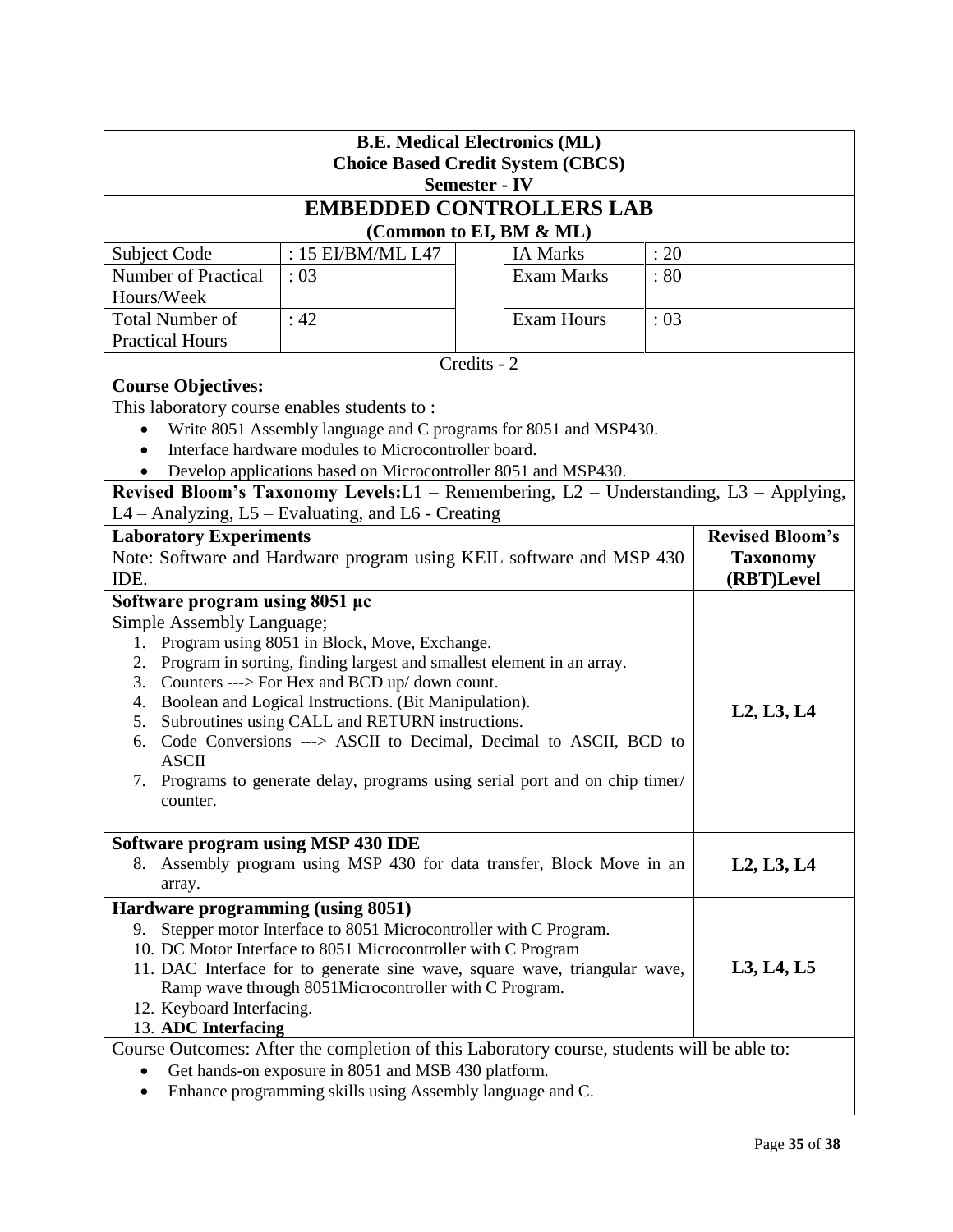- Design and interfacing of microcontroller based embedded systems.
- Build projects

Graduate Attributes (as per NBA)

- Engineering Knowledge
- Problem Analysis
- Design and Development of solutions
- Modern Tool usage
- Individual and Team work

### Conduct of Practical Examination:

- 1. All laboratory experiments are to be included for practical examination.
- 2. Students are allowed to pick one experiment from the lot.
- 3. Strictly follow the instructions as printed on the cover page of answer script for breakup of marks.
- 4. Change of experiment is allowed only once and 15% Marks allotted to the procedure part to be made zero.

- 1. "The 8051 Microcontroller and Embedded systems-using assembly and C", Muhammad AliMazidi and Janice Gillespie Mazidi and Rollin D. McKinaly,PHI,2006/pearson,2006
- 2. "MSP430 Microcontroller Basics" John H. Davis, Elsevier 2010.
- 3. "Embedded Systems Design using the TI MSP430 series", Cris Nagy, Newnes, Elsevier.
- 4. "The 8051 Microcontroller architecture. Programming and applications", Kenneth J Alyala Thomson learning 2005.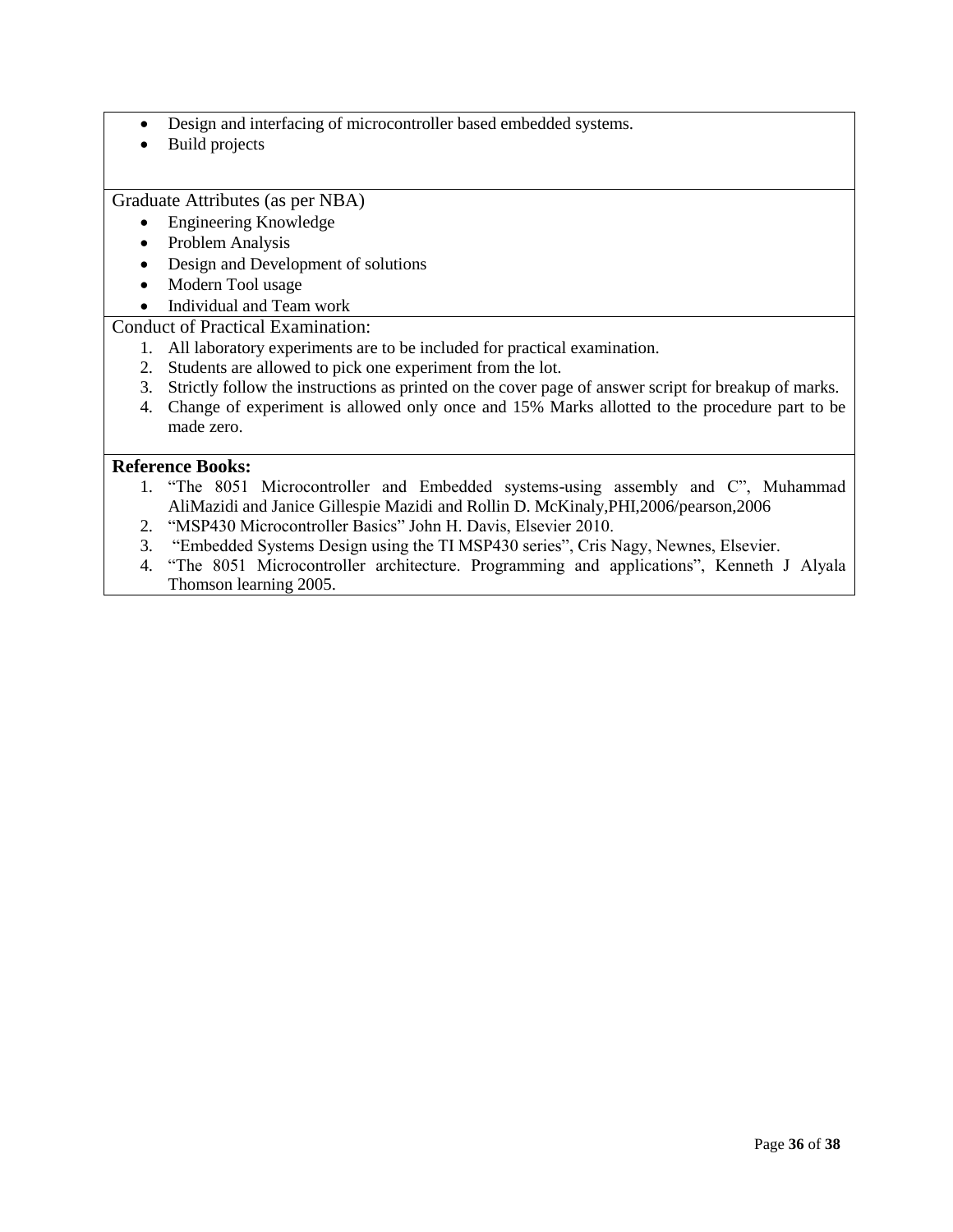| <b>B.E. Medical Electronics (ML)</b><br><b>Choice Based Credit System (CBCS)</b><br>Semester – IV                                                                                    |                                                                                                                               |                            |      |                                                                 |
|--------------------------------------------------------------------------------------------------------------------------------------------------------------------------------------|-------------------------------------------------------------------------------------------------------------------------------|----------------------------|------|-----------------------------------------------------------------|
|                                                                                                                                                                                      | PHYSIOLOGIC MEASUREMENTS AND BIOMEDICAL                                                                                       |                            |      |                                                                 |
|                                                                                                                                                                                      |                                                                                                                               | <b>INSTRUMENTATION LAB</b> |      |                                                                 |
| Subject Code                                                                                                                                                                         | : 15MLL48                                                                                                                     | <b>IA Marks</b>            | : 20 |                                                                 |
| Number of practical                                                                                                                                                                  | :03                                                                                                                           | <b>Exam Marks</b>          | :80  |                                                                 |
| Hours/Week                                                                                                                                                                           |                                                                                                                               |                            |      |                                                                 |
| <b>Total Number of</b>                                                                                                                                                               | :42                                                                                                                           | <b>Exam Hours</b>          | :03  |                                                                 |
| practical Hours                                                                                                                                                                      |                                                                                                                               |                            |      |                                                                 |
|                                                                                                                                                                                      | Course Objectives: This Lab course will enable the students to                                                                | Credits - 2                |      |                                                                 |
| ٠                                                                                                                                                                                    | Impart the working principle of sensors and transducer                                                                        |                            |      |                                                                 |
|                                                                                                                                                                                      | Testing the response and plot the characteristics of different transducers                                                    |                            |      |                                                                 |
|                                                                                                                                                                                      | Interpret and analyze experimental results with theoretical concepts.                                                         |                            |      |                                                                 |
|                                                                                                                                                                                      | Calibrate the sensors/transducers                                                                                             |                            |      |                                                                 |
|                                                                                                                                                                                      | Study and interpret data sheets of different transducers to select the suitable transducer for particular                     |                            |      |                                                                 |
| application and safe operation.                                                                                                                                                      |                                                                                                                               |                            |      |                                                                 |
| and conductivity.                                                                                                                                                                    | Understand the basic concepts and procedure for the measurement of BP, solution concentration, pH                             |                            |      |                                                                 |
|                                                                                                                                                                                      | Revised Bloom's Taxonomy Levels: $L1$ – Remembering, $L2$ – Understanding,                                                    |                            |      | $L3 - Applying,$                                                |
|                                                                                                                                                                                      | L4 – Analyzing, L5 – Evaluating, and L6 - Creating                                                                            |                            |      |                                                                 |
| <b>LIST OF EXPERIMENTS</b>                                                                                                                                                           |                                                                                                                               |                            |      | <b>Revised Bloom's</b><br><b>Taxonomy (RBT)</b><br><b>Level</b> |
| 1.                                                                                                                                                                                   | Measurement of blood pressure using sphygmomanometer and automatic                                                            |                            |      |                                                                 |
|                                                                                                                                                                                      | digital BP instrument. Finding the systolic and diastolic values and                                                          |                            |      | L1, L2, L3, L4                                                  |
| 2.                                                                                                                                                                                   | calculate Mean Arterial Pressure (MAP)<br>Measurement of unknown concentration of given solution/ body fluid                  |                            |      |                                                                 |
|                                                                                                                                                                                      | using Spectrophotometer and Colorimeter                                                                                       |                            |      | L1, L2, L3, L4                                                  |
| (a) Measurement of pH of a given solution/body fluid using pH meter. (b)<br>3.<br>Determination of Conductivity of a given unknown solution/ body fluid<br>using conductivity meter. |                                                                                                                               |                            |      | L1, L2, L3, L4                                                  |
|                                                                                                                                                                                      | 4. Record and Trace ECG signal and labeling the amplitude and time<br>components. Calculating Heart Rate                      |                            |      | L1, L2, L3, L4                                                  |
| 5.<br>resolution                                                                                                                                                                     | Measurement of displacement using LVDT& determine its sensitivity and                                                         |                            |      | L1, L2, L3, L4                                                  |
| 6.<br>to find their sensitivity.                                                                                                                                                     | Temperature measurement using RTD, Thermistor and Thermocouple, and                                                           |                            |      | L1, L2, L3, L4                                                  |
| 7.                                                                                                                                                                                   | Temperature measurement using AD590 / LM34.                                                                                   |                            |      | L1, L2, L3, L4                                                  |
| 8.                                                                                                                                                                                   | Characteristics of LDR, Photodiode & Phototransistor by variable<br>illumination & variable distance.                         |                            |      | L1, L2, L3, L4                                                  |
| 9.<br>sensitivity of the bridge.                                                                                                                                                     | Measurement of unknown resistance by Wheatstone bridge & finding the                                                          |                            |      | L1, L2, L3                                                      |
|                                                                                                                                                                                      |                                                                                                                               |                            |      |                                                                 |
|                                                                                                                                                                                      | 10. Measurement of self-inductance using Maxwell's bridge.<br>11. Measurement of unknown capacitance using Schering's bridge. |                            |      | L1, L2, L3                                                      |